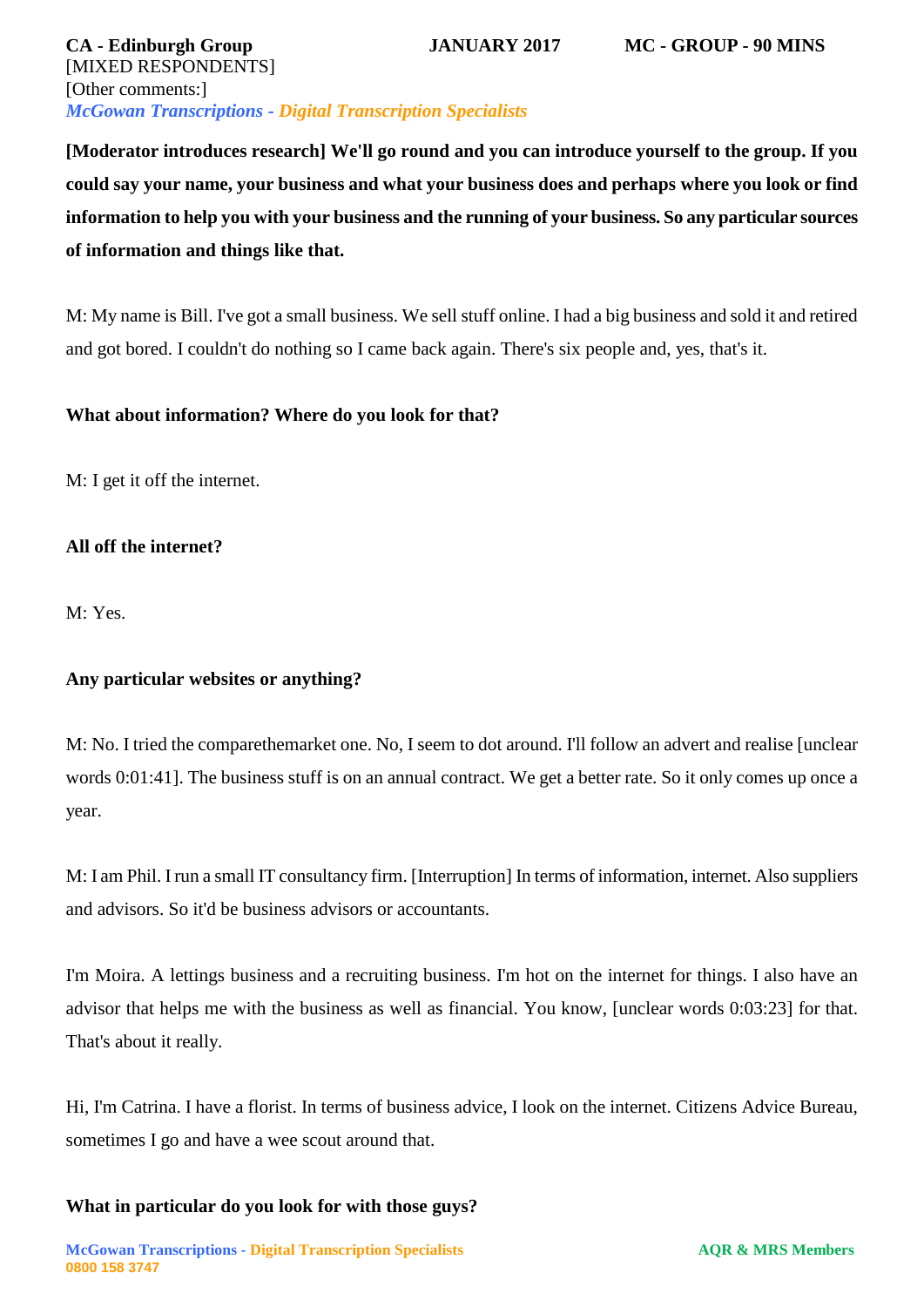It just depends. It depends on what matter it's on. Whether it be employment law, you know, things like that. It's never really in regards to electricity or anything. Certainly for information in regards to legislation changes.

Hello. My name's Gillian. I have a catering company. I tend to look for a lot of advice online. My catering business is in an estate where there's maybe six of us so sometimes it's good to bounce ideas off each other. Even though we're in competition, we're all singing from the same hymn sheet because laws keep changing, standards keep changing. Everything does.

## **Do you go on the gov websites for that stuff?**

Yes. [Unclear word 0:04:35] government website.

## **You guys have got a different government haven't you?**

[Unclear words 0:04:39] [Laughter]

## **That makes sense. Absolutely.**

Yes, health and things like that. Just to make sure I'm keeping up with what rules and regulations…

**I suppose that's an important point actually, and I'm not a hundred per cent sure on this, so maybe you can help me. So food standards and things like that and business legislation, is that done through Holyrood? Is it separate to the rest of the UK's law?** 

No. No, no. No, no.

## **Okay. Just a good point.**

M: Hi, I'm Dougie. I run a vehicle online brokerage selling personal leases to people. Again, like everybody else, online for advice or word-of-mouth or suppliers. We deal a lot with the FCA, you know, the Financial Credit [sic] Authority. They keep us right on that side, but everything else is just find out how we can.

**So you say word-of-mouth. Any particular places?** 

2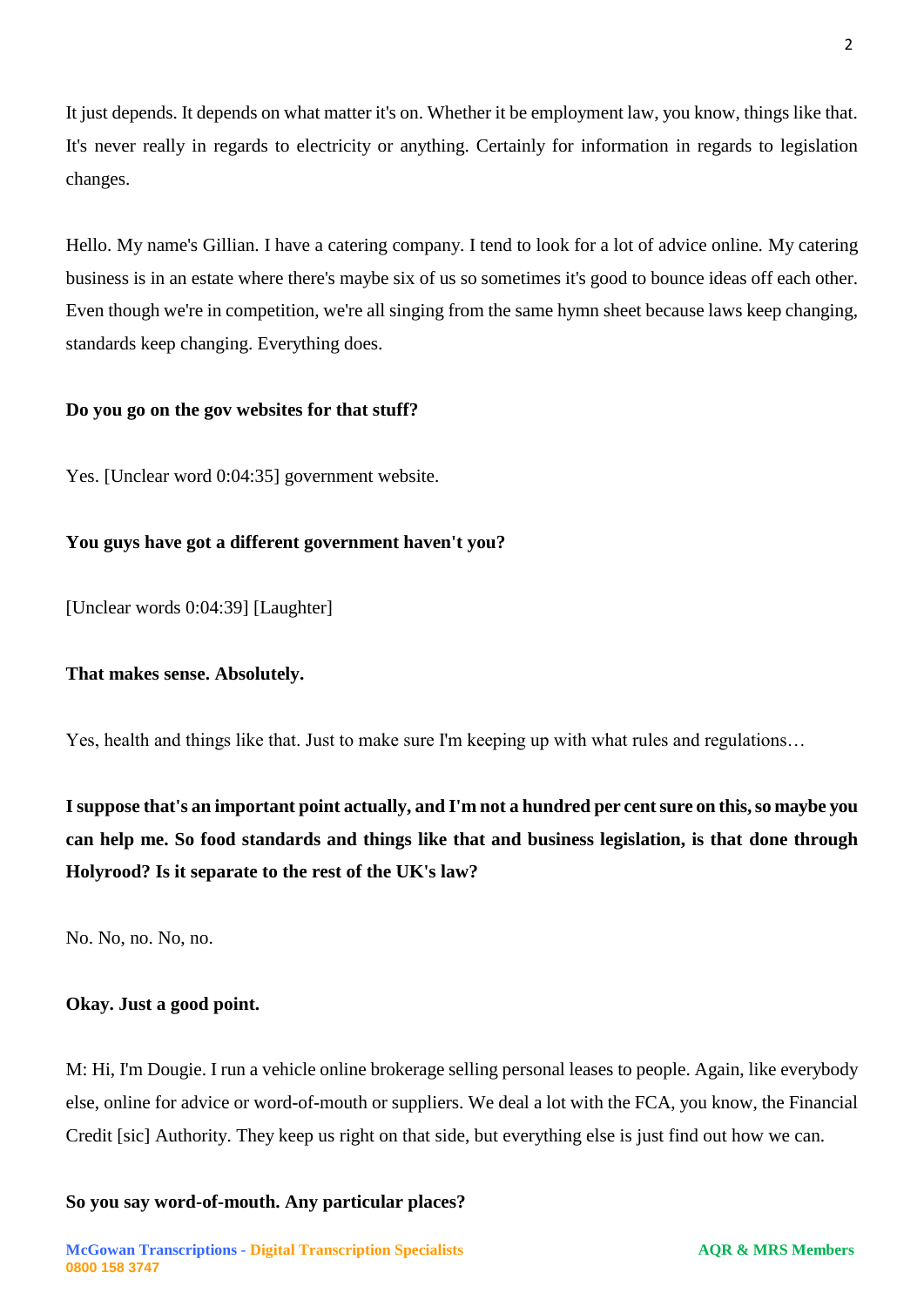M: Yes, well, from suppliers or if some of your friends have had a good experience or whatever. We just try that, see [?what we can do with that 0:05:32].

#### **So recommendations and things.**

M: I'm John. I have a small garage in Edinburgh. Information-wise, professional bodies like SMTA we get information from.

#### **Sorry, so who's that then?**

M: It's the Scottish Motor Traders Association. Suppliers, bank, just general internet. A variety of sources.

Hi, I'm Shona, and I have a small nursery and basically I'm regulated, so I have to make sure I have everything in order. So regulated by the government and by the Care Inspectorate who do all the inspections and reports and everything, and legislation and all the laws. So there's a lot involved with running a nursery. I do search the internet for things as well, like resources and things like that. And staff!

# **A similar theme emerging here that it's the internet and some recommendations and things. It's amazing the internet's just [unclear word 0:06:32].**

M: Hi, I'm Paul. I'm a freelance copywriter, proofreader as well. Proofreading is probably what I do mostly. My brothers work for me part-time, depending on what clients I've got, so what business I do. I used to do like financial services stuff but it's more proofreading I do for small papers out - you know, not the big newspapers but the smaller newspapers like the [unclear words 0:07:06] papers, the *Fife Free Press*, things like that. Just consultancy work. Contract workers, so basically grammar. Just looking at, you know, [over speaking 0:07:16] I used to have a bigger company called Hen's Teeth where we used to do - but unfortunately the last ten years, I would say that the marketing agencies have swallowed up most of the need for freelance copiers. The small companies are being pushed out and the bigger marketing ones…

**We're going to be talking about energy tonight. I guess before we dive into that in particular and how that fits in as a concern for you guys as business people, what are the big concerns or major things that you guys think about on a day-to-day basis running a business?** 

M: Costs.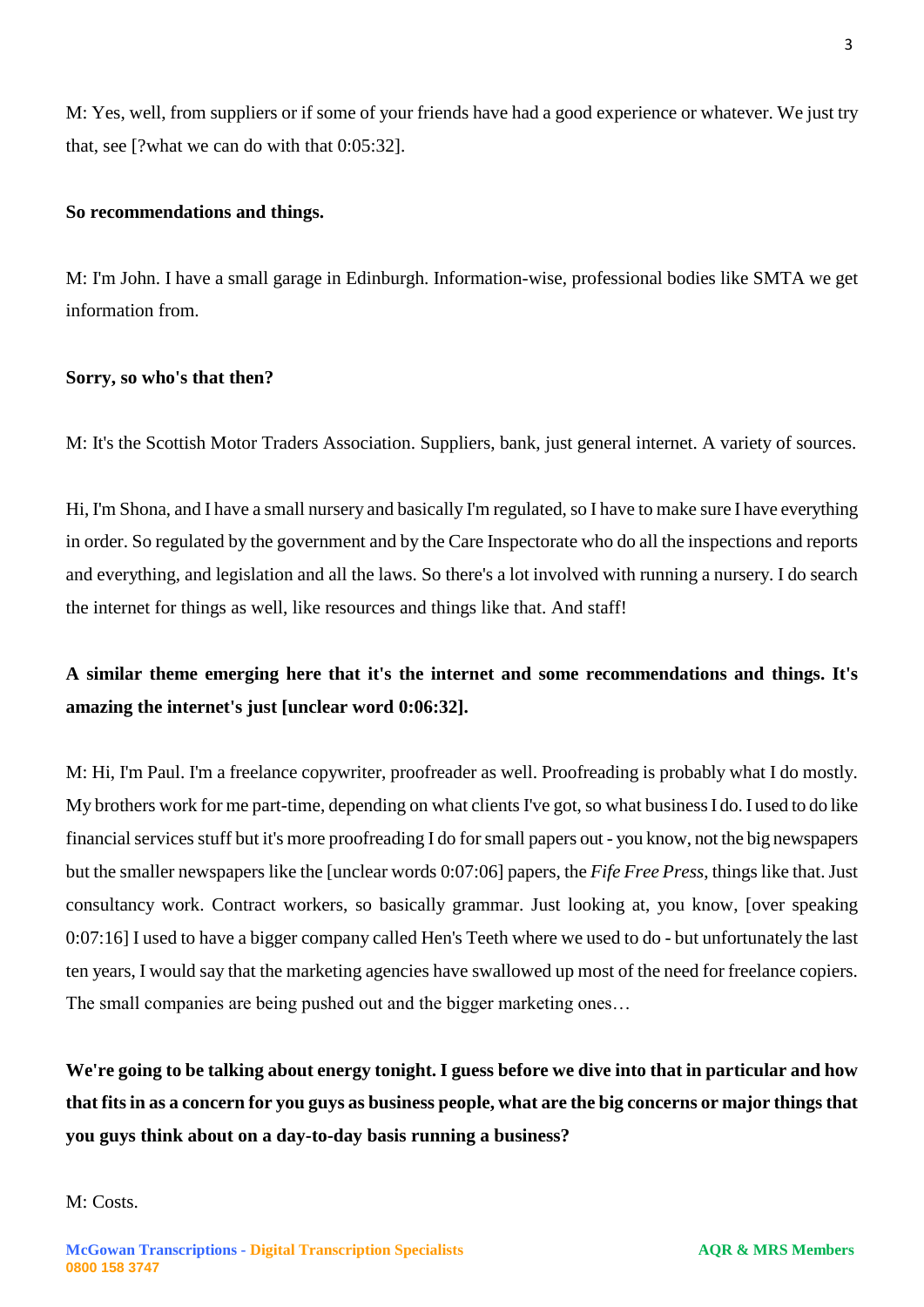Mm.

M: Finding customers!

**Let's try and come up with a top five things. So costs I imagine is something for a lot of people, but anything else?** 

Cash flow.

# **What about cash flow in particular? Is it staying on top of it?**

Keeping on the black instead of the red.

M: Planning. Planning the day is an important thing.

## **How do you go about doing that?**

M: See what's in the post. See what's online. See who's come into work. Then you work out if you've got deliveries coming in, whatever carrier's coming to pick stuff up. Things like that. Prioritising.

# **So prioritising what needs to get done and that kind of thing. Any other ways people organise their days?**

M: I do a lot of research. [Unclear word 0:08:55] writing about a subject - there's one I'm doing at the moment. I'm not going to say it because it's not well known yet, but it's coming out next April. It's a financial service thing. I'm trying to get research because I'm struggling to understand what they're doing, or what the government's doing.

# **So that ties into the specifics of your [over speaking 0:09:17].**

M: It's not been announced by the government through a white paper yet. The details are sketchy but I've tried to come up with some blurb about it. So I do a lot of research and things like that.

**Any other concerns and that kind of stuff? What are the things you worry about running a business?**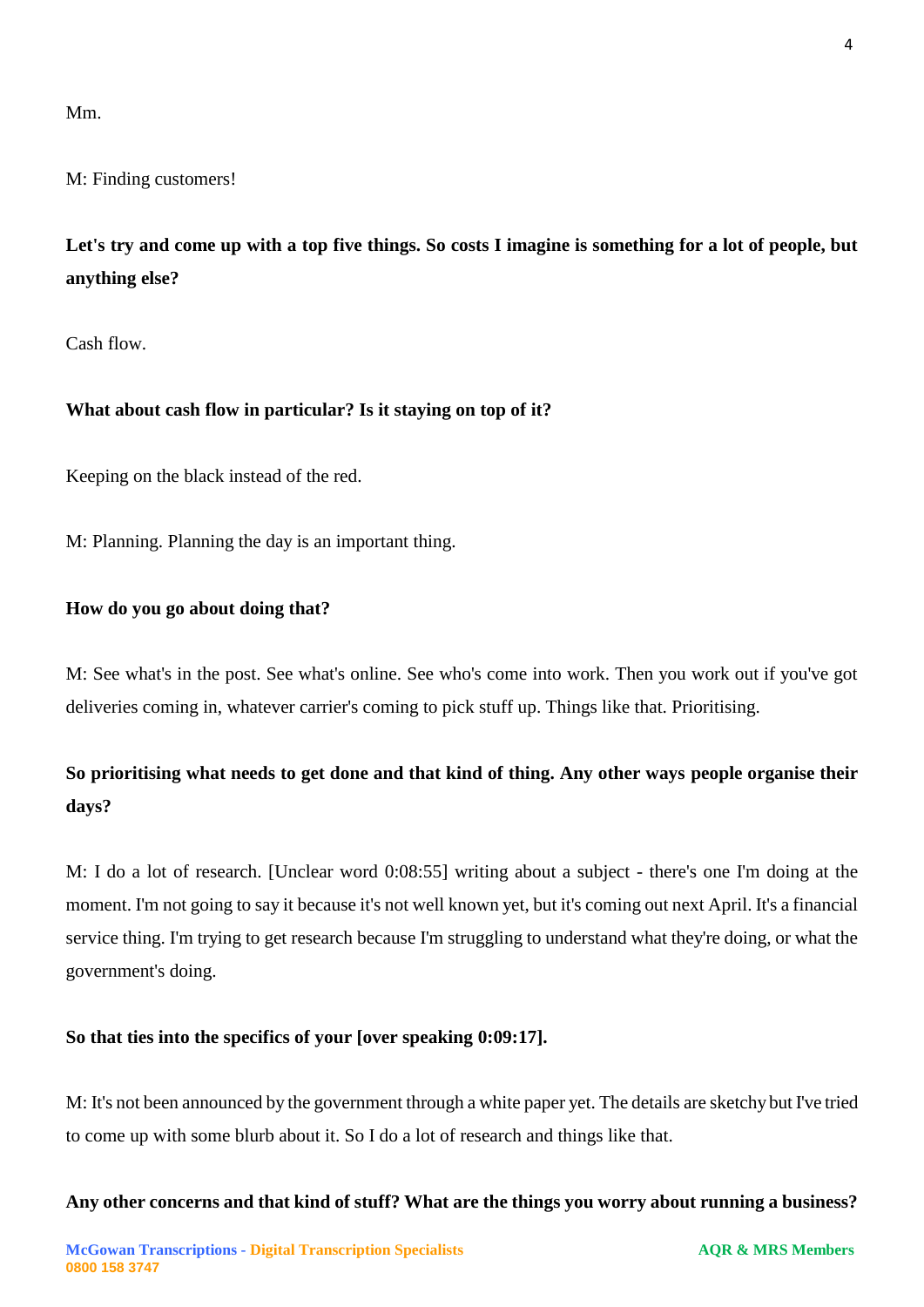M: How to stay competitive with a correct profit margin. It's easy to work for nothing.

## **So keeping your prices competitive but at the same time making money.**

M: Yes.

## **Anything else, guys?**

The busier I am, the more I can claim back, so it makes a big difference to me, a big difference, because obviously I work on a percentage of the children that I have towards the heating costs, so that is a big thing for me.

## **So I suppose it's the same thing, getting customers, children.**

Yes, yes.

## **Getting people in. Yes.**

I manage my heating system very well. Obviously I time it so it's coming on a good time and I have it coming on through the evening as well, just to keep the heat basically generating all the time, so it's not just a big massive boost, because I think if you're boosting energy and you've got it off all the time, then it uses more. So it's basically managing it better so I get more out of it. Cost effective.

## **So trying to be cost effective with energy.**

Yes.

**I suppose that was my next question then. So if there are concerns like staying profitable and managing your cash flow and your costs, trying to get customers in, marketing, doing your research and the minutiae and specifics of - each of your guys are different - business, which I'm sure they're all different. So where does energy fit into that as a concern? The utilities I guess you'd say, where does that fit in?** 

M: A major concern I think these days with the cost of energy.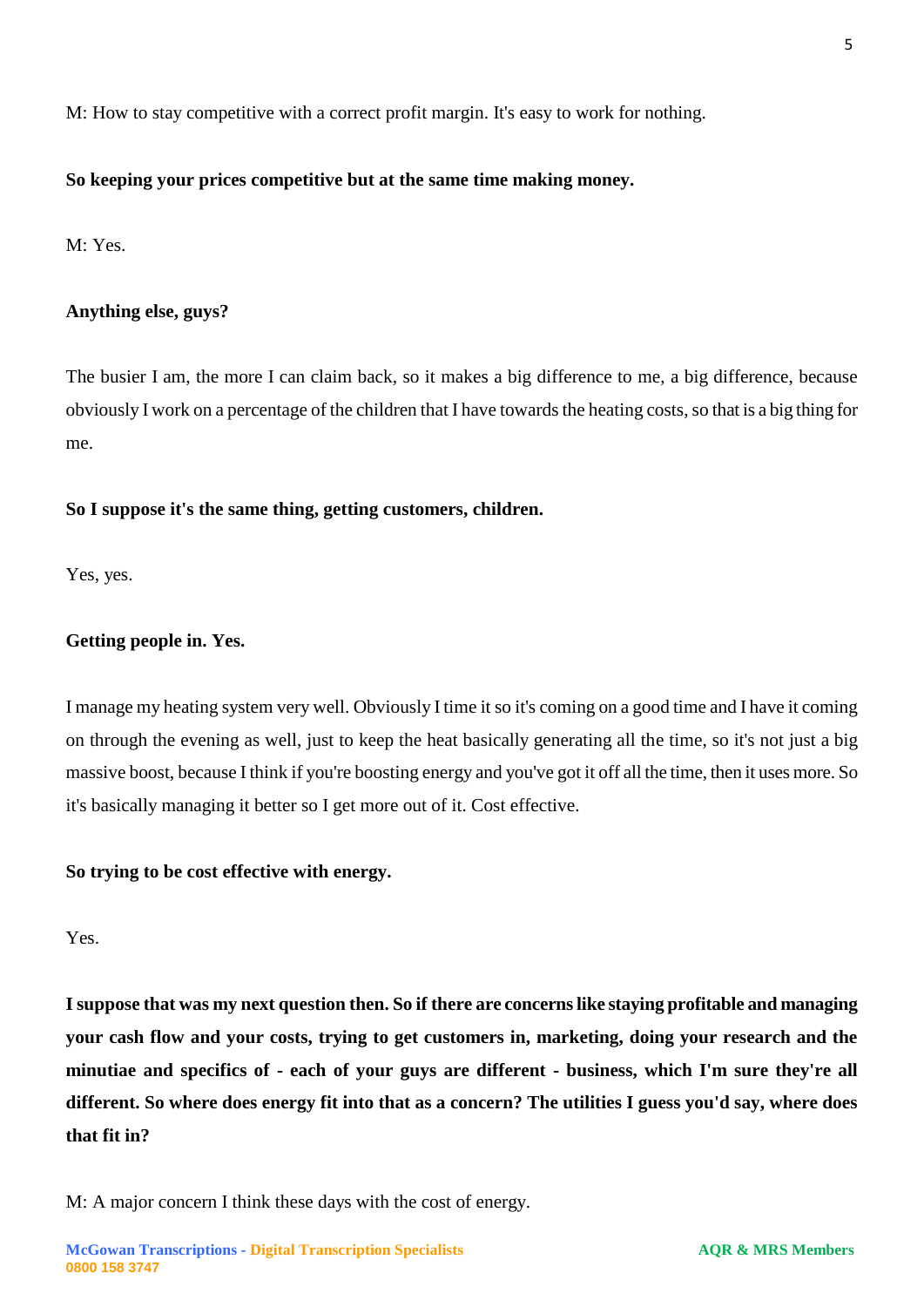M: Necessary evil.

M: Yes, indeed.

[?It's an essential 0:11:02] so you look for the best deals on the market.

#### **I suppose how much do you guys spend thinking about energy?**

M: Not that much. I think you yourself, you have your provider. Whether that's an annual or yearly contract. Then when it comes to renew, then you start to think about it again. In terms of a day-to-day thing, it's not something I think about.

# **It is s a concern but tend not spend as much time. Is that because there are other concerns that compete for the attention of you?**

It's a big concern for me, especially this time of year, because obviously if I don't have heating, then I can't run my business. I'd have to close and that would have a big impact on income for me. So I have to make sure that I've got a good back-up system in place that I can call them and I get them out 24/7 basically. It costs me more money then but it's peace of mind for me.

#### **So it's business critical; you've got to.**

Yes, yes.

**Is that the same for everybody else in terms of energy? Could you run your business without energy?** 

M: No.

#### **So it's the criticality thing.**

I couldn't run my business without any energy due to the fact that I cook, reheat and do all these other things. What I think is you may be loyal to the company, but the company's not loyal to you. I could be paying for example £20 a week. Someone new comes in is paying £5 a week. So I think the best thing to do for me personally is [unclear words 0:12:34] my accountant and all that, it's time to then review everything else I pay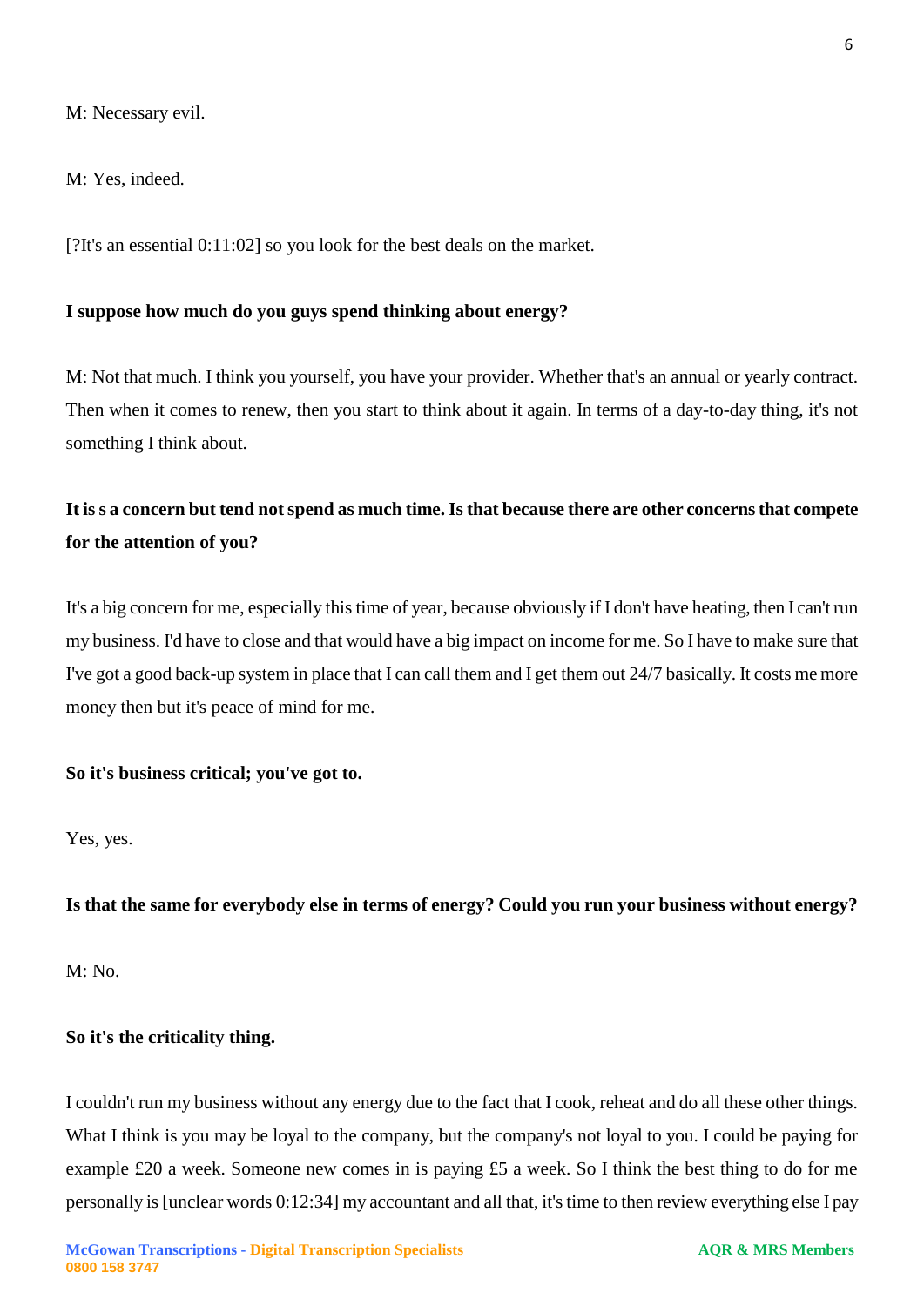out and see if there's a better deal out there. For that, half a day, it is the hassle of changing over. I could be saving myself maybe £500 a year, which is a holiday.

M: I think it's perception that the hassle of swapping providers. Martin Lewis website is…

# **Money Saving Expert. Yes.**

Yes.

M: It's where I go. I don't deliberately go there, but you're aware of it and you're aware of things. We all get our bills through and that. Nine times out of ten, I don't even read it and then there'll be that one occasion I'll actually look at it and I'll say, 'Really? Can I get better than this?' It's just going through that process. Can you be bothered to swap providers?

M: You can take it too far. I got really annoyed with people leaving lights on in rooms that they weren't in. So we went back and looked at these push-button things to keep them going, but it cost more per year than the electricity it was actually saving.

# **To actually install the kind of energy efficiency things.**

M: Right. [Unclear words 0:13:54]

# **I suppose then where in terms of expenditure do your energy bills come in? You don't have to tell me exactly how much you spend, but where do they kind of rank?**

M: It's massive. I'm down at Landsdowne Crescent, serviced offices. So other than the rent, it's the second one.

# **So it's a big one.**

M: It's funny because it's not - it's basically shared out amongst the tenants, so you're not paying bits for you, because they're all just similar sized rooms. There is people there are serviced 24/7. They're there all day, whatever they're doing, working. I don't know, whatever, dealing with markets abroad, they're there at night. They must be using more energy than you're using. To be honest, I do a lot more work at home and I'm thinking am I worth just doing it in the house? You're on the internet all day. That's what you're doing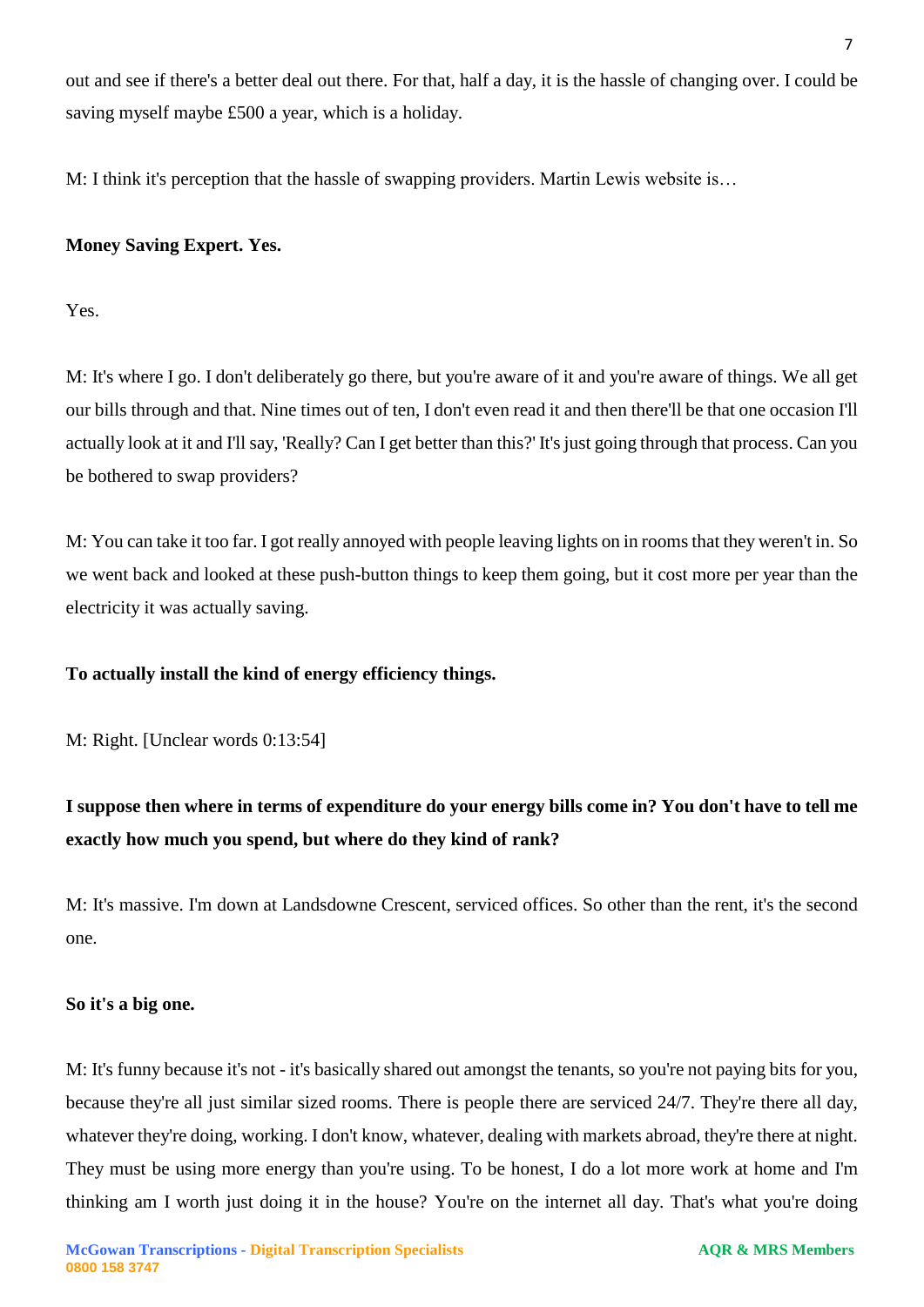effectively.

## **So you end up working from home. Does everybody else work offsite? You have to work offsite?**

M: Sometimes, yes.

**When I say offsite, I meant not in your home. So how many people work in home versus have a premises for their business? So I'm sure a nursery…**

M: A mixture.

Premises.

Yes.

I do a bit of everything.

#### **So do most of you end up running it sometimes from home and sometimes from…?**

M: If you can…

M: No, mine's always the garage.

#### **Always out.**

M: Mine was at home and then expanded.

#### **I just want to get a bit more of a picture about that. So for you, it's your second biggest bill?**

M: The reason I work at home is because sometimes I can't be bothered or I've just tried to finish something off. I can see myself during the night doing it, depending on deadlines or whatever. It's just the cost of business centres are going up and up all the time.

## **Is that the same for everyone? Where else? Is it the second biggest bill for everybody?**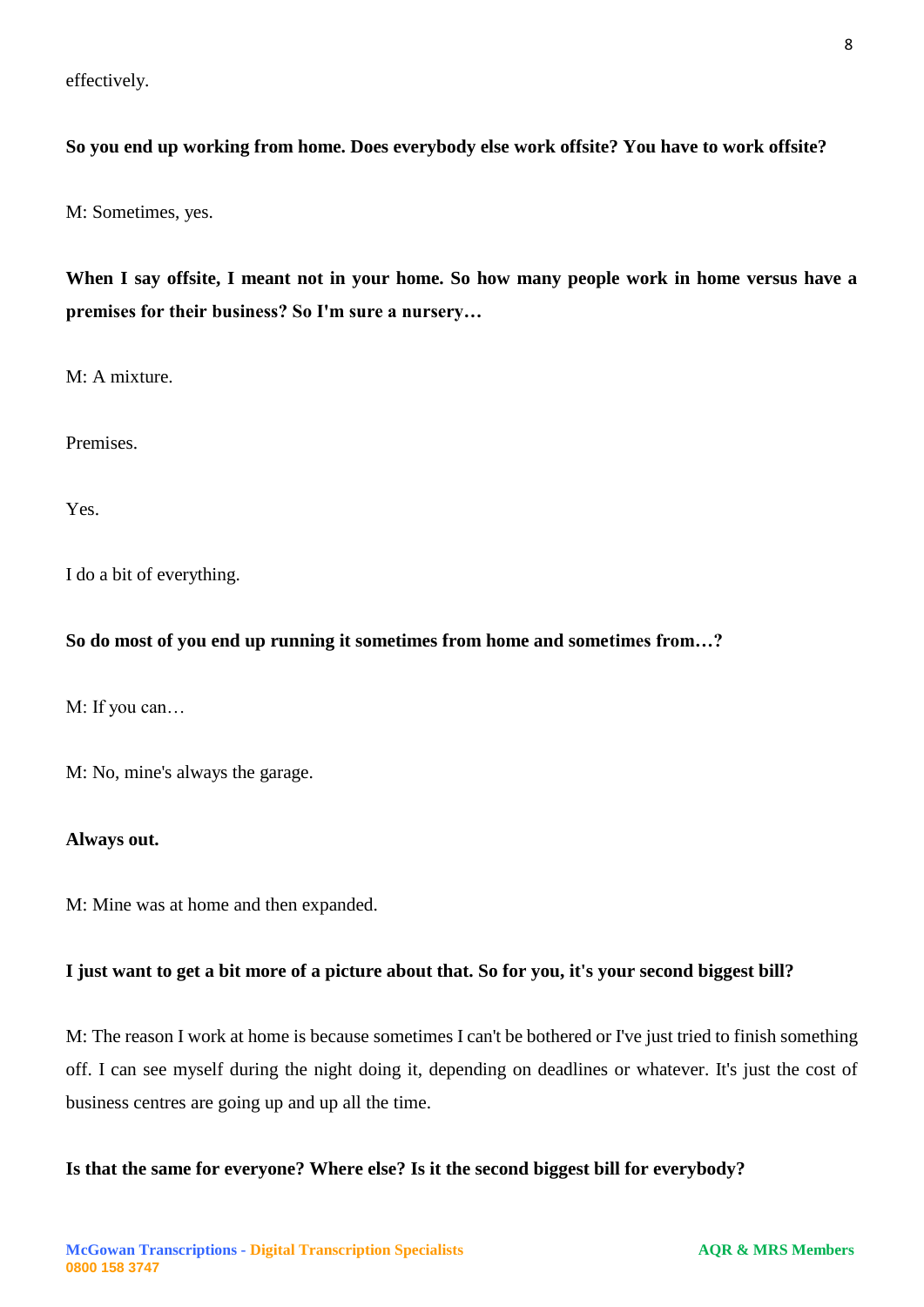M: We've got salary, rent, you know, consumables, advertising and then power will come in. It's there but it's not the end of the world.

M: I think it's fourth. Salaries are different, yes, but in terms of costs, other than salaries, yes.

## **Where's it for you guys?**

For me, mine's just - well, mine's a florist business, so on heating, it's not really a great deal of expense.

## **You don't want to cook the flowers, do you?! [Laughter]**

Although we do condition them. So we do have to have a level of energy that we use for that particular process. Regards to electricity, it's more for running online, lights, obviously for the winter time, we're using that, and as I say for conditioning, but it's not a great expense. However, I work - I have a commercial unit as well as a shop, so in comparison to the two, you want to try and keep as much cost as possible down, [unclear words 0:16:59] two premises as opposed to one.

## **I suppose they stack up if you've got a couple of premises.**

Yes, yes.

## **So in general is it a big concern, energy?**

I think it's something that you need but you are very much aware of it, and you do review it and it might be that maybe you'll hear something or you'll see something advertised and you'll think, oh, I'll just look into that. I have to say, I am quite guilty of not looking at different options. I don't have time. I've got so much else involved with it. So it is something that takes a back burner, but I am very much aware that I have got a high bill at the end of the year.

M: It's a necessary evil but it's also an irritant.

M: I think the main thing is when the price of energy goes up, suppliers put it up overnight.

Yes.

**0800 158 3747**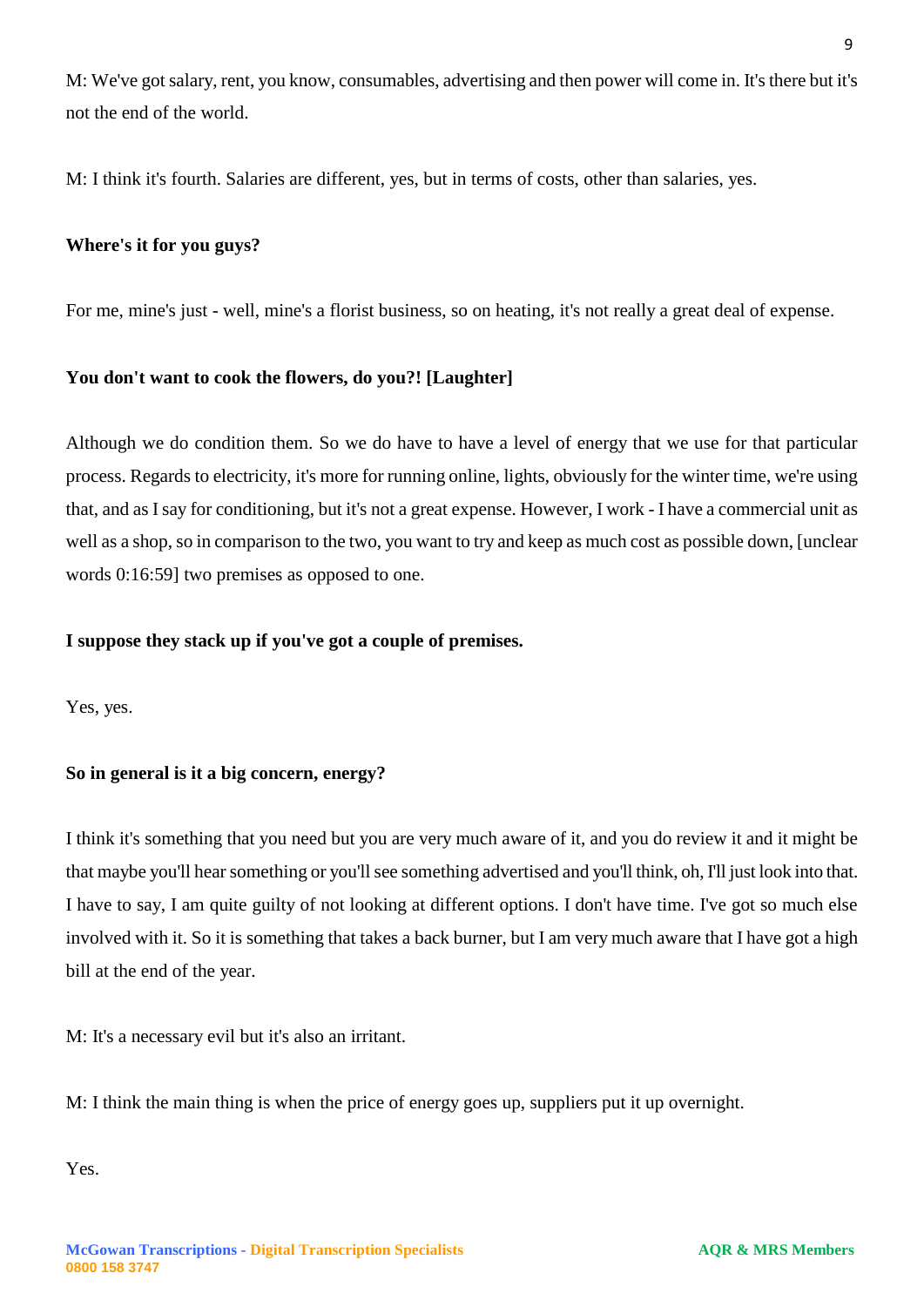M: It comes down, it just trickles down, if it ever actually comes down.

[Agreement]

M: That's an annoying thing.

# **So it can be quite an annoyance, and it can be a bit irritating. Obviously switching can be a bit of a… Obviously as you mentioned it's a necessity for most people, isn't it?**

It is a necessity, yes.

The other thing as well which is quite strange. I have a few properties that I let out and with regards to the properties, I have meters in where they pay their energy on their own. Now, the self-credited meters actually cost more than what it does for running your bill from direct debit, which people on a low income is struggling to pay their bills anyway, and yet the energy companies are allowed to put that money, the prices, up high in regards to supplying people on a low income, which I find is…

# **Is that in relation to consumers in particular, to people as opposed to businesses, or do you mean businesses on a low income?**

Technically it's a business. For me it's a safety guard in regards to people being in the properties and they're not paying their electricity on a direct debit. It would then fall to me as a landlord. A completely different issue from my main business. But when you're explaining to the people who are moving into the properties, I have these meters on, 'Why are we paying so much money per month?'

M: Quarter yes.

Quarter, or whatever it might well be, or as they go, because it's pay-as-you-go basically. Why are they paying as much? I don't see why the government doesn't jump in and [over speaking 0:19:31] across the board. [Over speaking 0:19:33]

M: My brother's got flats. Exactly the same. He was advised to put meters in when he got the flats.

It's the same.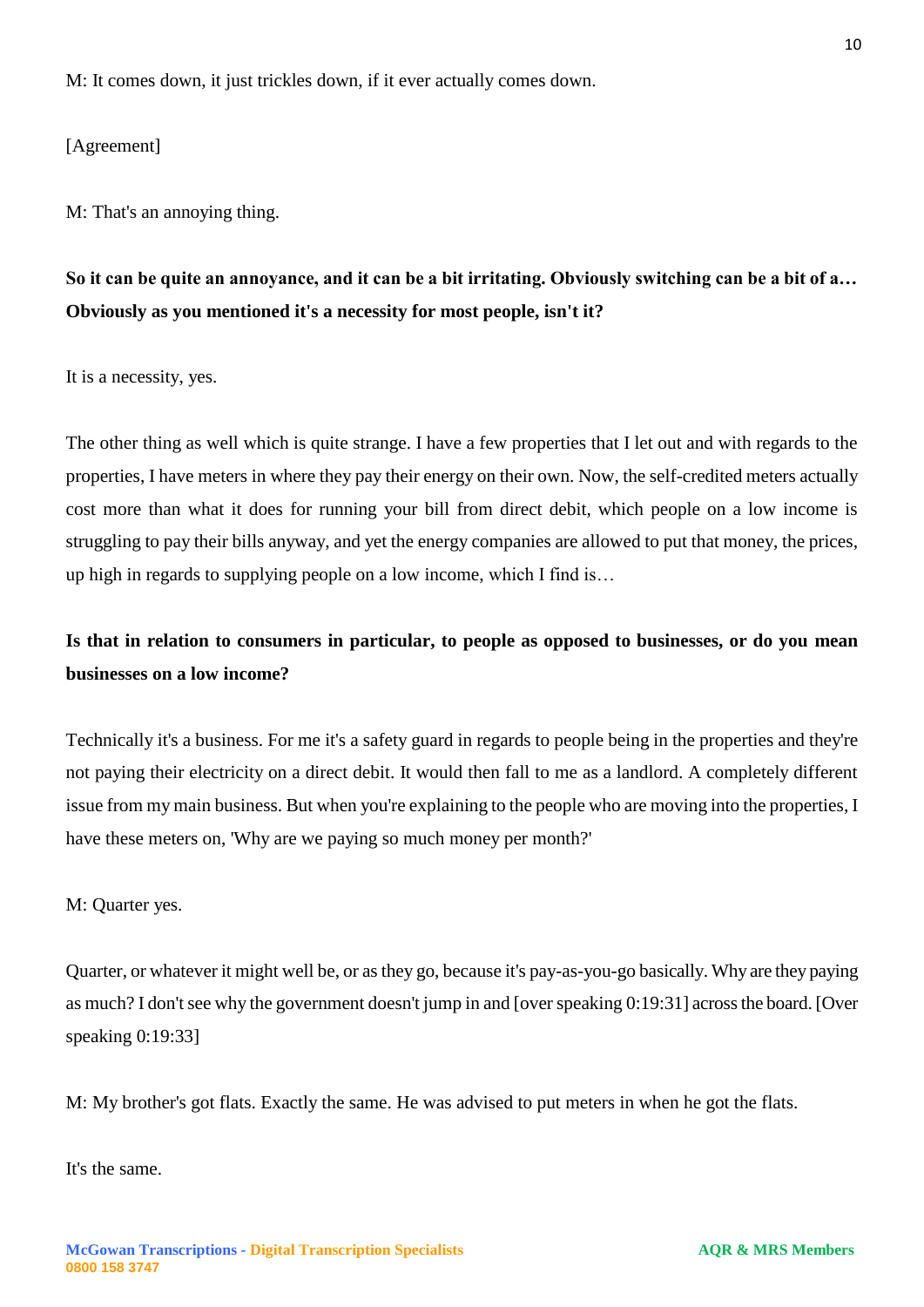M: If you're renting them out, get meters in. You're right. About a third more.

## **So you pay about a third more if you're on a pay-as-you-go type tariff?**

M: Yes, yes.

#### **Let's not get too carried away with talking about meters just yet…**

No, no, but just because cost.

**Only because we've got plenty of time to come on to that! It will come up. I think absolutely a valid point. I think it's a rhetorical question for us. Yes. An interesting point. Maybe the government should jump in.** 

Yes.

# **Okay. If we think about energy use specifically in your business. So what kinds of things do you use it for? So in a nursery for example.**

Well, mainly the lighting and cooking. We've actually stopped drying the towels in the tumble dryer, because I sat and watched the meter one day and it literally was going [indicates it going round]. I just thought no. We're not desperately needing them dry; we have quite a lot in stock. So I just said to the girls at the end of the night, 'Put them in the washing machine and in the morning we can hang them up. For the following day, they'll be dry.' I was [unclear words 0:20:47] the heating's on in the building. We might as well use the heating that's there, rather than burning more energy. So we've cut that out. We only put the dishwasher on once a day rather than two or three times a day. For snack time, we actually just wash the dishes up rather than loading the dishwasher up again. It's looking to see where we can draw back, kind of cut back a little bit.

### **Make small efficiencies.**

Make small changes. Yes.

#### **Does everybody do that? What's the…?**

#### M: When you remember. [Laughter]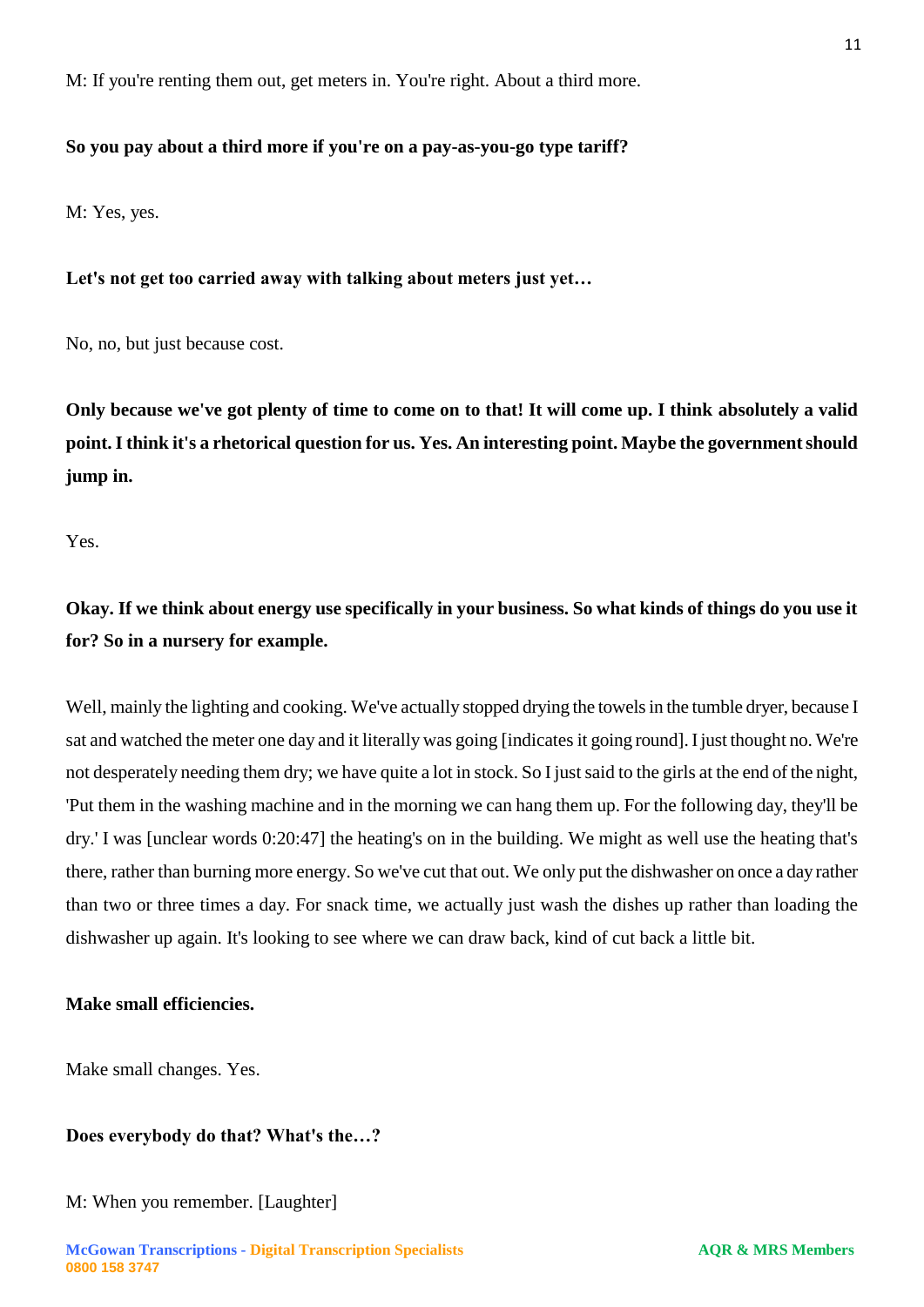M: I think you try to.

### **We might have got a particularly eco-conscious there!**

Yes, yes, obviously the nursery you are. You're obviously educating the children as well about switching lights off when they come out the toilets and just different things.

#### **Yes, so those kind of small efficiencies.**

Making sure the switches are all switched off when we leave the building at the end of the night and the plugs are all pulled out for safety, but also electricity, because energy is still going through there when it's switched on. So it's just wee changes like that, it can make a big difference.

M: I'm more like that in my house rather than business.

## **Interesting point. How do you mean by that?**

M: As I said earlier, you're in serviced offices where it doesn't really matter, so if you leave it on, you leave it on. I don't out of principle, but in the house, if I'm working or whatever - just tonight, I came in and I'd left the heating on this morning and I'm like, damn, because I was away all day and I left the heating on. So just little things like that. So I wouldn't have left the heating on. I don't even need it to come on for me, if you know what I'm saying. I make a conscious effort, a conscious decision, turn the heating off. Like tonight, when I come home tonight it'll still be off, because I'm not fussed. It's for me. I've got the kids at the weekend and that's different; the heating will be on. See what I mean? So I make a conscious decision. Do I really need that heating? Not for me, no.

#### **So it almost feels you can do that in your personal life.**

M: Yes.

## **When it comes to business, is it different? What do you think, Phil?**

M: I think you take the practices you would do in your own home and then apply that to your working environment. Unplugging things or switching things off or cranking down the thermostat on the boiler, you'd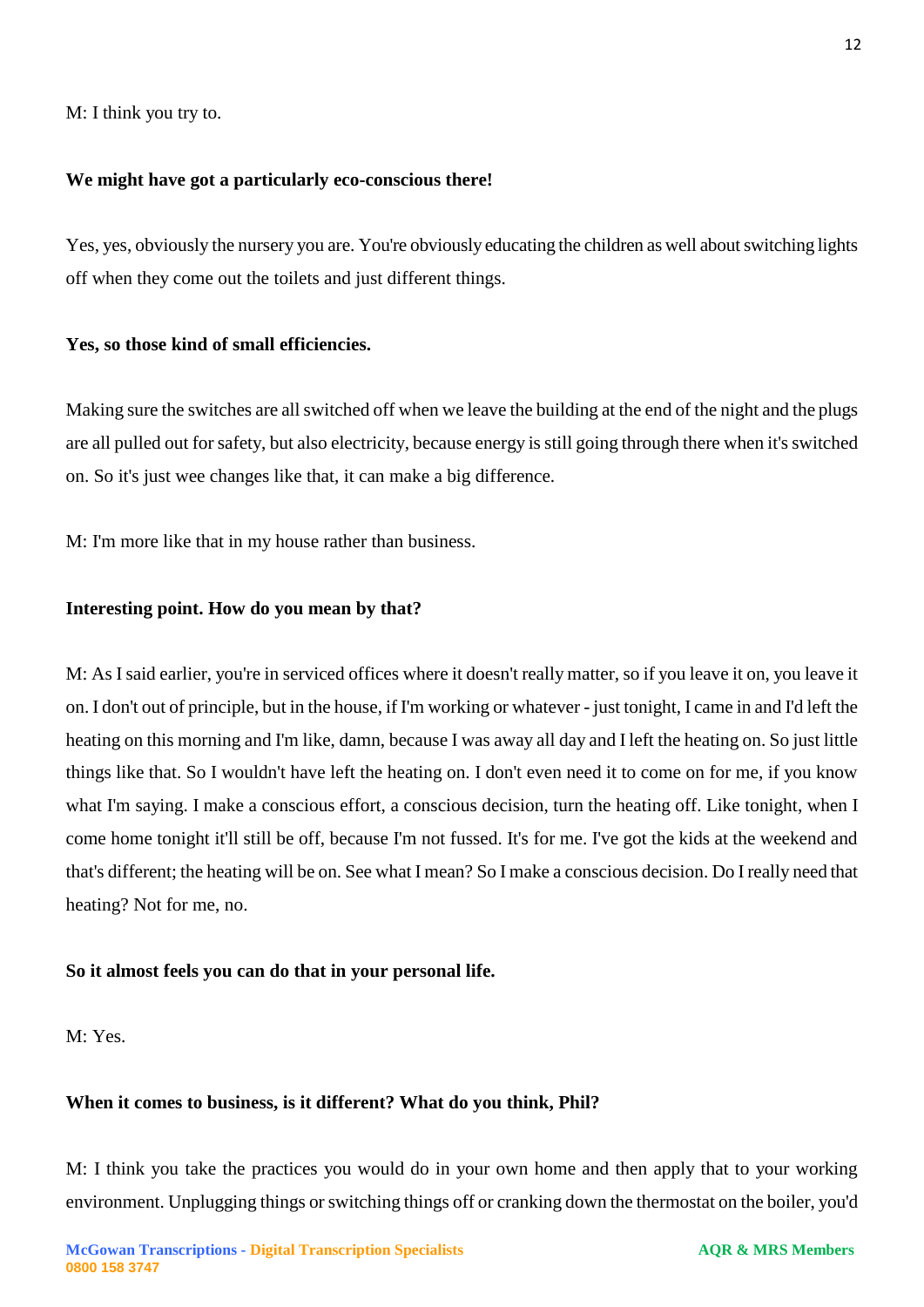## [Agreement]

M: It's just something that I think you learn through life experience sort of thing.

#### **Do you make any small efficiencies or anything like that in your business?**

M: I just look for - I wouldn't walk out of this room and not switch the light off. [Agreement] I'd certainly expect people who work for me to do exactly the same sort of thing. If they're not in a room, turn down the heating. In the winter perhaps you want to keep a certain level going through the winter months, but certainly not booting out the radiator when no one's actually in the room. I think most people respect that and carry that forward.

M: I get on at the kids leaving the TV on when they're elsewhere in the house. So it's the same principle.

M: You can do things. We've got a new printer and it shuts down if you don't use it for an hour. I've never seen that before.

A lot of things do switch off, don't they? Yes, yes.

Yes.

M: I kind of switch off myself!

Kind of like a safety kick-in.

M: I thought it was economy.

A lot of these straighteners that people use on their hair, they have a cut out thing as well.

#### **I think that's because they start fires, don't they?**

Yes, yes. My daughter leaves hers on permanently! She's going to blow the house up one of these days!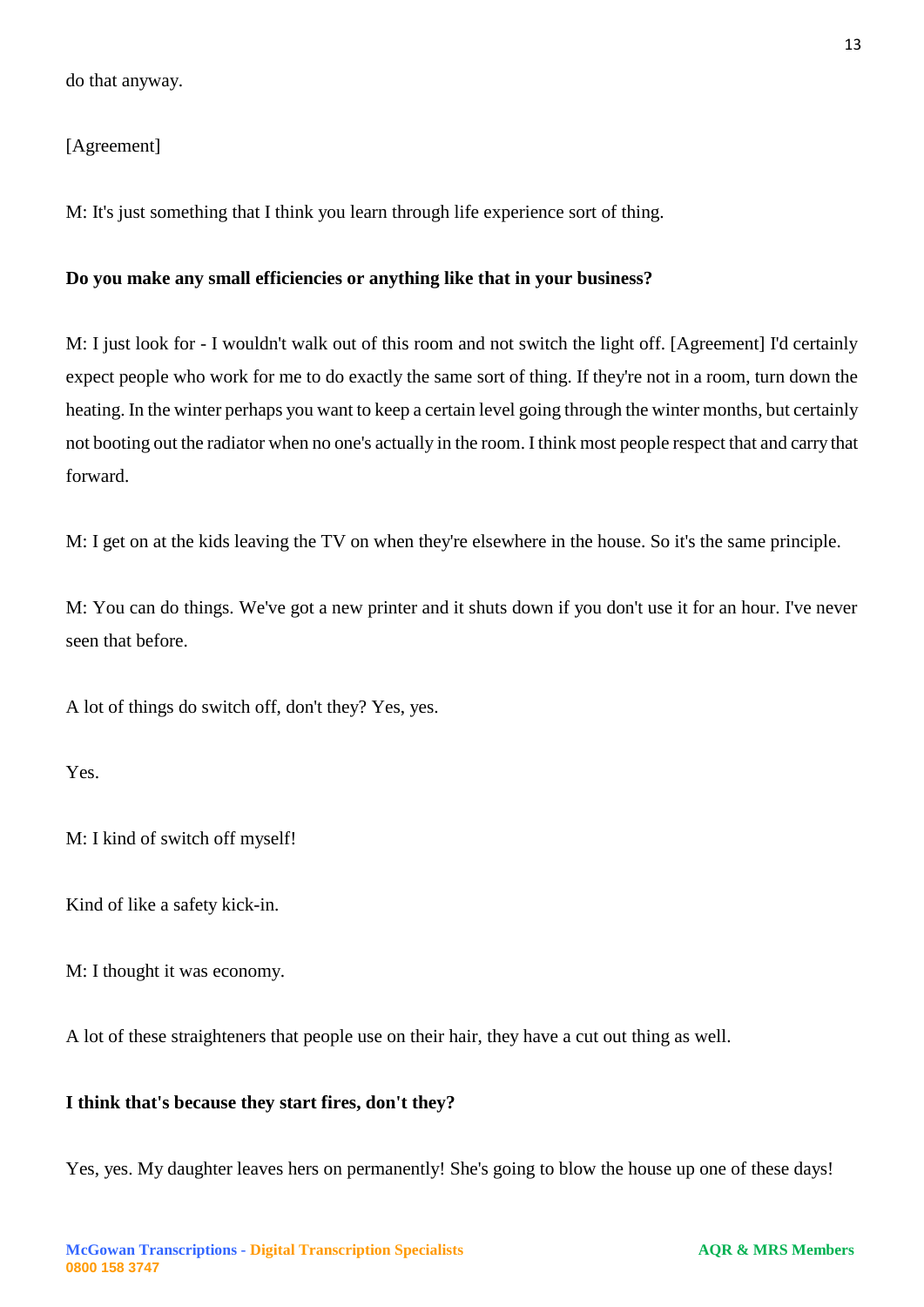# **I know what you mean! I suppose when it comes to making energy efficiencies, has anybody made any plans or done anything more substantial than just turn lights off?**

M: We have a waste oil heater, just because the garage door's constantly open, cars going in and out, so we use that to try and heat the workshop.

## **How have you found that? Has it worked?**

M: It takes the edge off. It doesn't by any means heat it but it takes the edge off the coldness of winter.

We have gas bottles that we use as well to heat the unit in the winter. Only because it's - I don't know - locked unit. There's no heating or anything inside it. So we have to kind of try and take the edge off it. So we do those.

I've got the same. I have 50/50. I've actually just got the bills back [unclear words 0:25:38] electricity [unclear words 0:25:40] more electricity and just one gas [unclear words 0:25:45]. My boiler waste gets picked up and recycled [unclear words 0:25:51].

## **You make efficiencies that way on a big scale.**

I think it's you get £12 or £16 or something, but I get a lot of something back. You'd just be throwing it away.

# **So energy efficient bulbs or anything like that ?**

Yes.

M: My business has got them. Yes.

M: Got them in the house, not in the work. My wife hates them.

# **Why's that?**

M: They take forever to brighten up.

They never get quite bright actually do they? We're forced to use them. They're not giving a good light. I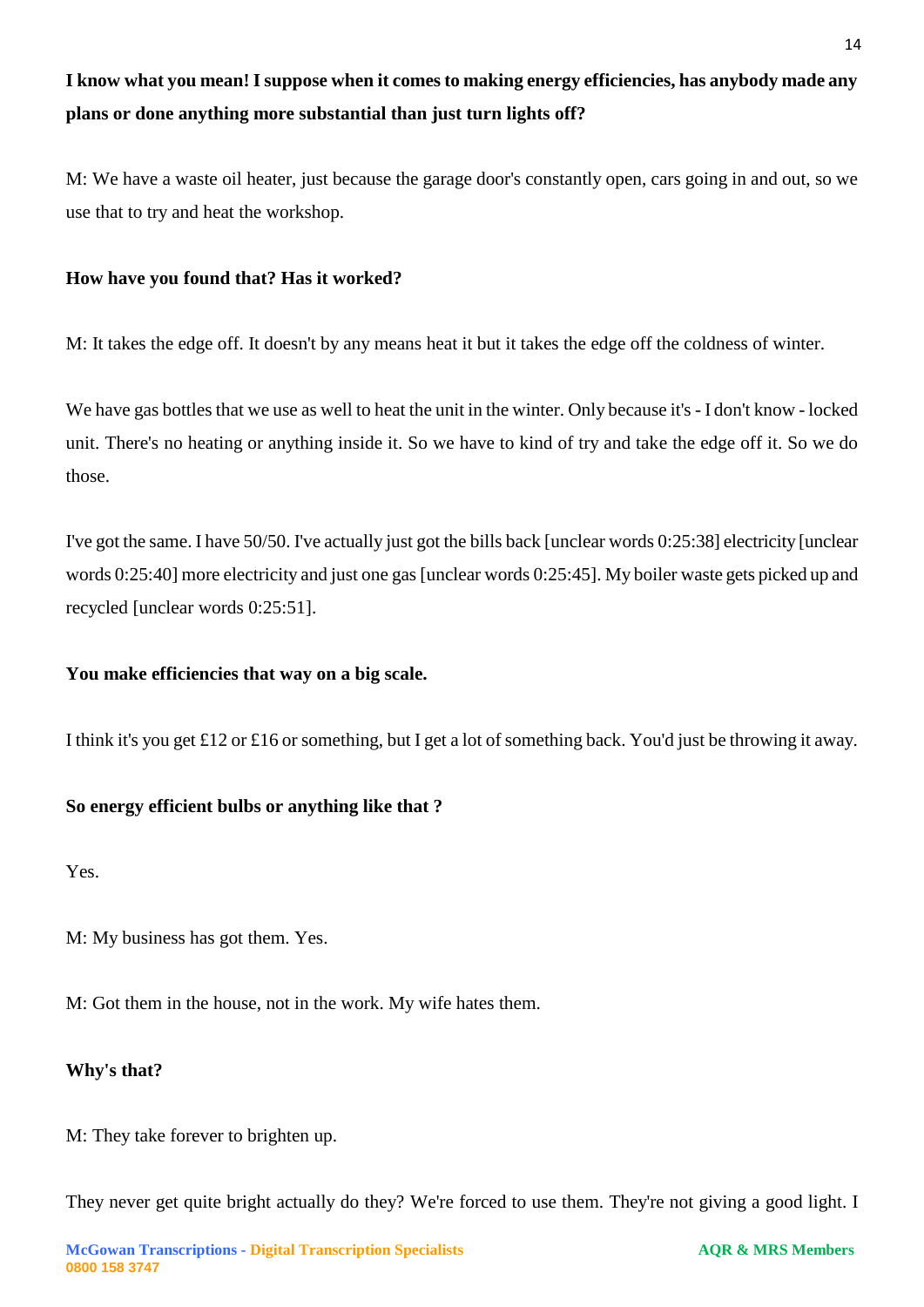absolutely hate them.

When you go into stores and look for them, there is a huge selection but there's only a small selection of the old-fashioned ones.

They don't want [unclear words 0:26:41]. That's why.

Tiny selection.

## **Of the old-school bulbs.**

Yes. Whereas the rest it's like a full one.

**So does anyone else find they have issues with those kind of things, like energy efficient bulbs? They're not quite…**

Yes, just like what the lady says here. They take forever to actually get to a particular [?place 0:26:58]

You feel your place is dull.

#### **Why would that be a concern for a business?**

M: For me, it means the guys need decent lighting to see what they're doing.

I certainly need decent light. It's probably to do with my eyes getting old as well.

[Unclear words 0:27:15]

[Unclear words 0:27:16] [Laughter]

So I do a lot of intricate work with wire and things, so in that case, you know, I need the bright light to see.

**Using energy in that sense for things like that is a real necessity, isn't it, really. Is there maybe something there that there could be an issue with the information you have access to? I'm sure by now there are energy efficient bulbs that are pretty good, but it's just where do you buy them?**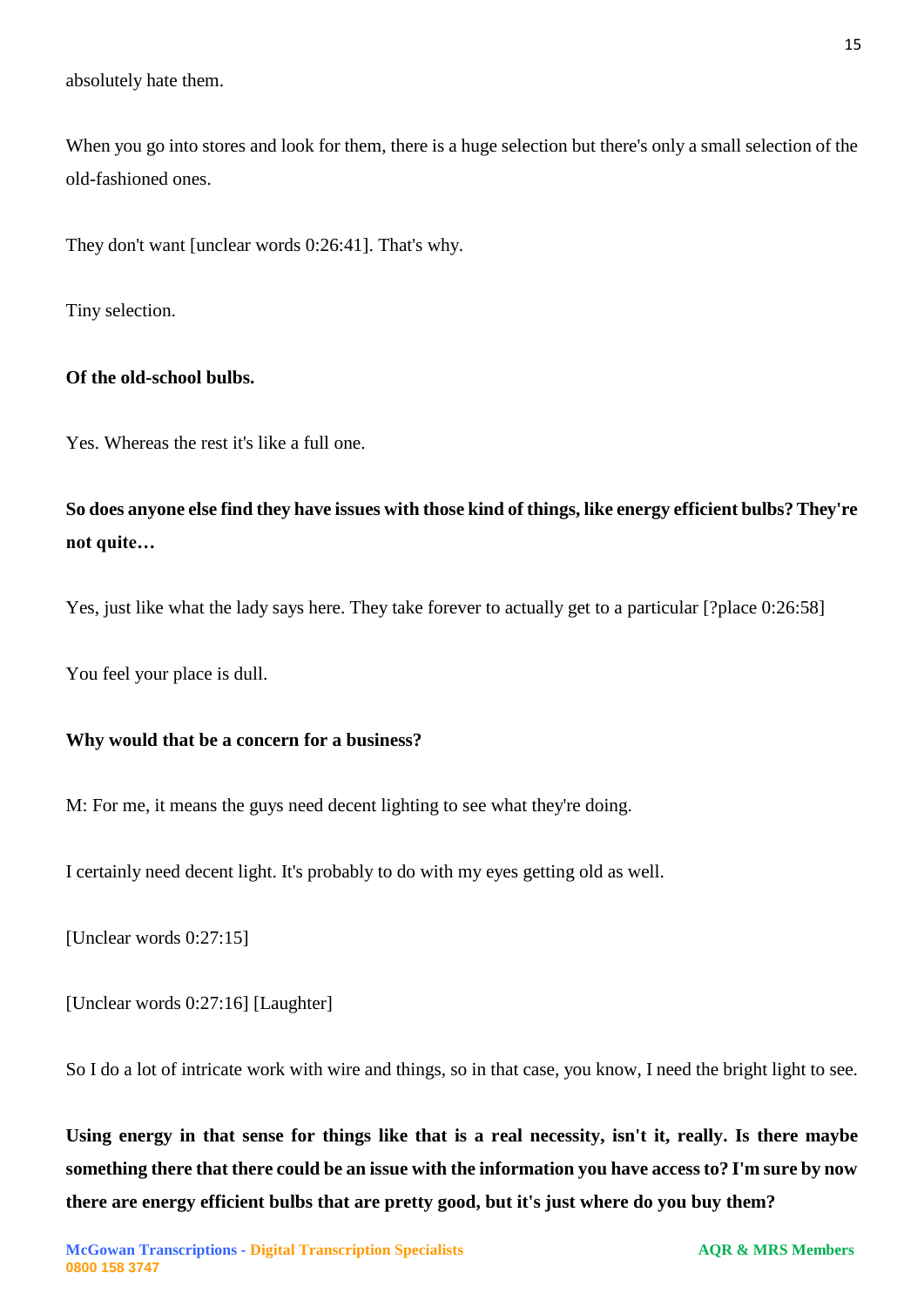Yes, it costs as well. They're expensive.

Yes, they are expensive.

[Agreement]

M: They are expensive, yes.

M: You can get them now that do bright [?in Australia 0:27:56] but I'm so mean. The ones that I've got are the old ones and I refuse to buy the new ones until I've bunt out the old ones, and they last forever. [Unclear words 0:28:03] [Laughter]

**They were too good the ones [?in the '90s 0:28:04]. Yes, yes. Interesting. Does anyone have any frustrations with their energy use?** 

No, I'm quite happy.

M: For me it's no matter how much I cut back, the bill doesn't go down. I'm not cutting back at it, you know, but I'm consciously trying… Whether it's in the business or in the house. In the business, it doesn't really matter, but in the house certainly. It's cut back as much as you can, the bill goes up.

I think the increased prices just keep going on and on and on. It's just ridiculous sometimes I think.

#### **The cost of the bills?**

Yes, the cost of the bills. There's never a plateau where you think, 'Oh, that's good.' You never get a wee bit back here or [unclear words 0:28:52] quarterly to them. Every single time, it's always the same amount whether it's summer or winter.

I think an awful lot of people don't know as well that there's a certain time that you can put certain things on and your electricity's cheaper to run. Like your washing machine and things like that. So in the line that I am, and it's quite good for me, but unless I'm in the building at that certain time, then I can't put it on.

**Do you want to explain what you mean there to people who might not know about that?**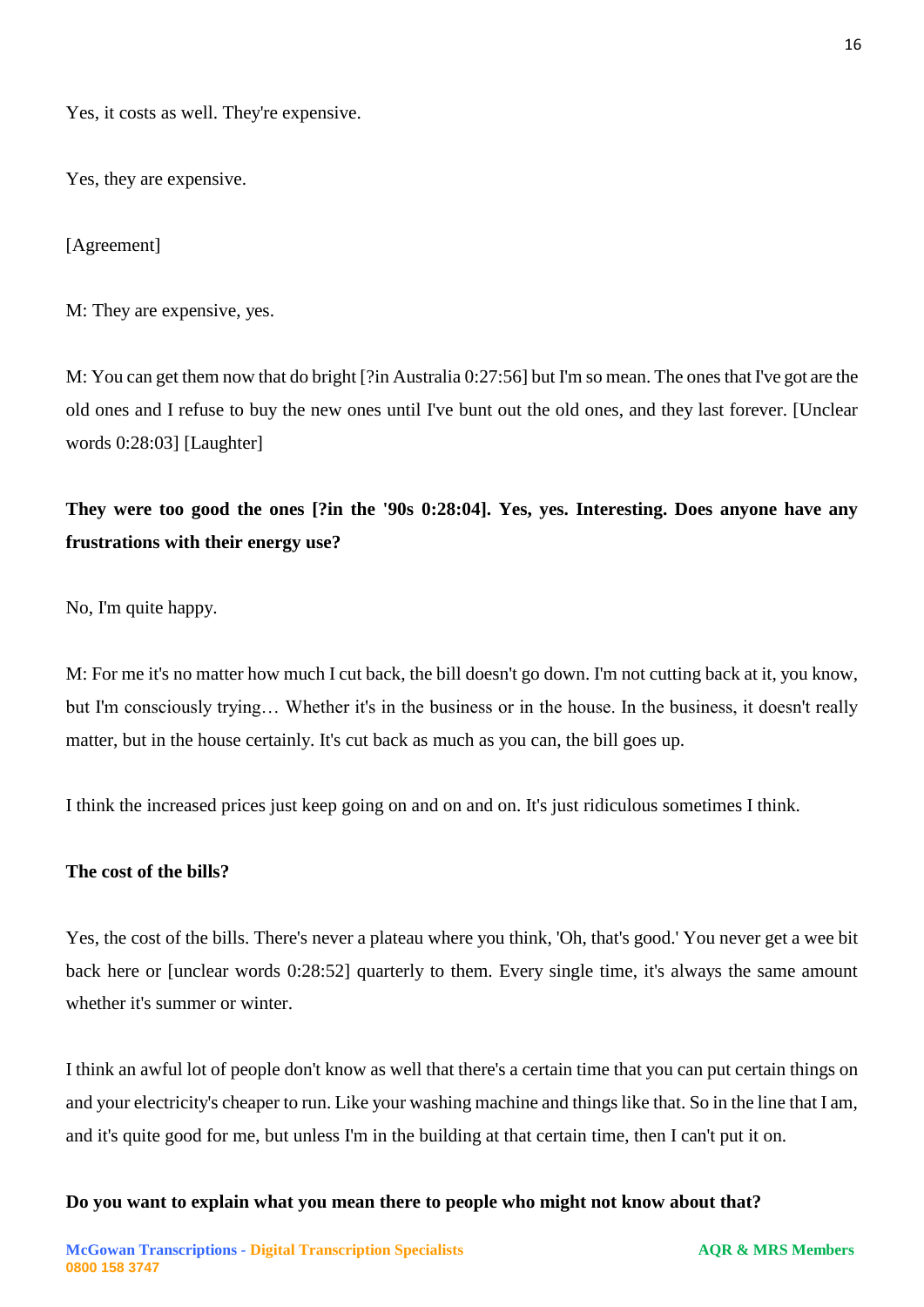dramatically. Same with your tumble dryer, your dishwasher. I can't remember what the times are. I think it's from five until nine. Something like that, the actual time scales. Your energy runs a lot less.

Yes. Well, you can put your washing machine at a certain time of the evening and your electricity is cut

M: Would that be dependent on the provider though, wouldn't it?

It's on your tariff as your bill comes in.

Yes, it's on your tariff, but I think most providers offer it.

**For anyone who is unsure why that is. So it's cheaper to sell you energy when the demand is lower. It's just supply and demand. So at three o'clock in the morning, there's less energy being used on average. Therefore if you put your washing machine on, the energy they'll be supplying you at three o'clock in the morning is cheaper, if that makes sense.** 

M: I must do that then. [Laughter]

# **I suppose it does depend.**

M: Most people are on fixed tariffs.

M: I recall seeing…

You can have a breakdown on your bill where it says you've got so many units at such-and-such a unit. Say it's 20p. Then you've got so many units at 13p. That's the difference.

M: Is that what it is? I've seen that and I've never really…?

M: I'll study my bill when I get home.

# **Does anybody monitor their energy use in any way?**

I don't think if we keep up to date with this. So I pay £160 a month for electricity, which is fine. [Unclear words 0:31:36] So then I get a letter saying, 'You are £400-and-odd pounds in credit.' You think fine. They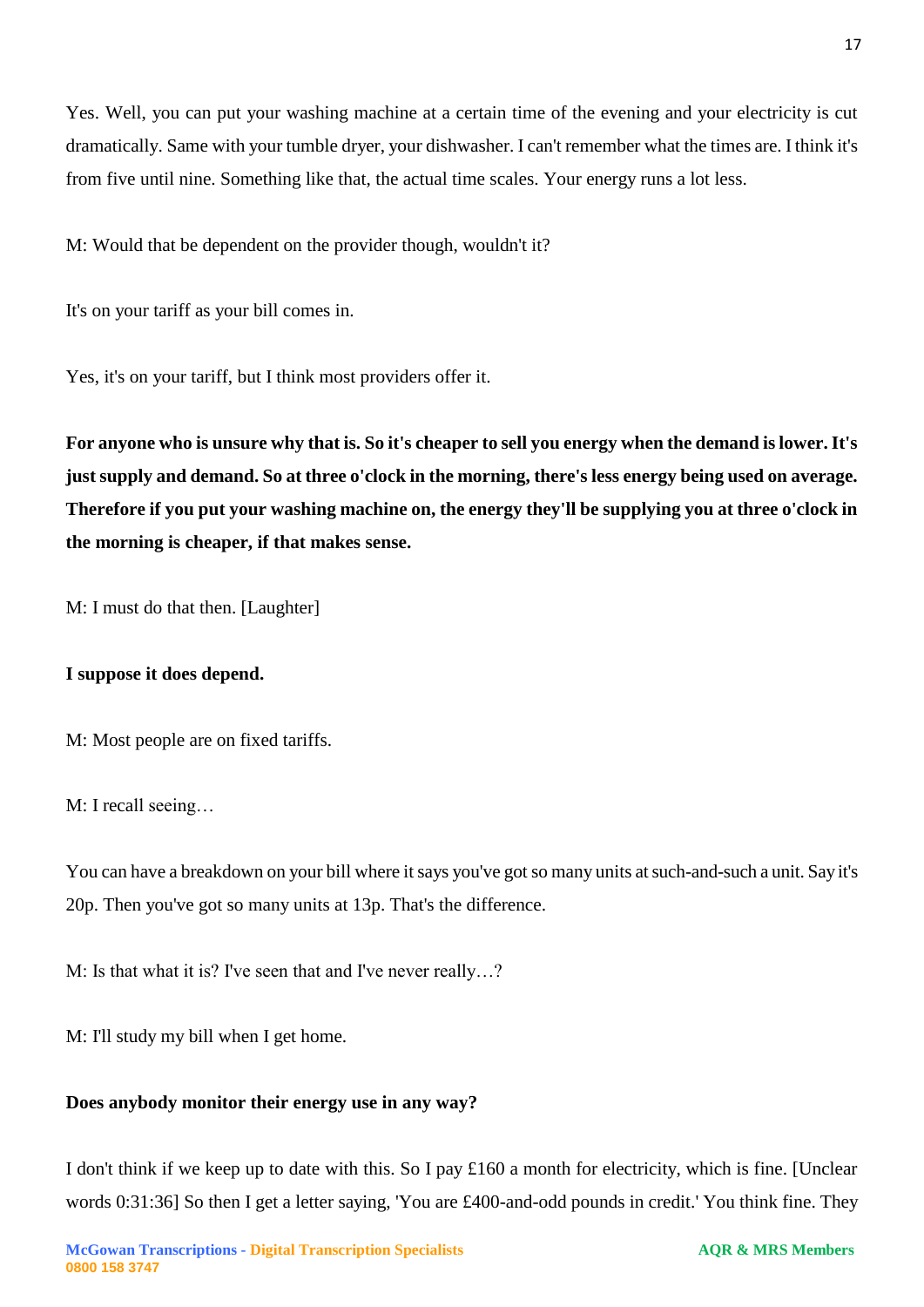then say, 'Call if you would like a refund or if you'd like it to put your direct debit down.' So I always just say, 'Take the direct debit down to what it should be.' But I don't understand why it's taking so long. This is accumulating over all these months. I have been [unclear words 0:32:08] paying too much. Let's contact them. Let's reamend. Let's stop the monthly [over speaking 0:32:15].

M: I suppose they're looking at the average. In the winter they might assume that you use more energy. I think we all do. Then in the summer - you may not at a florist - we use less. So I think they might be looking at the average. Plus they want your money in their bank account for as long as possible.

## **Does anyone know how your bills get worked out, how energy…?**

I think they estimate the usage, don't they, for most of the time until they actually come in and then do a reading of the meeting. Then they divide it overall and come to a [over speaking 0:32:51].

## **That's about right, pretty much.**

That is one thing that I do do. When I do get my bill, I get it by email. It basically just comes out the bank account. What I do is I always have a wee look at the reading myself just to compare; just to see if there's a big difference and if it's a lot less, then I'm thinking, well, that's fine. I won't bother. I just leave it. I think it's not making that much money in the bank anyway, the money. You know, you're not getting much return for your savings these days, so what's £50? Neither here nor there. By the end of the year, if I'm in profit, then fine. If I'm not…

# **Does anyone do the same thing and look at their meter readings or anything? I suppose that would count as monitoring your energy.**

Yes, I do.

M: We've got an end of the month routine. That's one of the things we do is take meter readings.

# **Then submit them to…**

M: Submit them.

I think I do at home in the winter, probably because my family are - lights on, tumble dryer's on, TVs on,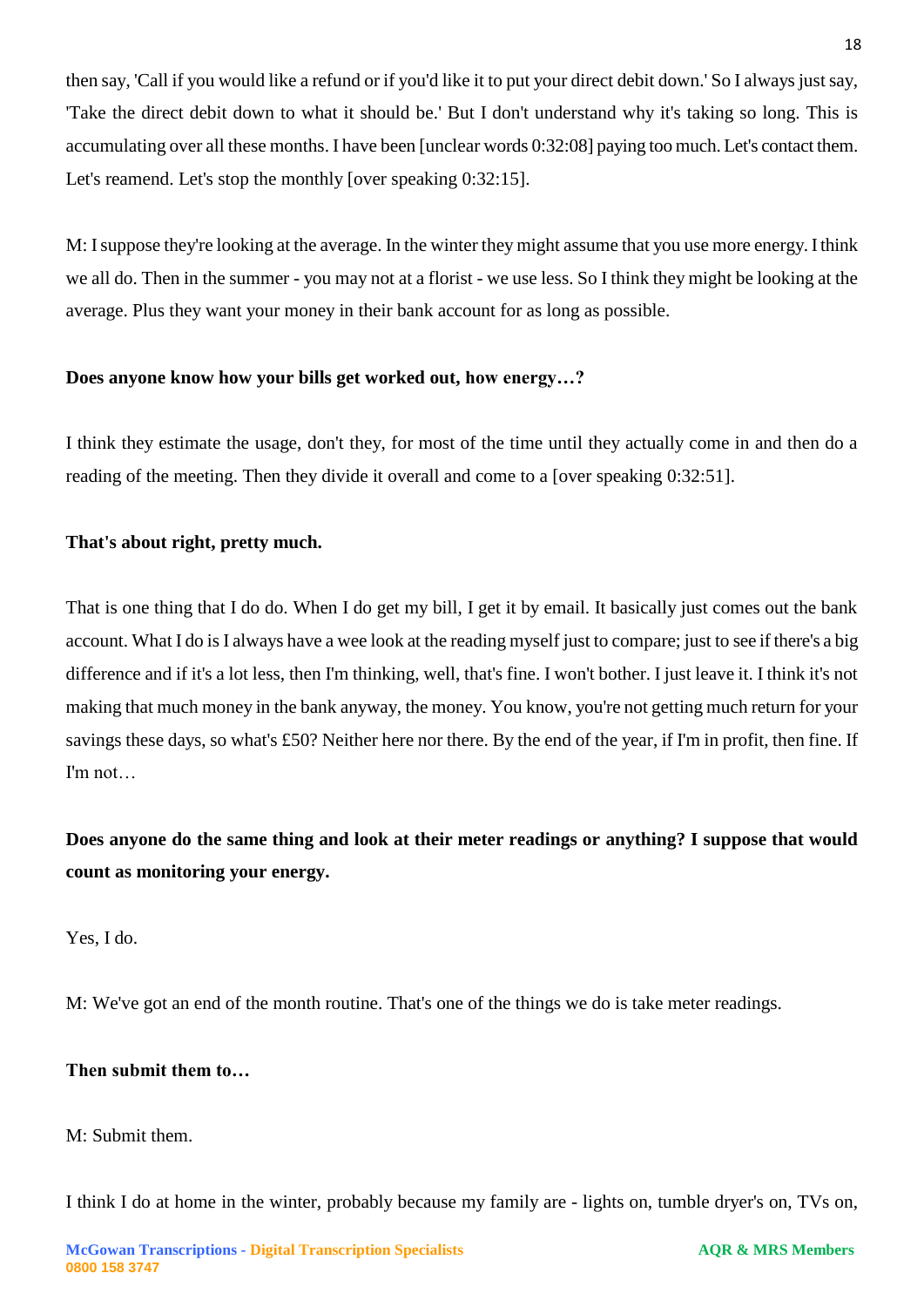heating's on consistently.

M: Charging iPads and things.

Yes, everything. Everything gets left on.

You don't get our meter read at home as much as what you used to. They used to come out every quarter.

M: I think they want you to do it now and send it in.

Yes, yes. You can basically get your bill online then it's up to you whether you want to check your meter reading, of which again I do at home as well. I check it and if I think, oh, that's a lot less, then I just give them a quick phone and say, 'I want to give you an accurate reading,' and then they will send out an itemised bill by email or I'll just say, 'Take it off the bank.'

M: I used to have an office just down Morrison Street. Eight years ago - when I say 'office', I used to rent one. It was the size of my bedroom yet the electricity was about ten times more because you're going through a different - what you were paying direct to them. You're paying it to the company that owned the offices. Honestly, it was the size of my bedroom but it was ten times more what it would cost to heat my house. See what I mean?

M: I had a holiday in India. Any junction box, there's 42 wires coming off of one poor wee man's electricity cable! [Laughter]

M: [Unclear words 0:35:02] sitting on it as well!

#### **How interested are people then in actually reducing their energy costs?**

I think people are.

## **So you guys, how interested are you really in doing that?**

M: Depends how easy it is.

Yes.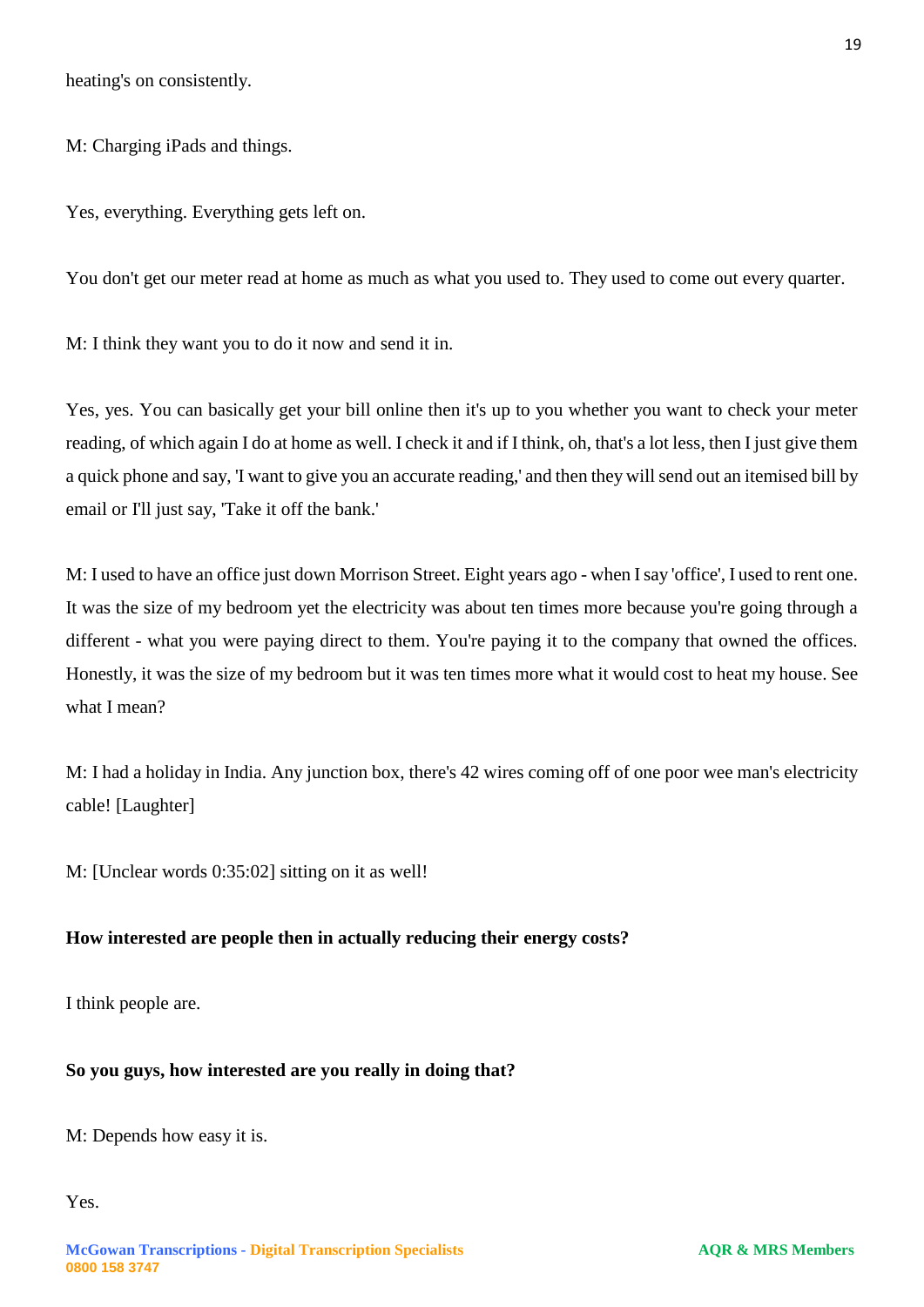M: I think we are but we think it's futile as well.

#### **That's what I'm trying to get at. Why is it futile to try and do that?**

M: Because no matter what you seem to do…

M: It makes no difference. I answered that earlier. I go around turning everything off. 'Don't leave that on. Don't leave it on,' but the bill never comes down.

#### **Is this in your business or at home?**

M: Previously the business when I had to pay for it myself. Now it's serviced, it's split, so it doesn't matter what I do. Somebody next to me has got it on 24/7. Maybe he's doing his work because it's cheaper during the night. In the house, yes. It makes no difference. Not one bit. So now I'm not even… It's habit, you turn off the light or don't leave the TV on, but I'm not necessarily doing it to reduce my bill anymore, because I don't think it comes down.

As soon as you change your supplier, the supplier that you were originally with is straight on the phone to you. You never heard from them for nearly a whole year, 'Oh, yes, oh, do you know that we've actually changed our tariffs? Have you looked? We can do this, we can do that. We can give you back cashback, so much, if you stay with us.' You think, oh, God, here we go again. So you just think should I change it? Should I not change it? Sometimes you're better sticking with the devil you know.

I think it's because you get a 14-day cooling-off period as well before they take on your account. That's why. But like you say, it's frustrating when there's no loyalty for when you've been with them for so long. They could reduce your rates and say, 'You've been with us for so long. Let's give you that back.'

M: It's all the new customers, isn't it?

I think it's with everything. It's not just with your energy. It's mobile phones, your broadband.

M: Television [over speaking 0:36:58].

It's quite daunting. It's quite daunting.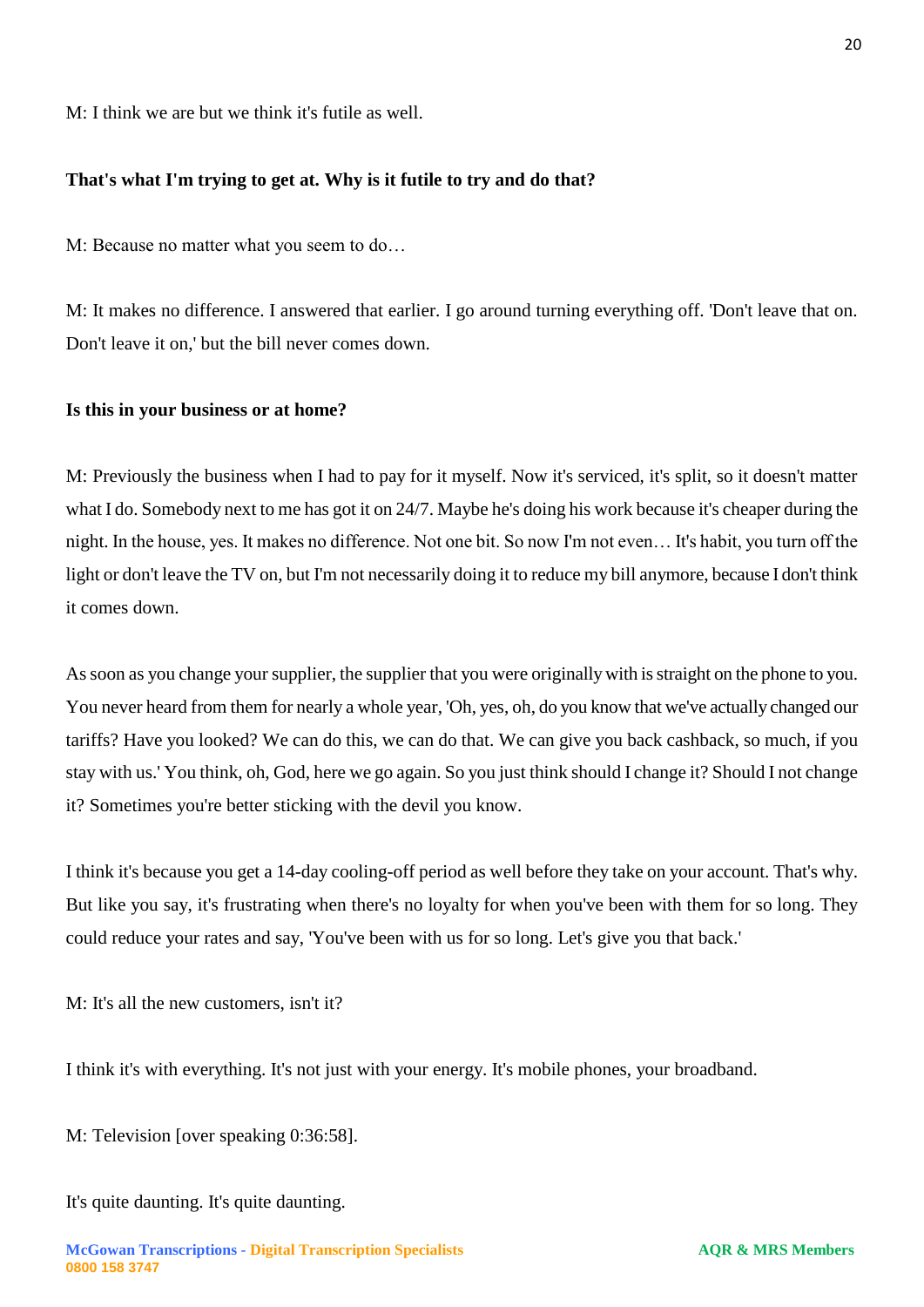M: Insurance.

Yes, you're just like, wham. You know? Unless you look at everything in detail, you're thinking who am I going to go with? You're always looking around for the best deal, but it might maybe come across as being the best deal, but it's really not when you look at all the terms and conditions.

M: You're not even sure it is the best deal.

Yes. With insurances as well.

I've actually had my account taken over by another company. Used to get it years ago. This is a rented house. I don't live in it. I kept getting these bills every so often. I'd think, 'They're not mine.' It only had my name on it. This went on for quite some time. It was actually some - nobody that had been in it because these particular rentals are like holiday lets, so I pay [unclear words 0:37:46] all the time. Then we found out that somebody had - it was meant to go for next door. I think it was them that changed it when they changed people. Yes, we ended up with the bill. A lot of fights about that!

#### **So was that charged to your company or to you?**

To me. This was personal ones.

#### **Are there any rewards perhaps to reducing the amount of energy you use, besides just reducing cost?**

M: It's the feel-good factor. Maybe that's stretching it a bit. If you make that conscious effort to try and…

You're thinking of being more green. You're thinking of the environment.

M: I try and get the kids into new habits. Leave everything on and it's really now just annoying me. Whether it's saving money or saving the environment, I'm not even bothered with that now. But it's getting them into good habits. That's what I'm trying to do.

#### **So is saving the environment, is that a driver for anybody? Is anyone interested in that?**

M: My daughter is. She's at that age at school.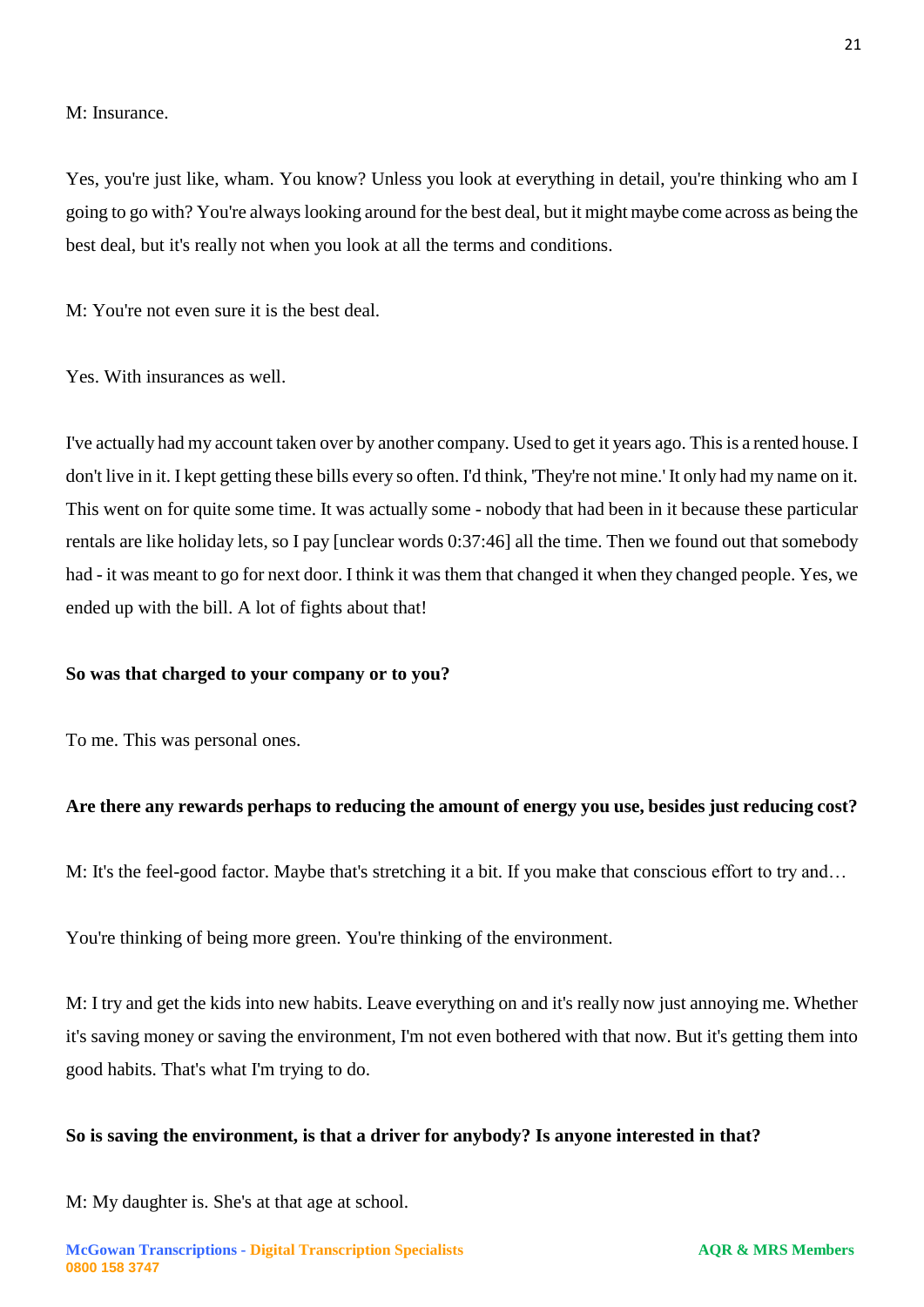It's more education in my line. You know, you're educating the children about the world in general and how we can save the energy and save the world and what can we do? So when we're talking about energy and everything, we're talking about everything. We talk about recycling. The whole works. Children love it. I mean, they're really into it.

M: The reverse subsidies that go to the people that have got the windmill things. The money they make, it's illogical out there.

Yes, then you've got the solar heating as well, that's big.

M: It feels the right thing to do. For me.

## **It's almost like everybody knows we need to save the planet, don't we?!**

M: I think you're conditioned into it, aren't you.

[Agreement]

## **The environmental message?**

M: Yes.

Yes.

A couple of years ago it was in the press about heating, about your bills, like Scottish Gas and Electricity and everybody putting their prices and everything up and the oil industry and everything. I think that's when an awful lot of people were very much switched on and you'd get a knock on the door and say, 'Who's your energy…? Who have you got your bills with? How do you know what you're paying for your heating a year and everything? We can cut it down. We can do this for you. We'll come back.' That really did kind of annoy me a little bit. I was kind of thinking am I being cheated here in some way? So that's when I did a wee bit of research and I looked on like and I thought, right, okay, I'm going to change my supplier. So I did. I did change supplier. But that's because it was very much out there and it was talked about. Everybody was talking about it. At the moment, it's not something that everybody's talking about now.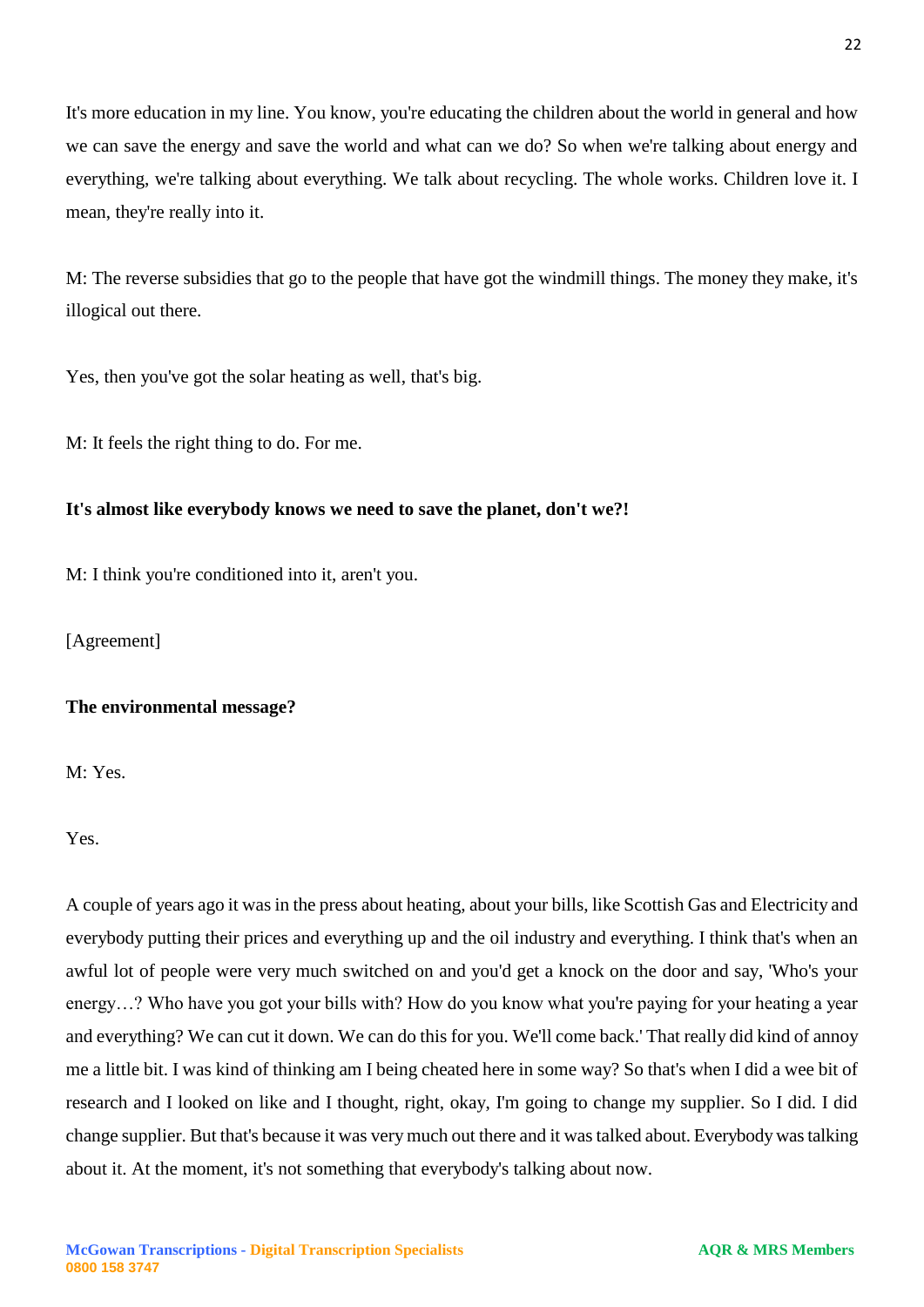#### **So it's gone on the back burner in the press.**

Yes, it has. Yes.

#### **What do the guys in the garage think about the environmental message?**

M: You've got to be seen to be doing your bit. We try to recycle as much as we can. By-products and all that. By-products and everything else go away for recycling. Limiting the amount of electricity we use is very difficult. It all depends on the jobs that we do at the time.

**Okay. So let's say that we are trying to reduce our energy usage. What might the frustrations with that be? The example might be that the energy efficient bulbs are too dim, or something like that. Are there any other frustrations?** 

M: It's measuring how much you use. It's just the actual how do you do it?

#### **So how do you know how much you're using?**

M: You've got these new meters that show you that.

## **That's what we're coming on to! So those new meters.**

M: My brother's got flats and he's just literally bought them in the last year. He's got these meters that actually show you as you're using how much it's gone by and how much it's costing you. They're state of the art. I'd never seen them before. They're brand new. He got them for nothing. The electricity, something power.

#### **EDF?**

Scottish Power?

M: No, no. It'll come to me in a bit. They fit [over speaking 0:41:56].

#### **npower?**

M: npower. They came and fitted them. Amazingly you could actually see if you're running a bath - he's not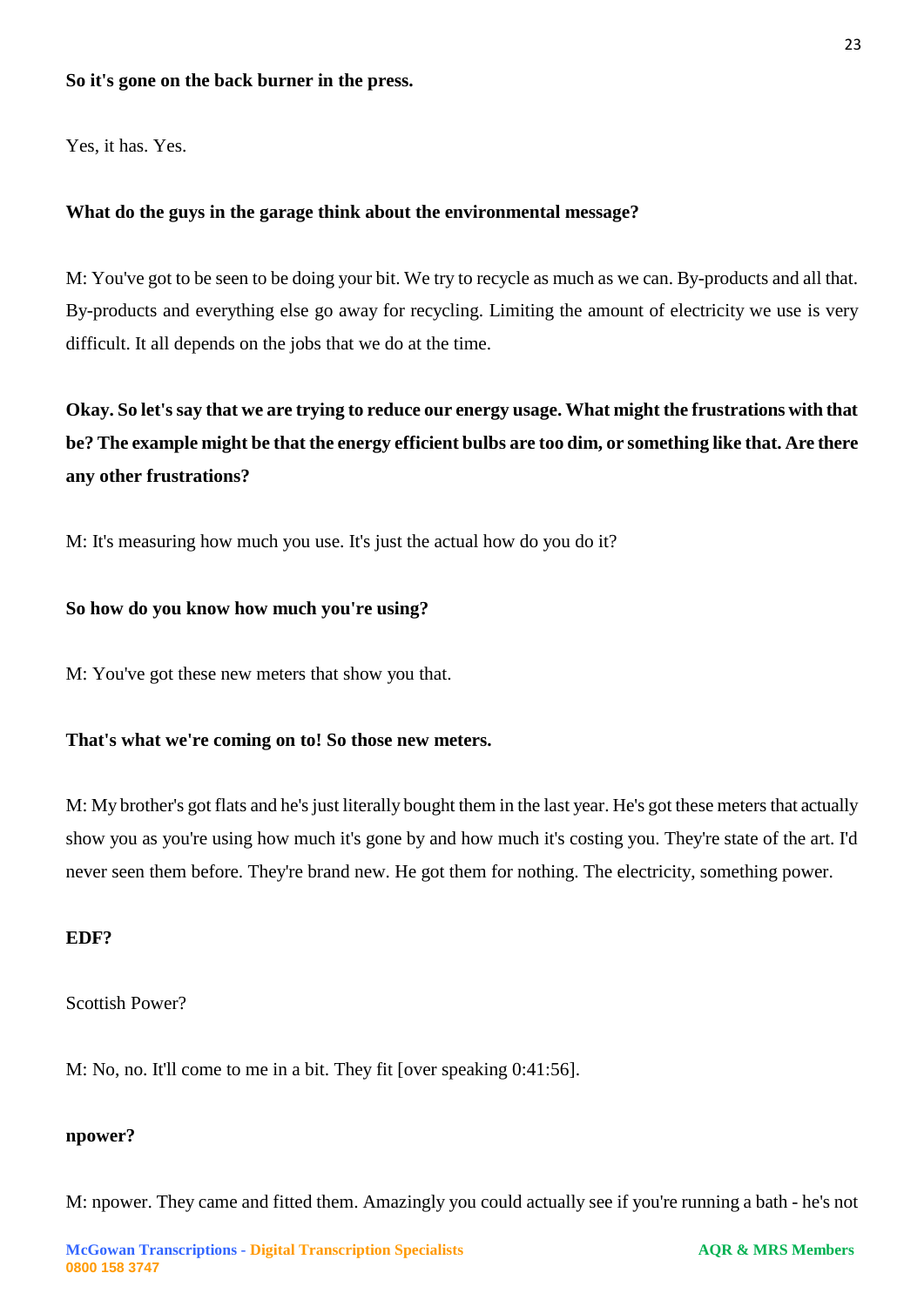got a bath; a shower - you could see how much. My old thing was, my dad used to say to me, 'Have a shower because a bath is 10p and a shower's 2p.' [Laughter] He's talking crap when you see it in the thing. They're great. You can actually see what you're using.

M: Get a wee chair in front of the meter.

Why did you get them for nothing?

M: I don't know.

[Unclear words 0:42:31] want to have the bother with!

M: All energy companies are trying to do it just now.

M: I assumed that was you got them for nothing.

They are trying to give you them.

M: [Unclear words 0:42:35] for Scottish Gas to get one. Twenty years away.

M: No, he's down at - one at Rossie Place one at Broughton Road.

# **We absolutely will talk about those new meters because they are going to be the rest of the thrust of this discussion.**

Can I just ask a question? Are these for residential or for commercial or across the board?

**I'm not going to give you any hints yet, because I want to know what you know, not what I know. So let's not think about what's happening personally. Let's only think about business in our business premises, in our business lives. That's it. We're not thinking about what's going on at home. Here's a potentially interesting question. If you were going to advise a friend or a colleague or perhaps somebody else who you know who has a small business similar to yours to be energy efficient, what would you tell them? Where would they look for information? What kinds of things should they be doing? What would you tell them? What would you tell to your friend who is trying to become energy efficient?**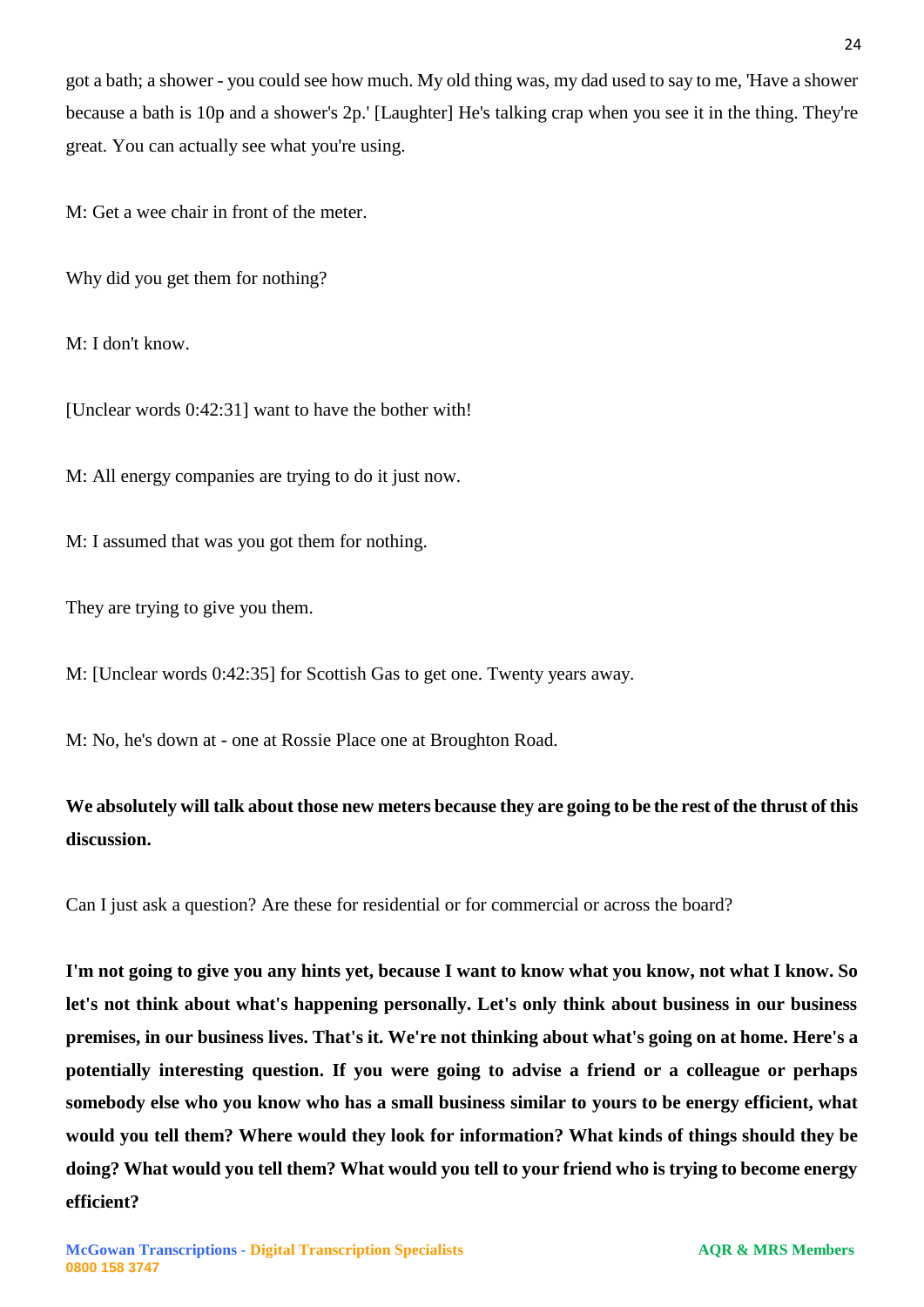M: Go on line and there's always these sites that tell you…

Comparison.

M: Not - but cost sites. How to be energy efficient. Little things you can change to your daily routine to make a difference. Not necessarily the bill, but just how you stop wasting energy. Leaving the open window open. I don't know. Just whatever. I think the last time I saw something like that, it was on a paper or *Metro* or something. There was like half a dozen that I probably do every day that I didn't need to do and it's wasting energy. I'd go online.

M: Lightbulbs. Scottish Enterprise has something on their website.

#### **Can you fill me in on Scottish Enterprise because I don't know who they are?**

M: A body that advise business on broad range of things in terms of setting up businesses and where to find information and connecting people in terms of suppliers and what have you. I'm sure that sometime I read on their website there was information on that.

#### **Has anybody else used those guys, Scottish Enterprise?**

Yes.

M: I think, I've got a feeling, about 20 years they had an advisor that came round.

#### **What did they tell you if you can remember 20 years ago?! [Laughter]**

M: You've triggered my memory.

#### **You were going to say…**

Yes, I've used that. There's also the Small Business Federation that you have to become a member of and you pay for the information that they give you. Kind of back-up information on a broad variation of information. Also if you need legal assistance as well, they help towards the cost of that. It's kind of like a back-up. The Small Business Federation.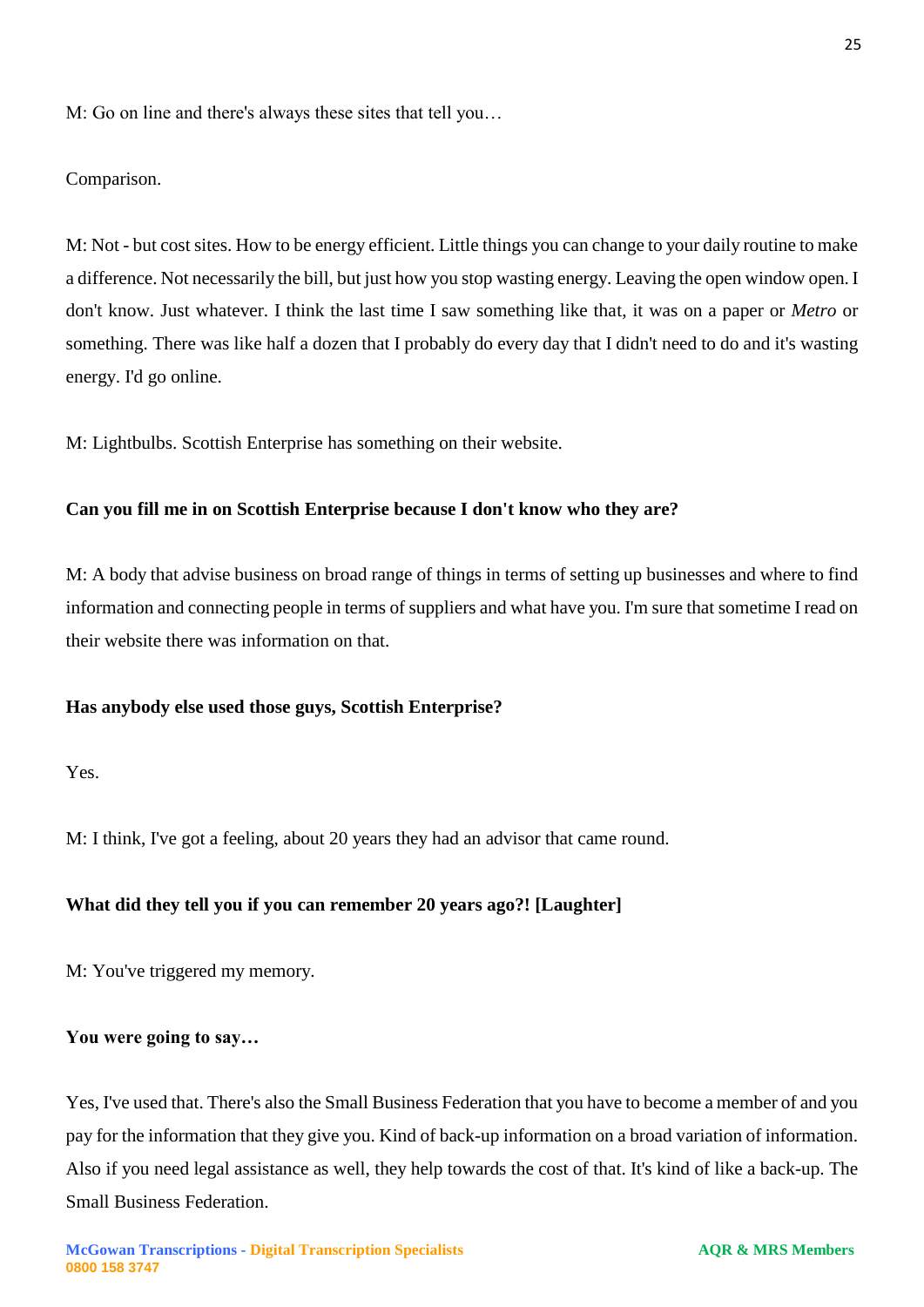## **Again, has anybody used those guys or know of them?**

M: I've heard of them, yes, but never - not used them.

# **So it sounds as if there are a few bodies where you might be able to get information about that kind of thing. Obviously you mentioned the internet.**

I think as you go along in business as well - so the longer you've had it, the more you just go along with what you're used to.

#### **You pick up your habits.**

[Unclear words 0:46:17]

# Let's talk about smart meters. That's what they're called by the way. So who can tell me what they **know about smart meters? What are they and what do they do? That kind of thing.**

So basically I also have some properties and I had a call to say we believe you've got one. I'm thinking that's right. Actually I've two. One for gas and one for the electricity. That's again to protect yourself for your tenants. They went through the rigmarole, came out, asked a few questions. Came out. Seamless. Fixed it. My tenant can now pay her things on her phone with an app straight from her bank account. So easy. From what I believe, I haven't personally looked at because I'm obviously not there, she can see what she's spent and how she's spent it. When they were going through all this and they were asking me questions to get into the property, et cetera, I actually never thought about asking, 'Is this going to be something across the board?' I just presumed it was for rental properties or people that had...

#### **So for tenants.**

I just presumed it was for people who had pay-as-you-go meters. I don't know - I didn't realise you could have it in your commercial property. I don't even know if it's something that someone who pays their bills direct debit like what I do in my own home, it's for them or it's for somebody who pays every three months. I don't know [over speaking 0:47:52].

M: The thing about commercial property, you might not own the building. You might lease it. I don't know if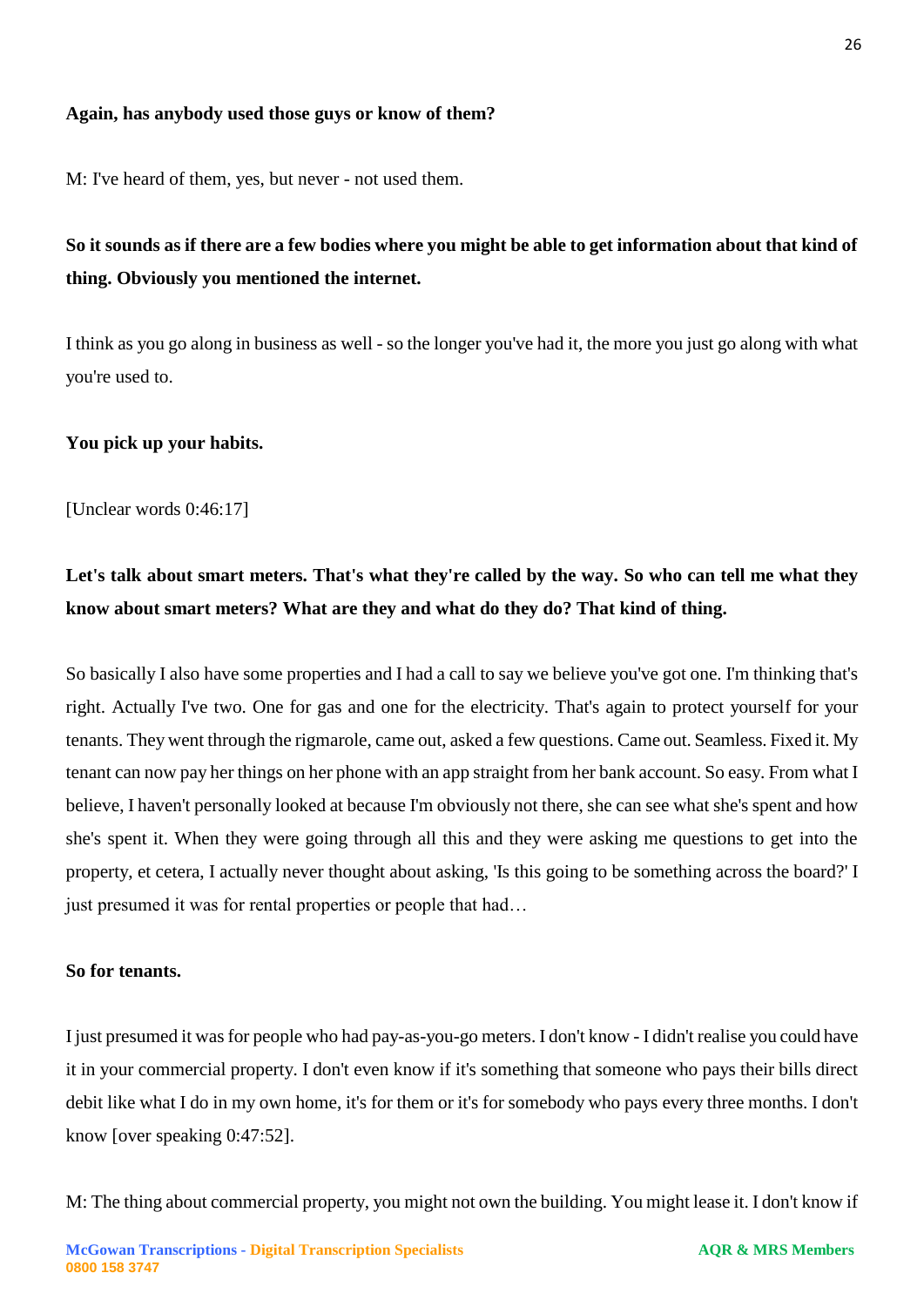you would be able to get them installed because obviously whoever owns the building might say, 'Actually, no. I've got a tariff and agreed…' There's always that.

I don't think they can say no. Because when they first called me, I said, 'Oh, my tenant's fine. She pays it. She has that little orange sticker thing. She's happy.' They said, 'Well, actually they're becoming compulsory so they'll all be changed at some point.'

M: Did they save you money or do they just tell you more?

M: Just helps you manage it better.

Yes, it's managing it.

M: From what I've seen at my brother's flats, you can actually see usage and he's made the point when one of his flats are lying empty over the weekend, because they do short-term lets, he can see what a difference it is when there's nobody there. He'll go in and look at the flat and look at the thing and see what a difference when nobody's there. You'd have never have known that. I mean, you'd guess nobody's in the flat, it's not got any heating, but it's a massive difference he says.

# **Honestly now, who had heard of smart meters before? So about half, and about half of you hadn't heard of them.**

M: I vaguely remember - I couldn't actually put my hand up and say, 'Yes, I know everything about it.'

# **I know what it is.**

M: I think there was an advert on telly, was there not?

I was just going to say that. Although I've never heard of that, it's something new on the TV. Now, I didn't know if it was in regards to…

# M: Who was it?

You know you can get the gas board that you can change your heating up and down on your app. I don't to be honest pay attention when the TV's on but I did kind of in the back of my head… There was something but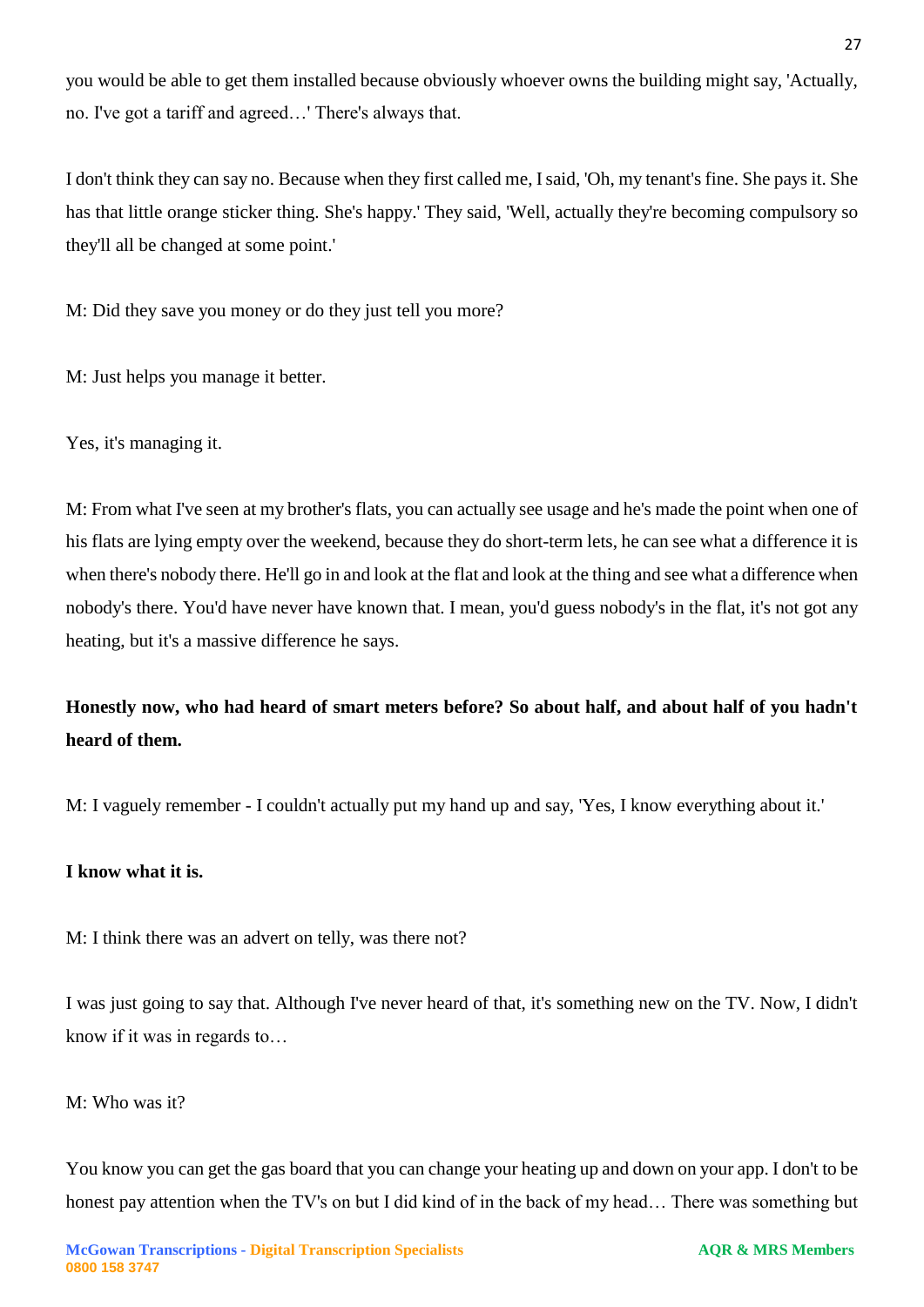not in regards to specifics.

## **I might know what you're talking about.**

M: I've got that. The thing you can regulate your heating. Turn it on from the phone and things like that. Is that what you're talking about?

Yes, yes.

M: Hive.

M: Hive.

[Talking at same time]

M: It's got a catchy jingle on the radio.

M: Nice we tune.

**So Hive is in a similar sort of world to that but not quite. So let me just give you the proper definition of what a Smart Meter is. So a smart meter is an electronic device that records consumption of electricity in intervals of an hour - and gas as well by the way - if you have one that does both and most of them do - in intervals of an hour or less and communicates that information at least daily back to the utility company for monitoring and billing. So a smart meter enable two-way communication between the meter and the central system which is the energy company basically. So some smart meters as well come with what's called an in-home display. Has anyone heard of that?** 

M: Yes.

[Some agreement]

#### **So can anyone tell me what that is?**

M: You've got a display in your house.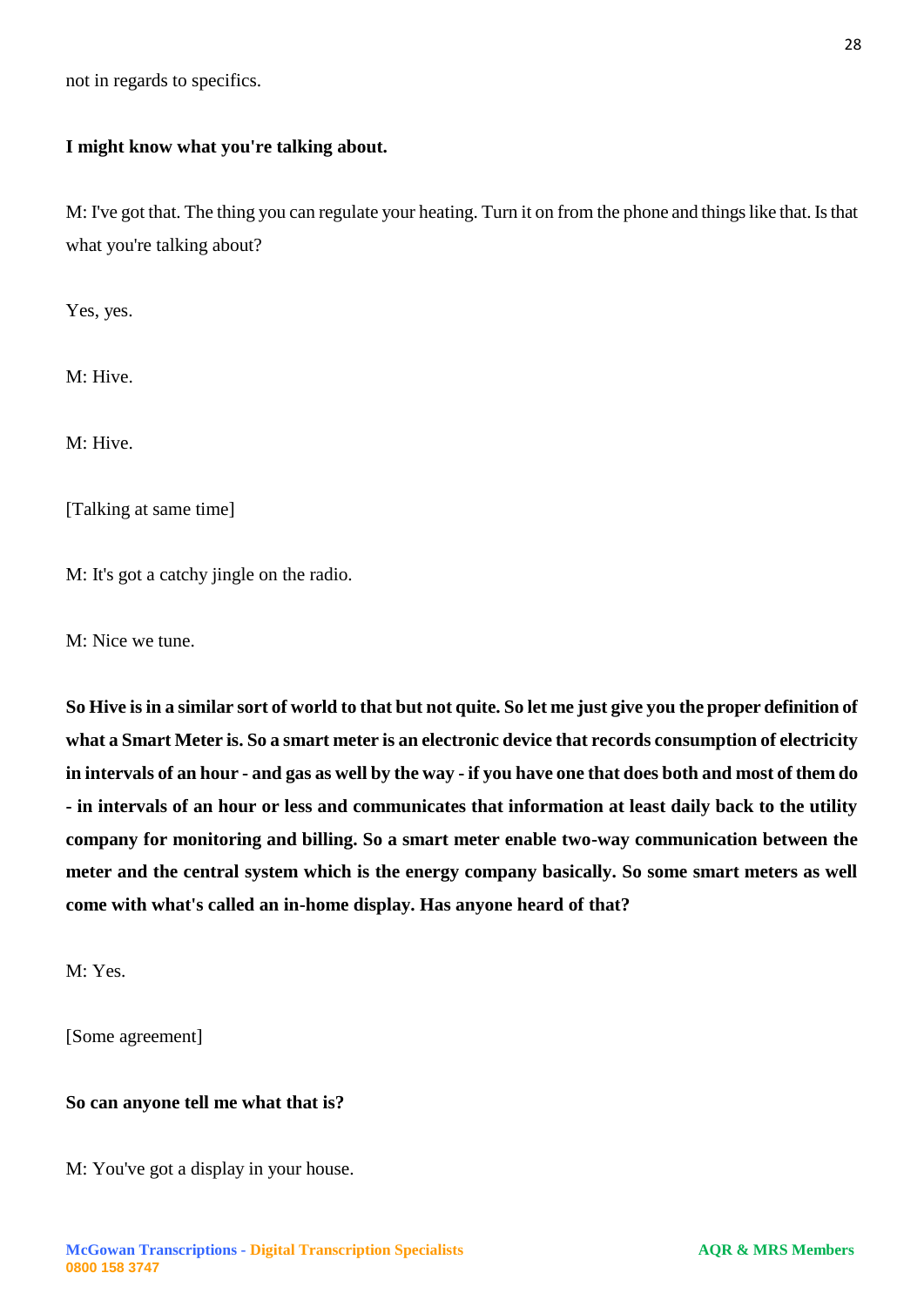Could you say…? Sorry, I missed that.

**So smart meters, some of them also come with what's called an in-home display or an IHD. So has anyone heard of that? Yes? So do you know what that is, what it does?** 

M: It's basically you can see what's happening at a particular time and how much you're using.

**Exactly. So a smart meter, there's two parts to it. Also I'll tell you also as to what's happening. So it's a compulsory rollout and the British government have decided that they're going to rollout smart meters in the entirety of the UK. I think it's by 2020.** 

M: Even in our own individual houses?

Oh, wow.

M: Oh, God.

I didn't think it was compulsory.

# **I'm interested in why that's an 'Oh, God' thing.**

M: Because - I can't remember if we said it earlier but I felt - I'm only speaking about my brother; he is my twin though, so we are quite close - he felt that the bills went up with smart meters. Obviously he's not paying the bill, so he's not overly concerned, but he felt previously he had tenants where they paid the bill and you paid the bill, deduct it or whatever. He felt, oh, the bills seem to have went up noticeably. Without even studying it he felt that… So maybe he wasn't sure of his usage. Anyway, that was his feeling.

## **We'll come on to that.**

They gave you it free so maybe [over speaking 0:52:36].

M: Well, yes. That's a good point actually.

If you have a smart meter, then you have two different utility companies at the moment, you get one smart meter who obviously oversees both.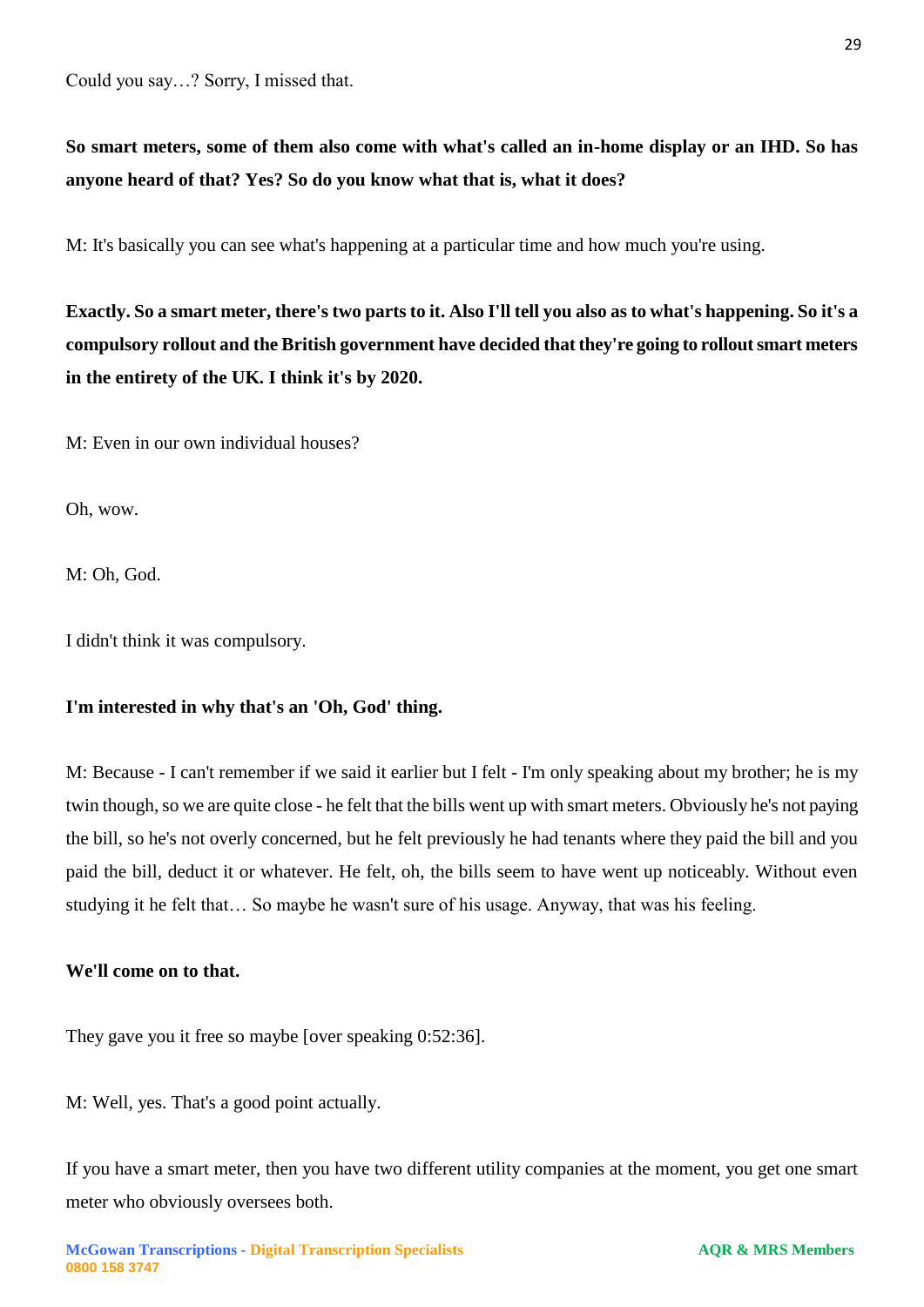#### **So how does it work?**

Yes.

Just to [over speaking 0:53:09] this gentleman's question. It's only [over speaking 0:53:12]. The charge is different. I think that's only if you're pay-as-you-go. I think the meters will still be the same but it depends if you're pay-as-you-go for seem reason. They seem to get a higher tariff.

M: I'm not sure. Yes, yes, that makes sense.

M: Two companies can read it. The second company can say, 'We'll do you a better deal than…'

# **Maybe. We'll come on to all that. [Laughter] I just wanted to explain what this thing about the in-home display. [Interruption] [Moderator leaves room]**

M: There's a company called something tech are coming round. Have you noticed that?

M: Gas tech.

M: No, it's not. Something tech and they're round. It's B-something tech and they're coming round and reading all the meters and everything like that. I wonder if this is to do with this. They keep putting a card through my door saying, 'We've missed you.'

**[Moderator returns] Let's just carry on. Let me explain to you quickly how this thing works. So a smart meter then is installed where your current meter is. So that's the actual smart meter itself. That's like a new device, but the thing is that itself doesn't have a display or anything like that on it. That's got all the clever bits in it. Then the in-home display is a separate thing. Now not everybody necessarily will get one of these, but some people will. That is a small box. Kind of looks like a phone screen and like an LCD screen. Then that is the thing that displays information about your usage.** 

M: Do you have to buy this in-home display? Do you get it for nothing?

#### **Do you think you have to?**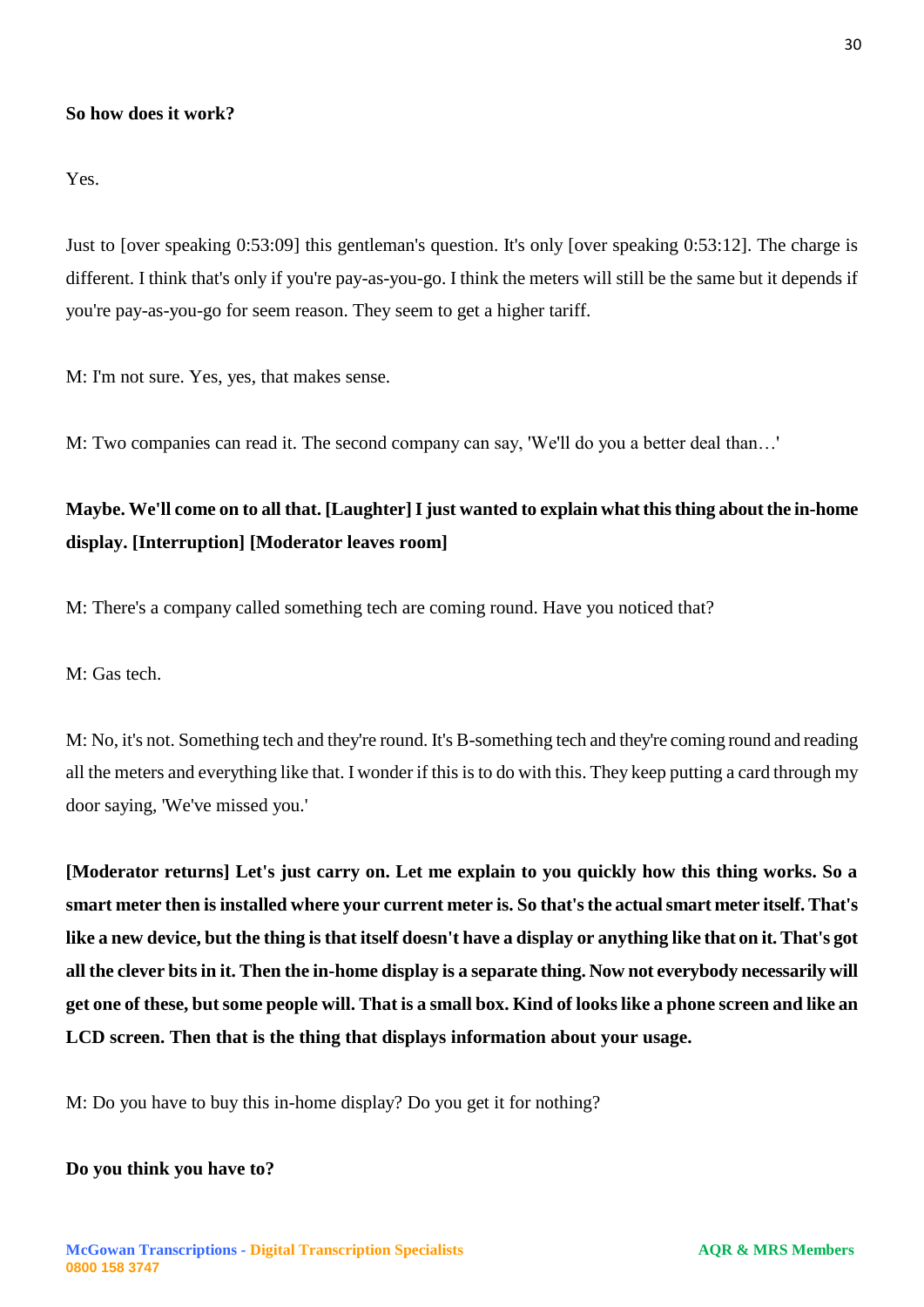M: I would suggest you probably do because it's like a nice to have almost.

M: We got ours…

## **Does everybody else agree with that?**

M: We got ours for free.

I don't know. It might depend on what your average bill is whether they give you one or not. They might calculate it that way.

#### **How do you mean? Higher spend, you get one?**

M: Yes.

Yes, yes, possibly. I don't know.

M: It's not actually saving me money. Why should I buy it?

## **Good question. So you wouldn't buy one if it wasn't going to save you money?**

M: I don't suppose anybody's interested in what they're spending. Not everybody's going to be that interested.

## **In how much they're spending on their energy?**

M: I don't know.

M: I think most people think they're stuck with it.

M: Maybe this will change people's perception. I think people just shrug their shoulders and say…

# **Maybe. I think that could be part of it. So what do you think the kind of benefits of a smart meter might be, having one of those?**

M: You can manage your bill. You can see - if you're filling up your swimming pool, you'll see it's costing you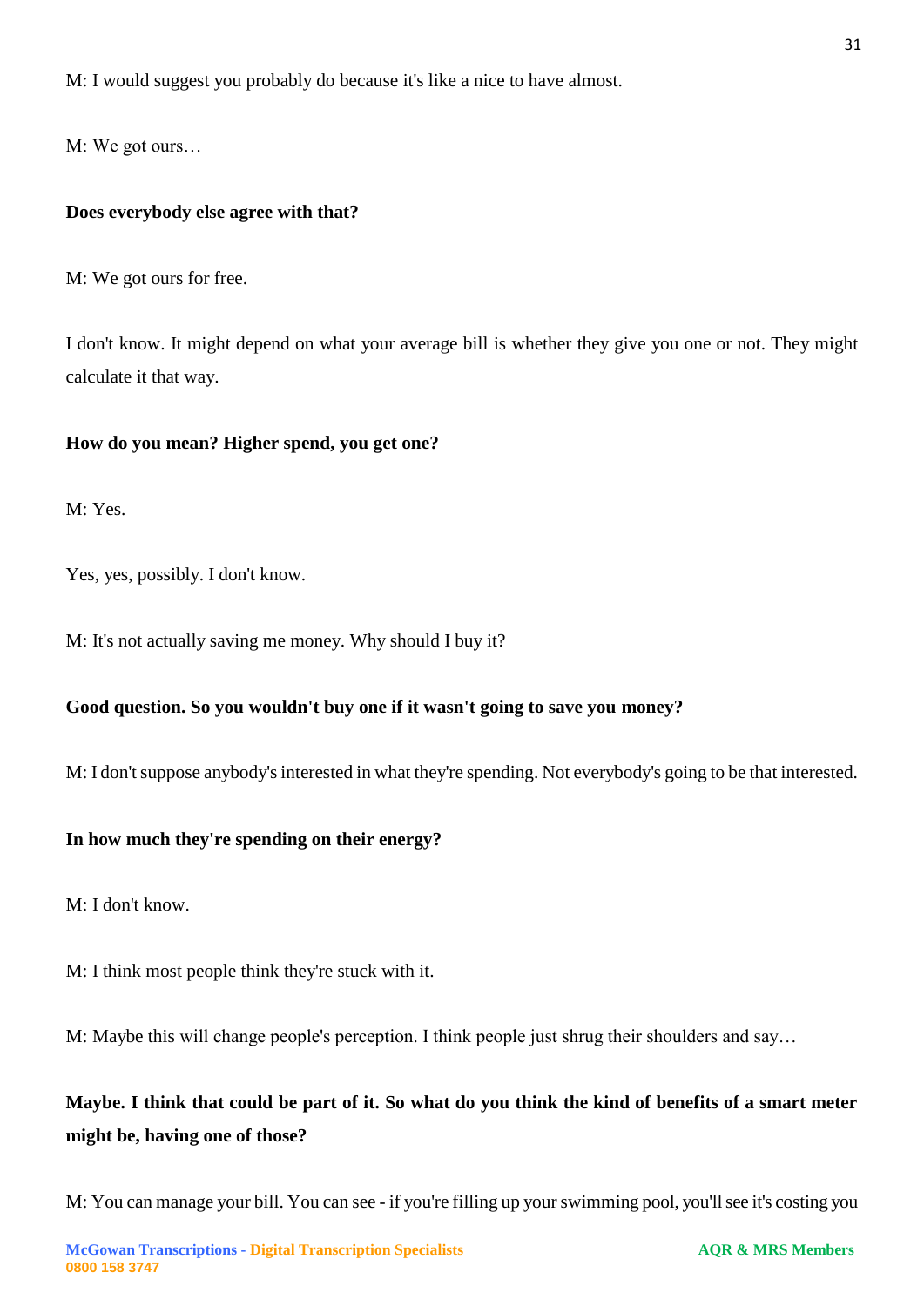a fortune.

## **Any other benefits?**

M: But would you stop doing it?

Yes.

M: You'd do it at night when it's cheaper. [Laughter]

## **Everyone loves that little fact. It's a good one!**

M: I think you're right. I think you would be more conscious and more aware that this is actually - you can marry up the usage to the spend, or the cost rather.

**Have you ever gone out and actually looked at your meter when you've actually been using high energy like a tumble dryer. Seriously it is quite scary.** 

M: It zips round.

M: Tumble dryers are horrible.

Tumble dryer, they do burn a lot of energy. So, yes, that's a big change for me because I just was fascinated. I thought I think that's what's making our bills sky high and it was. So we cut that right out.

**You've made a change off the back of looking at your original meter. So with a smart meter…**

Yes.

**So being able to see how much you're using might make you more conscious of it. Any other benefits maybe?** 

Well…

**If you've got this thing in front of you that's telling you how much energy you're using, are there any**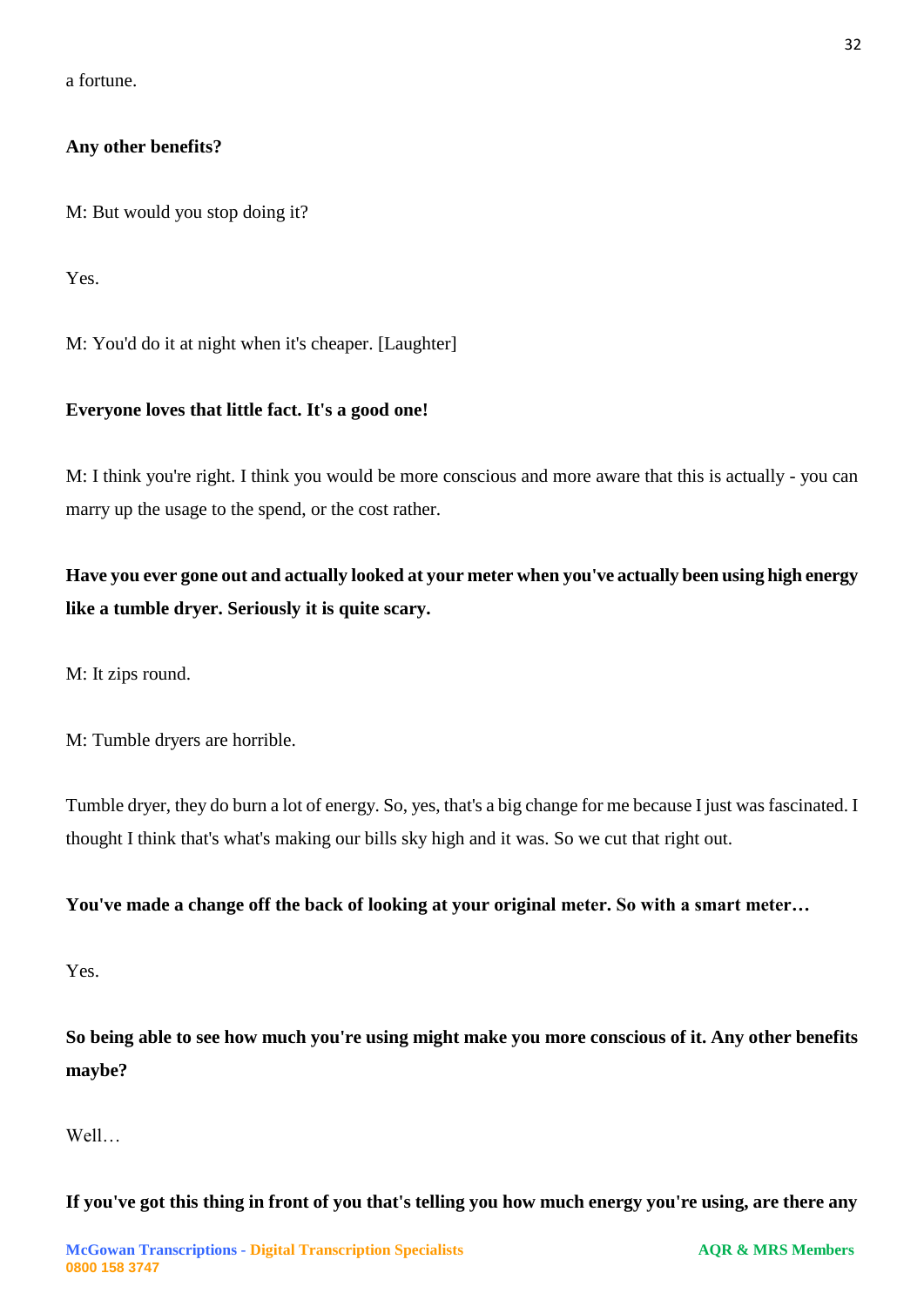M: If you know it's £50 a month, it's going to be extra in the winter, you know to budget for it then. To say, 'You know what, this is costing me more thins month. I can see that. I'm going to have to… I'm not going out on Saturday night now because I have to pay for this bill!' [Laughter]

# **So it might help with your business planning.**

M: Yes.

Yes.

M: I think try and switch lights off, things.

M: You said earlier that they're rolling across houses or businesses or both?

## **Everybody. Every single property in the UK. Every commercial…**

M: Retrain as a fitter of smart meters. A job for life! [Laughter]

# **2020 and then it's all done!**

We'd have gone by then.

M: I could retire!

## **Someone's going to pay for it. Do you associate smart meters with homes or businesses?**

M: Homes.

Homes.

M: Homes.

## **Why is that?**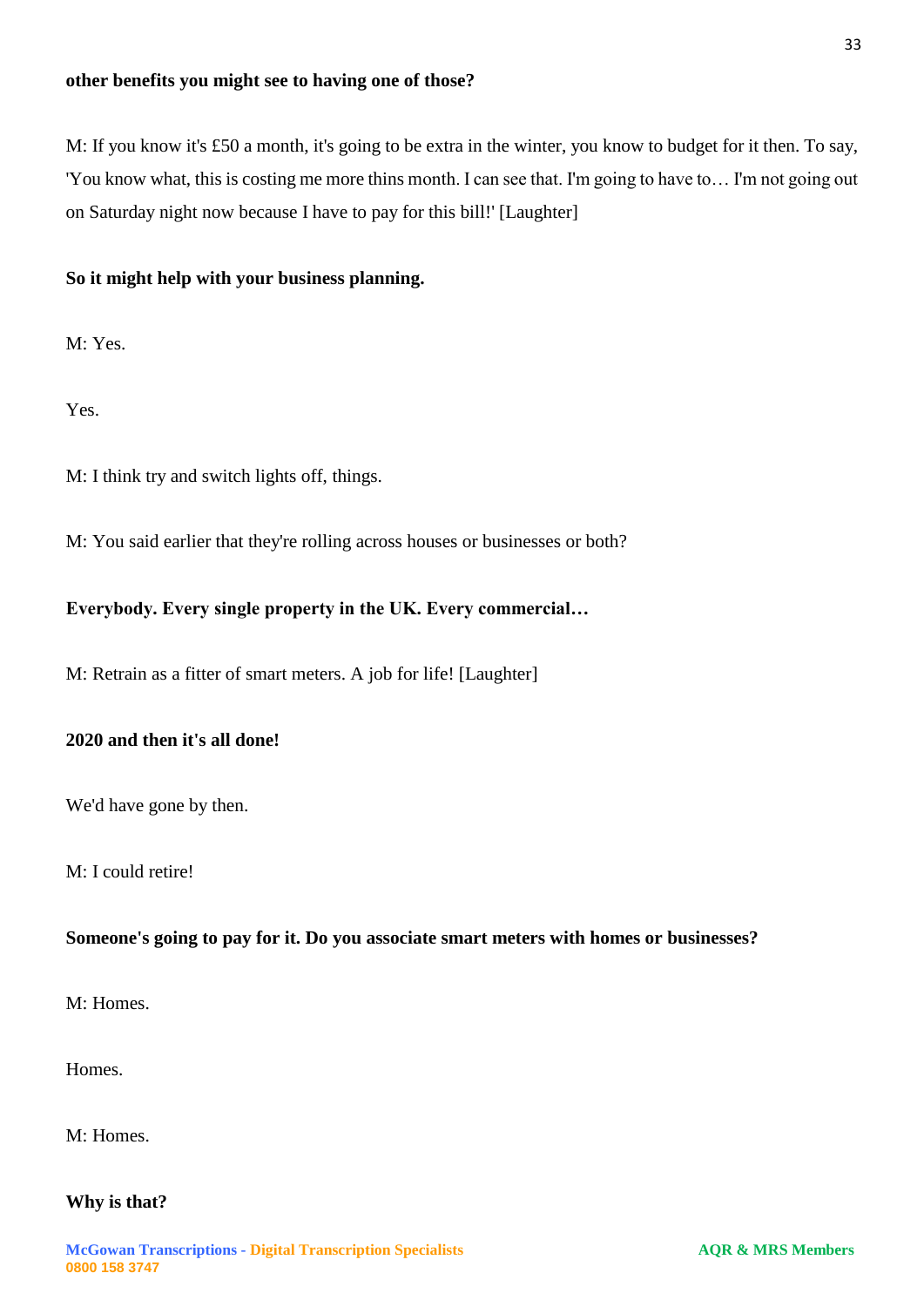M: You have more control in a house. You can switch lights off and everything else.

## **So what's you preventing you from controlling your energy in your business?**

M: It's because your employees don't actually pay the bill. The employer pays the bill.

Yes, they don't care. Yes.

M: At home, everybody pays their own bill.

It's like your children, they don't pay your bill, so that's why they leave the lights on.

### **So can you shout at your employees like you shout at your kids?**

Yes.

M: You can try.

M: I don't understand this. What about huge big banks? They're not going to set up a smart meter, surely?

#### **They'll all have smart meters, yes.**

M: Per building I take it?

## **Yes. Every single - this building will have a smart meter.**

M: Every billing address will have a smart meter.

**Yes, eventually. Well, that's the plan. Interesting. Has anybody heard of any businesses having smart meters?**

[Nobody has]

#### **What kinds of information then do you think you might get from a smart meter? Obviously you can see**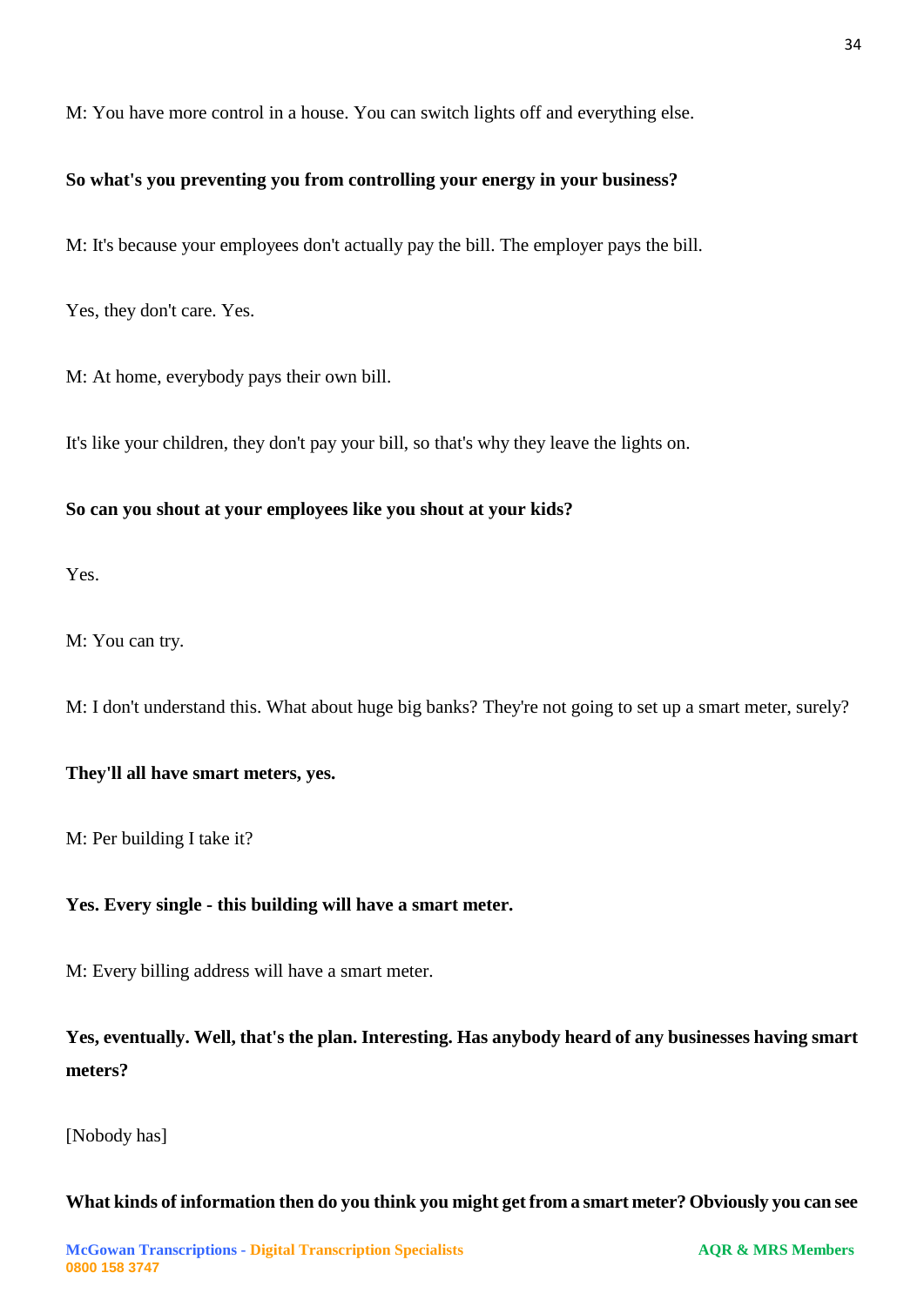#### **something. But what's that? What's the information you'd get?**

M: Peak usage and also what you said, tumble dryers.

Yes, what's using…

M: The things that cause the most amount of cost.

What you've spent to date. That's the most interesting thing. It's like looking at your phone bill if you're getting that daily, you know, seeing what you've spent.

Yes, your usage.

M: You're still going to spend it.

Well…

M: I don't see the smart meter as being as intelligent to actually narrow down what's the most [over speaking 1:00:29] tumble dryer or whatever it is.

M: No, I get your point. Yes, yes. I was meaning maybe when you had it on, would it be able to tell you…

M: You've then got to watch [over speaking 1:00:36].

M: That hour [over speaking 1:00:38] sharp usage.

M: It shows you hour-by-hour. If you've used your tumble dryer and you notice your bill's gone up £12, you'll know it's the tumble dryer that's done it.

M: Obviously kind of more of the units used. You know, it jumps up.

To give you an example, I have a conservatory. It's not in my business; it's in my home. We don't have any heating in it because it's a south-facing garden so we always just thought we won't need heating. Last Christmas we used it because we had family staying. We bought one of these oil heaters. We just thought, you know, wouldn't be that much. Oh, it bloody well was. We could not believe our bill. We thought, God, that's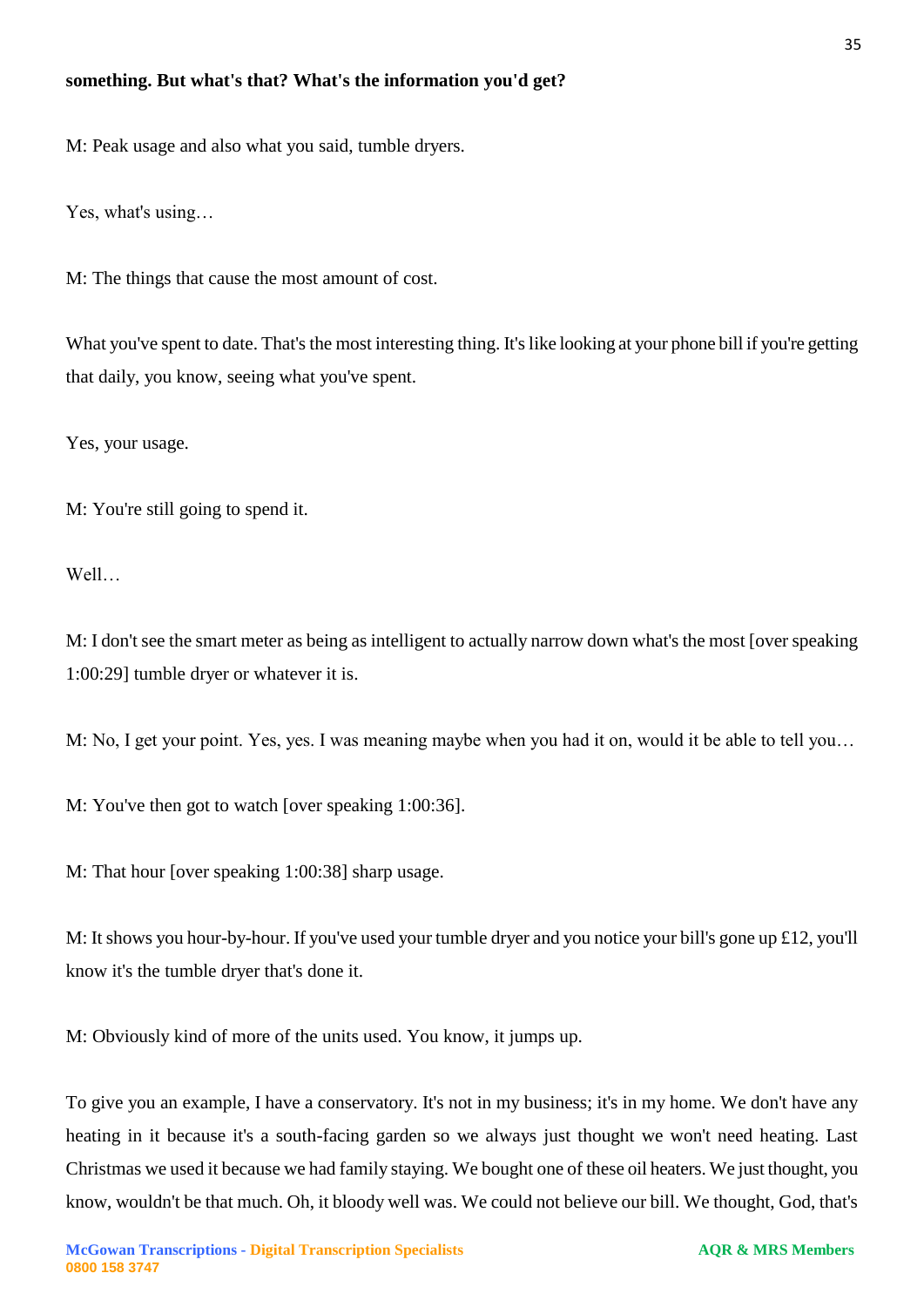because we had that heater on. We had the heater on 24/7 and it made a big difference. It was brilliant; it was nice and cosy. But our bills were sky high because they burn…

## **They burn through energy quite quickly.**

Oh, yes, burning energy.

M: I'm just thinking how to persuade my wife to get up at 2:30 and put the tumble dryer on. [Laughter]

You could always hang it about the place!

# **It's interesting because I think you mentioned about seeing how much you're using, your daily spend. So would you expect that, to be able to see how much you're using in pounds and pence.**

M: You can speak to the head office and they'll know what deal you've got, so the head office is the one who's going to bill you so surely you should be able to transmit it over a smart meter.

I would also assume that in the in-house display, break it down room-by-room. If you've got five rooms in your house, it's going to say, 'Well, in room one you've spent £30 today.'

I'm just wondering what information it's going to give you back. What information is it going to give you?

# **So what would be the most useful information that this smart meter could give you for you as business people? What do you want to know?**

What's costing the most to run in your business.

M: Per appliance, per section.

M: I don't think it's going to be able to narrow it down.

Yes, if it can narrow it down.

M: [Unclear words 1:02:38] all the different types of businesses.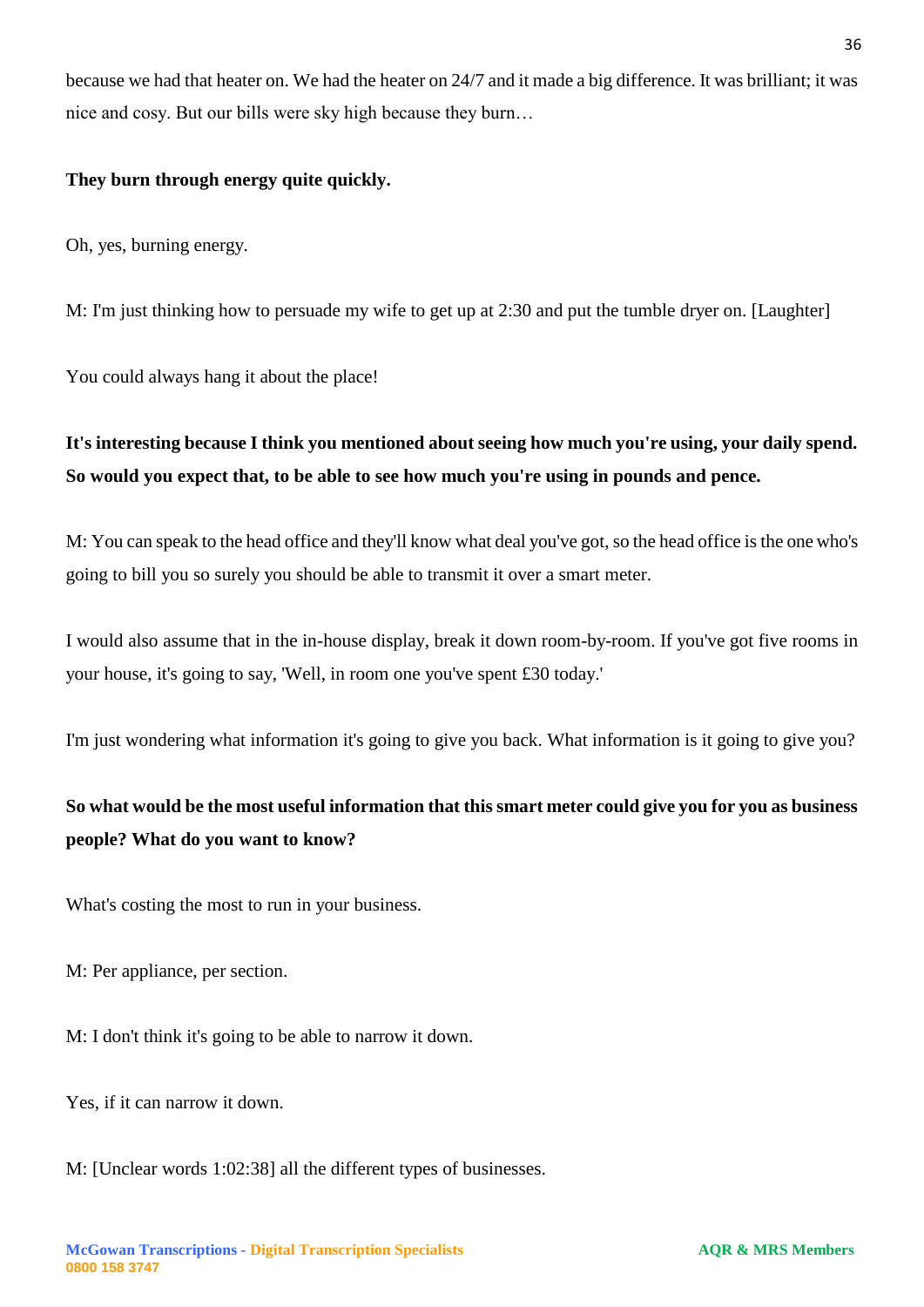Well, yes, yes.

M: Even down to machinery to lighting.

M: Heavy duty machinery.

Or the time. It would probably be able to give you the time. I would imagine that's where it would probably give you the information. 'During this period of time, you used so many units.' I think that's probably what it'll be.

## **Any other kinds of information that you might be able to get from this?**

M: You touched on it earlier. The cheap times. The times to use - I don't know. I'm just guessing. They might be able to say…

I don't think it's going to give you any of that. At the end of the day, the utility companies want to charge you whatever they want to charge you and they're not going to give you that information at your hands so that they're going to lose money.

# **Absolutely. Let's play a game where we can force the energy suppliers to send useful information to small businesses via a smart meter. What is that information?**

M: When's the cheap rate? What room is using most power? It's going to be [unclear word 1:03:39] in your business because you know what's happening, but I mean certainly when the cheap rate is and the energy efficient times to use it.

It's probably not during the day.

M: We'll work at 3:00 in the morning then. [Laughter]

# **Is that literally tips and advice and things coming through?**

Yes, yes.

## **Obviously so the smart meter is connected to the internet so it's a 'smart' device. That's what that**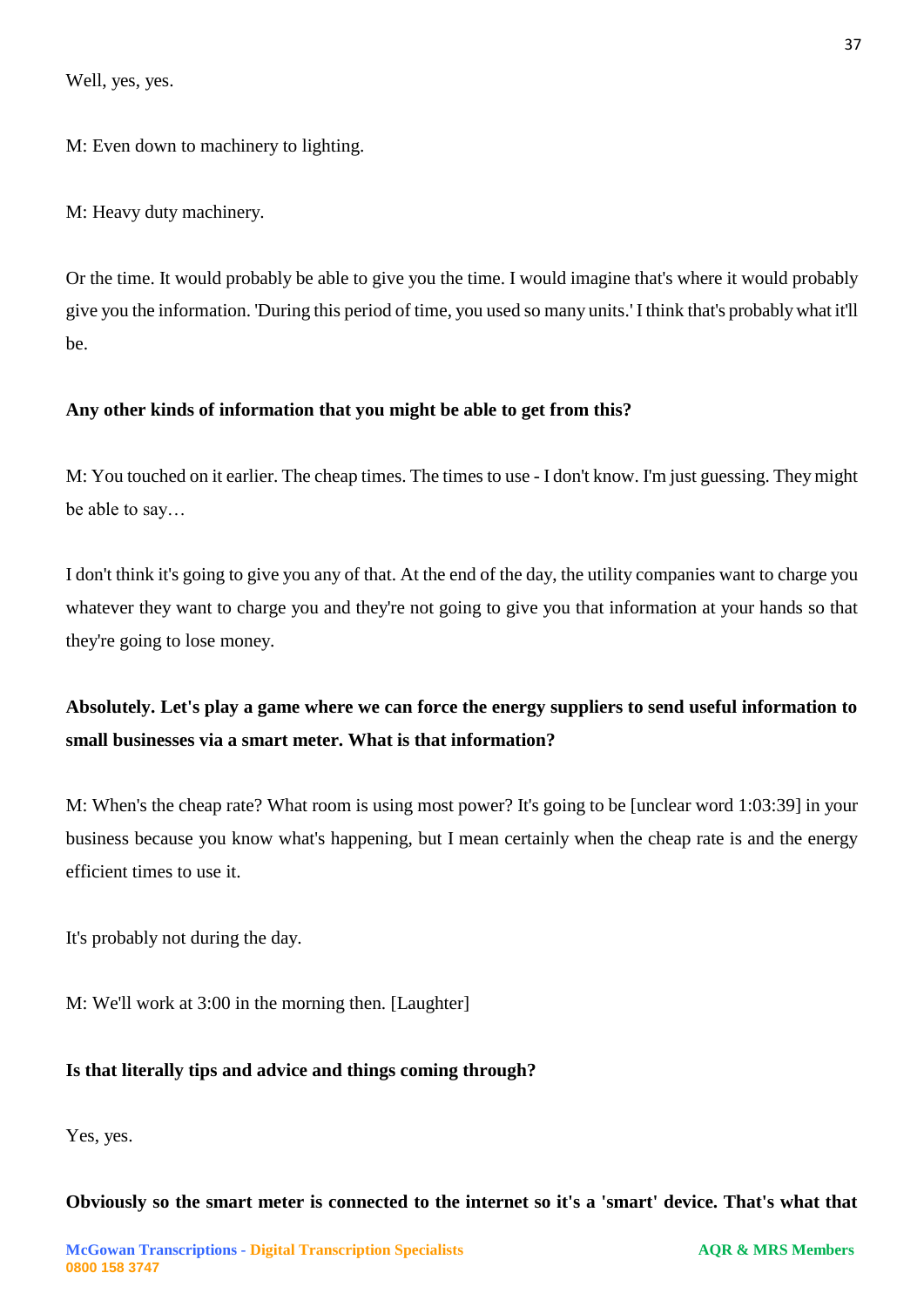#### **means.**

What happens if your internet goes down.

#### **That's a very good question.**

M: They'll write to you. [Laughter]

**So that is actually something - I suppose how much of a concern would this be? So let's say that the smart meter does lose its connection or whatever.** 

M: It's got to sometimes.

M: If one goes down and it comes back [over speaking 1:04:25].

#### **What might happen, if it does go down?**

So like it back-ups.

**But what might ultimately happen is if the smart meter's not submitting the information regularly, then it'll back up and it could be a few hours or a few months then you'd get one big bill.** 

M: So it's connected to the mobile network?

#### **Technically I don't know.**

M: If it's a SIM card [over speaking 1:04:53].

M: Not everybody has broadband. Obviously there's a parallel sort of thing running trying to get it rolled out to everybody, but not everybody has that. Especially in remote locations.

Can you imagine all the old biddies? 'What the hell's going on?'

**When it comes to those in-home displays, devices, so those require not just a network coverage from a mobile provider ultimately or some kind of network, but they also need Wi-Fi to work. Otherwise the**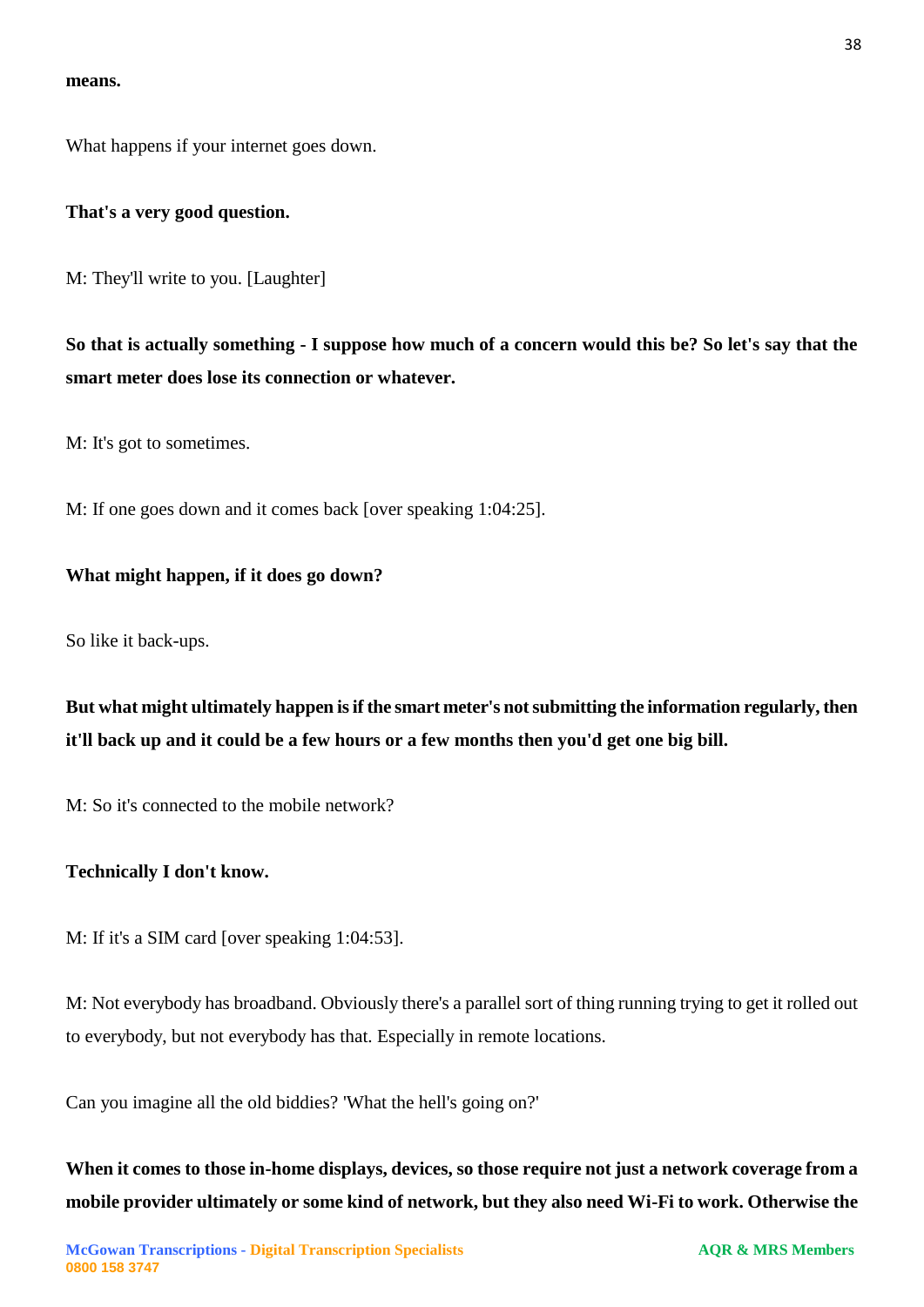**smart meter it needs to - a bit like you've got your phone and you've got your router, it needs to talk so if you imagine the router's the smart meter; it needs to talk to the screen, right? So if you don't have Wi-Fi, you might have a connection so you can still update your supplier, but you might not be able to use that display to show you in real time. Does that make sense? So that's a potential concern.** 

Then it's not very smart if it's not got a back-up. If there's a discrepancy like in two days or two months and you assume you've only spent £20, when actually in two months' time, you're going to get a bill for £200.

# **What would happen ultimately if that did happen?**

For certain people it would actually be devastating.

Yes, yes, of course it will.

Especially if for certain areas, like in holiday lets, that tenant's already left by then, so you're then having to chase up that short-fall of money. So in some respects…

# **What about to a business, to a small business like yours?**

That is small businesses. Whether it be relative to my business or this lady's business, that is… Or moving premises.

M: Like in our case, we wouldn't be any more electricity or power or whatever, but we'd be able to manage it better. You're not going to suddenly start leaving all the lights on because you've got a smart meter. Just you know how you can manage it better.

M: I think you'll want to manage it better.

M: You will, yes.

I think you'll want to but you might look at it for the first week, month and then…

M: Novelty wears off.

# [Talking at same time]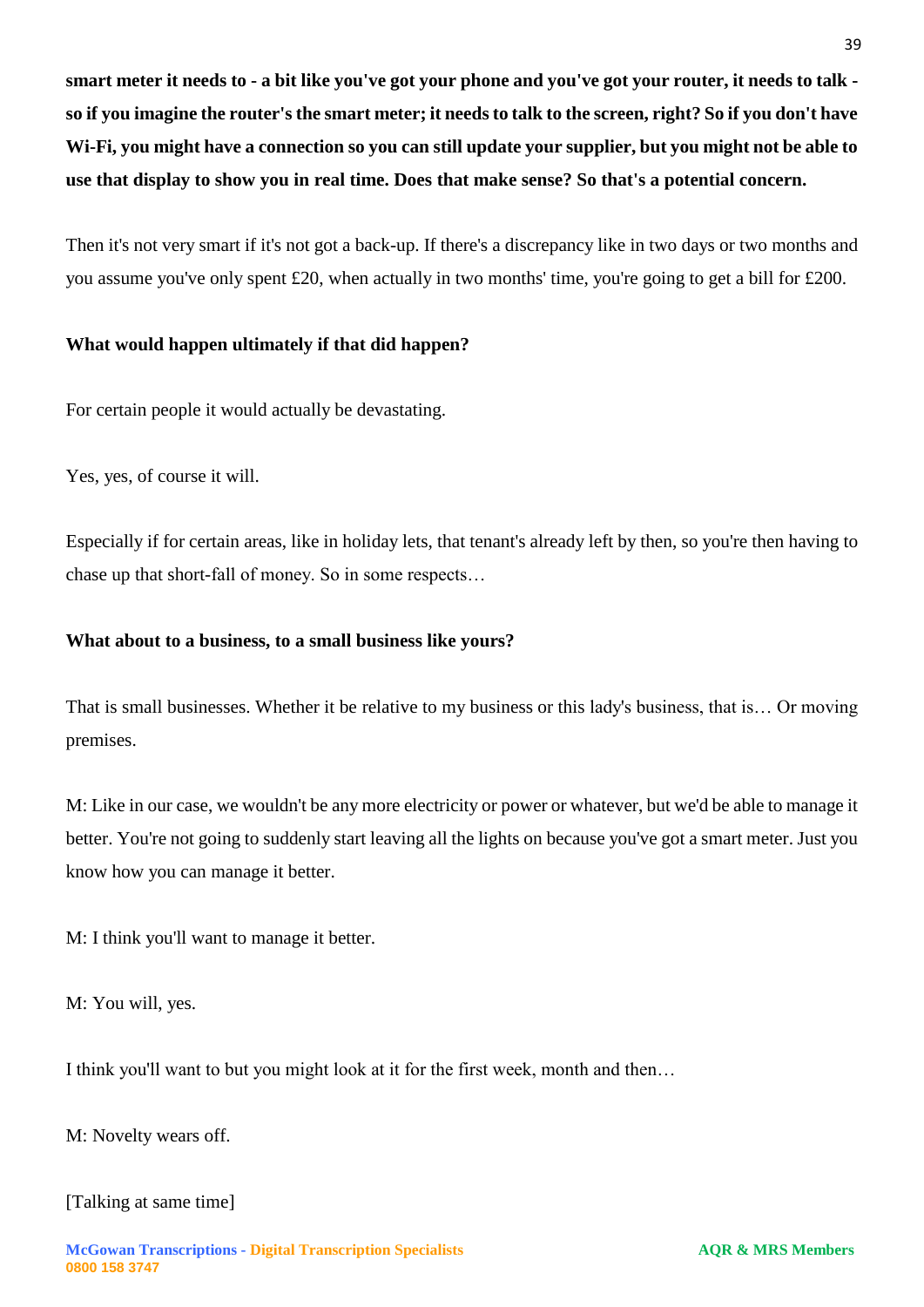You're busy and the last thing on my mind when I walk into my work at six o'clock in the morning is...

M: What's the meter been up to?

Aye. [Talking at same time] I'm not going to turn this on just now and I'm not going to do this and I'm not doing that. I just switch everything on. It looks like Blackpool Illuminations. Switch the gas on and then I start going.

**What other kinds of additional information would you like? So aside from cheap tariffs, is there anything else?** 

M: Cost per appliance.

Yes, that would be good.

#### **Would you be willing to pay for that information, that additional information?**

Well, no, because you didn't want it in the first place. We're not asking for the smart meter in the first place, but we're compulsory having to have that. So why should we have to pay for that?

M: We only turn on an appliance if we need it.

Is it like another money-making…?

M: You only switch something on if you need to use it but then we turn on the tumble dryer because we want to.

M: I think it might depend on your business as well. I mean, you might have heavy machinery that does eat up a lot of power usage that could be controlled better. If you saw how much it was using, you might look at it, 'Can I control this better?' I don't know but I think for most of the businesses round here, I don't think it would make…

#### **That much of a major difference.**

**0800 158 3747**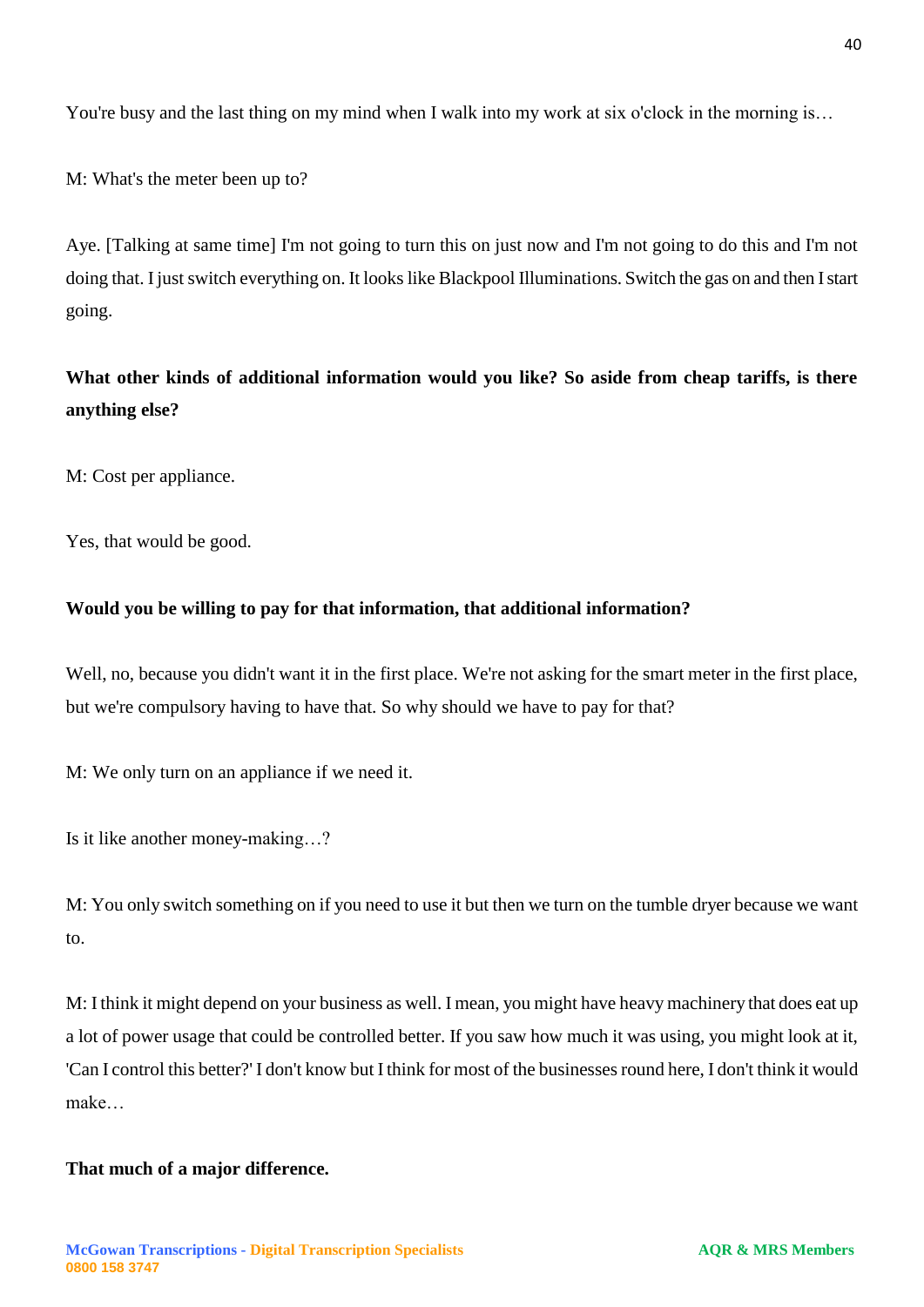Maybe somebody that was on a production line and they work with different scales and maybe one part of the machinery was using more power and more energy, they might maybe think, right, well, we need to change that time when that one's on. We need to maybe reroute our system. If you understand where I'm coming from. So that might be something. So it might be good for some businesses. Wouldn't make an awful lot of difference for my business.

# **I think in the modern world, most businesses it's really the kettle, the laptop and the lights, isn't it? Would anybody actually consider getting one installed now?**

M: If there's a cost, [over speaking 1:09:56].

#### **Would you assume there'd be a cost?**

M: Not if you're forced to do it. As you say, you're not asking for it.

I think if they're running it across the whole country, then…

M: They'd be disruption to your lives. [Over speaking 1:10:05]

It'll be like the Council Tax. They'll be up in arms. 'He can't pay it. He can pay it. You're on a low income. You get it for free.' I mean, where do they stop? Is it going to be something they're rolling out to everyone and it's going to be free? Mm, wait and see.

They'll be charging bloody thousands!

#### **Do you think it will cost?**

I think if it's a compulsory order, I don't think that they should be able to [over speaking 1:10:26].

I'd like to think [over speaking 1:10:28].

M: I think there might be a cost for businesses but not for homes.

41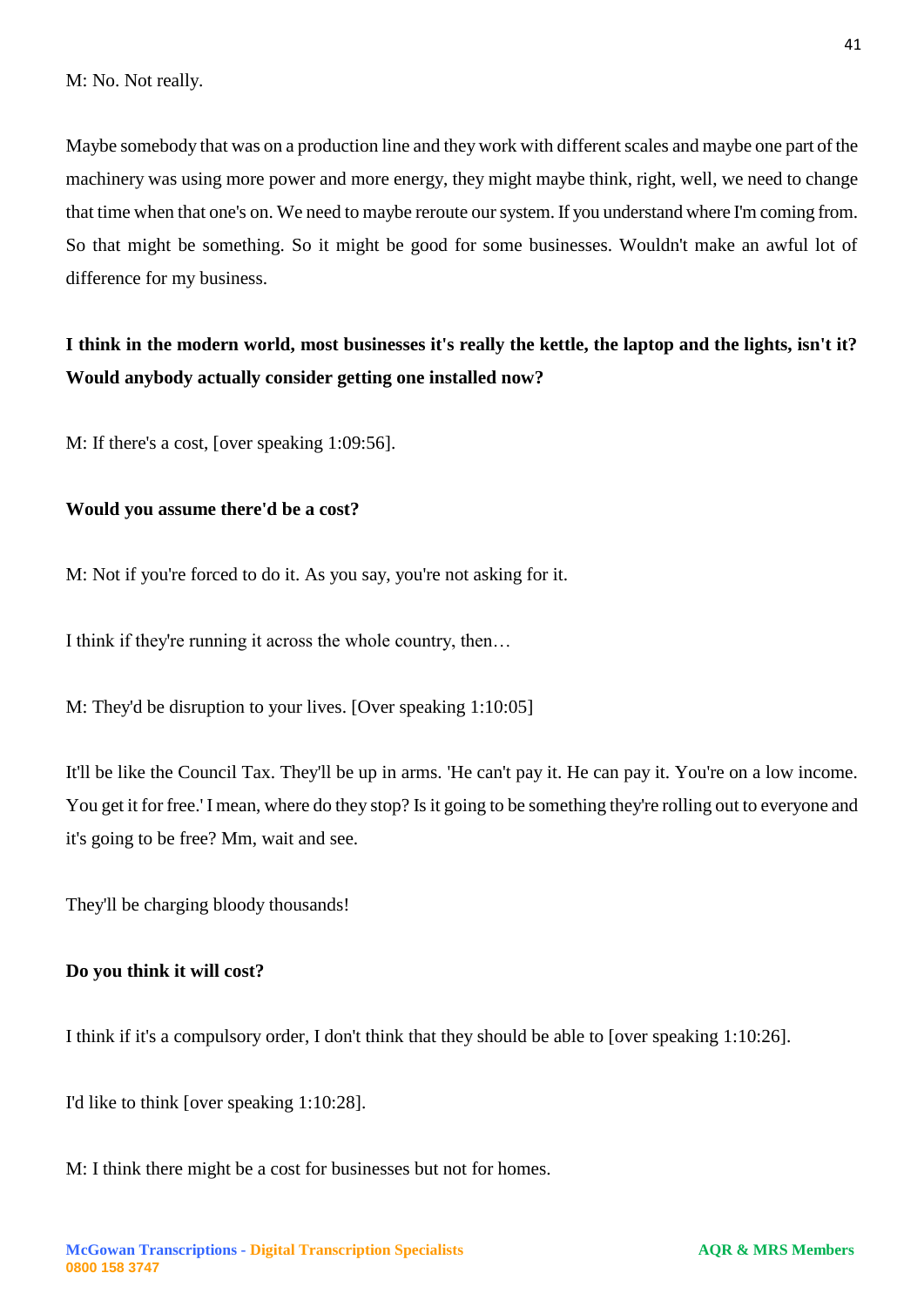Yes, possibly for businesses.

M: Not for homes.

I think there will be a cost, but you won't know about it.

M: It'll be added to your Council Tax.

You'll be hit somewhere.

[Some agreement]

I don't know.

[Talking at same time]

**There you go. So something like that. So basically, it's free in the sense that you don't have to pay anything, but then ultimately there will be a charge…**

It'll be a hidden cost somewhere.

## **In bills and things like that.**

Yes, yes.

#### **Someone's going to pay for it ultimately.**

Of course.

## **Absolutely. So having…**

M: Sorry. Just on that point. Have they not said if there's going to be a cost yet?

**It's very complicated in terms of who…**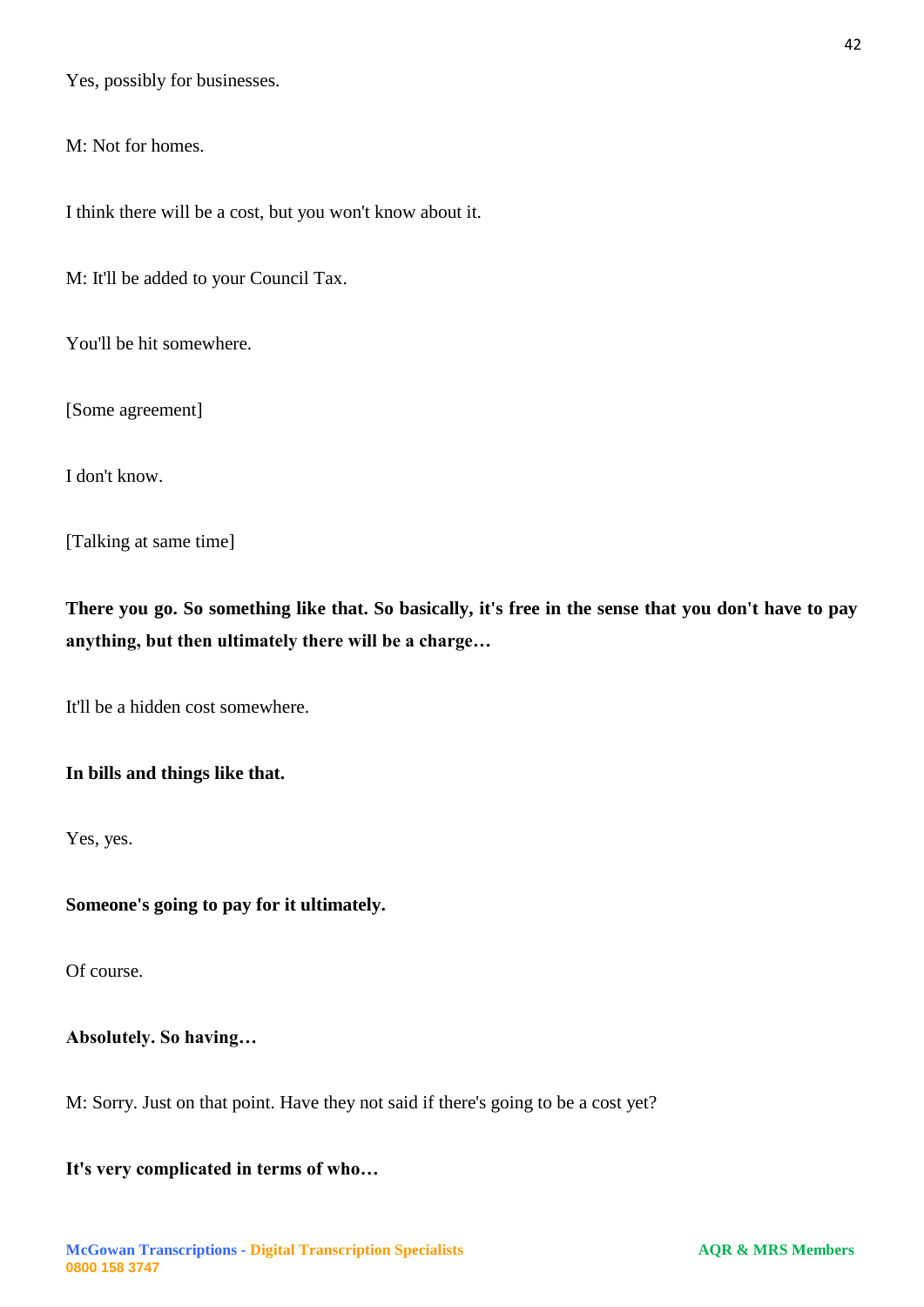Well, the government [over speaking 1:11:14].

M: Not having a go, but you know what I mean. Is it not as simple…? [Laughter]

M: There's no such thing as a free lunch. [Laughter]

# **If smart meters make the energy grid more efficient, energy companies may save on the fuel they burn. What impact might this have?**

M: They'll save money.

### **There you go.**

M: Which they could pass down.

#### **Theoretically.**

Yes, to the customer.

# **They don't know how much that'll save because it's never been done; they've never had access to this information before, so they don't know.**

M: My business head tells me that if they're saving because they're buying less, but if they buy bulk, they get it cheaper.

M: Or buying more accurately. Yes.

## **Does anybody think having a smart meter might affect the way they use energy in their business?**

M: No.

M: No.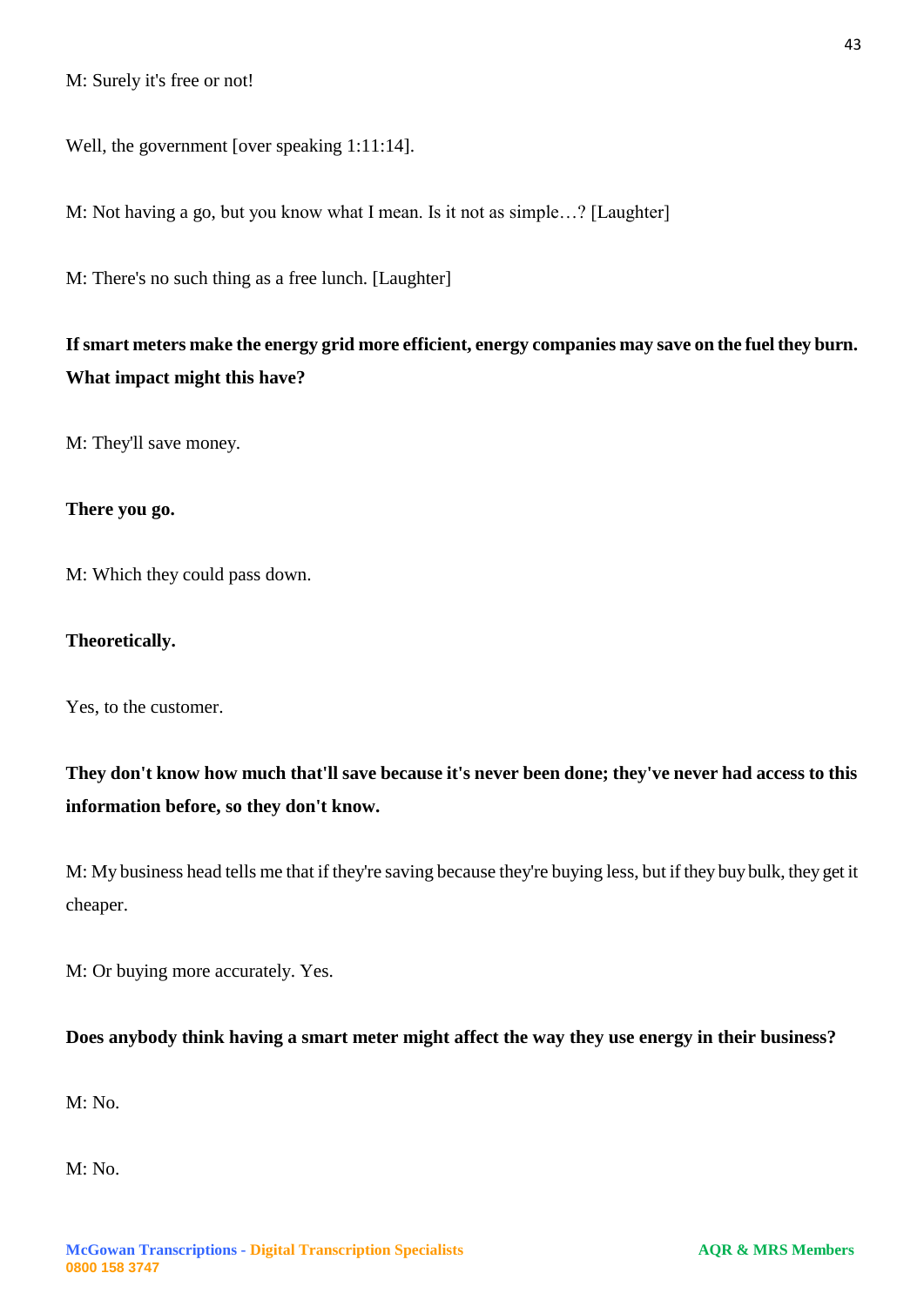M: Still going to use what we use.

M: Yes.

# **Would anything or any particular additional information or anything encourage you to do that?**

The additional information is if - well, not if because it is compulsory that they're putting these meters in and there is costs involved, is it going to be regulated? It's one cost throughout the companies? You know, now that we're aware of it, as such, I will certainly look into it and think, oh, I'm paying £300 for this company but I'm getting it for £50 for that. So I'm going to change companies.

[Some agreement]

## **Do you think it might be easier to switch supplier if you have a smart meter?**

I would assume so.

M: Yes, yes.

They're all being the same meter.

[Talking at same time]

M: The suppliers are going to know what you're doing.

You can change your supplier just by a phone call now.

M: Do it online.

Yes, it's amazing what they can do. Just wonder how they do it. You just think how do you do that? You just don't know.

I think it's a register, isn't it? That's all they do.

M: I wonder if they're going to… Your cost could be determined on the size of your business? If you've got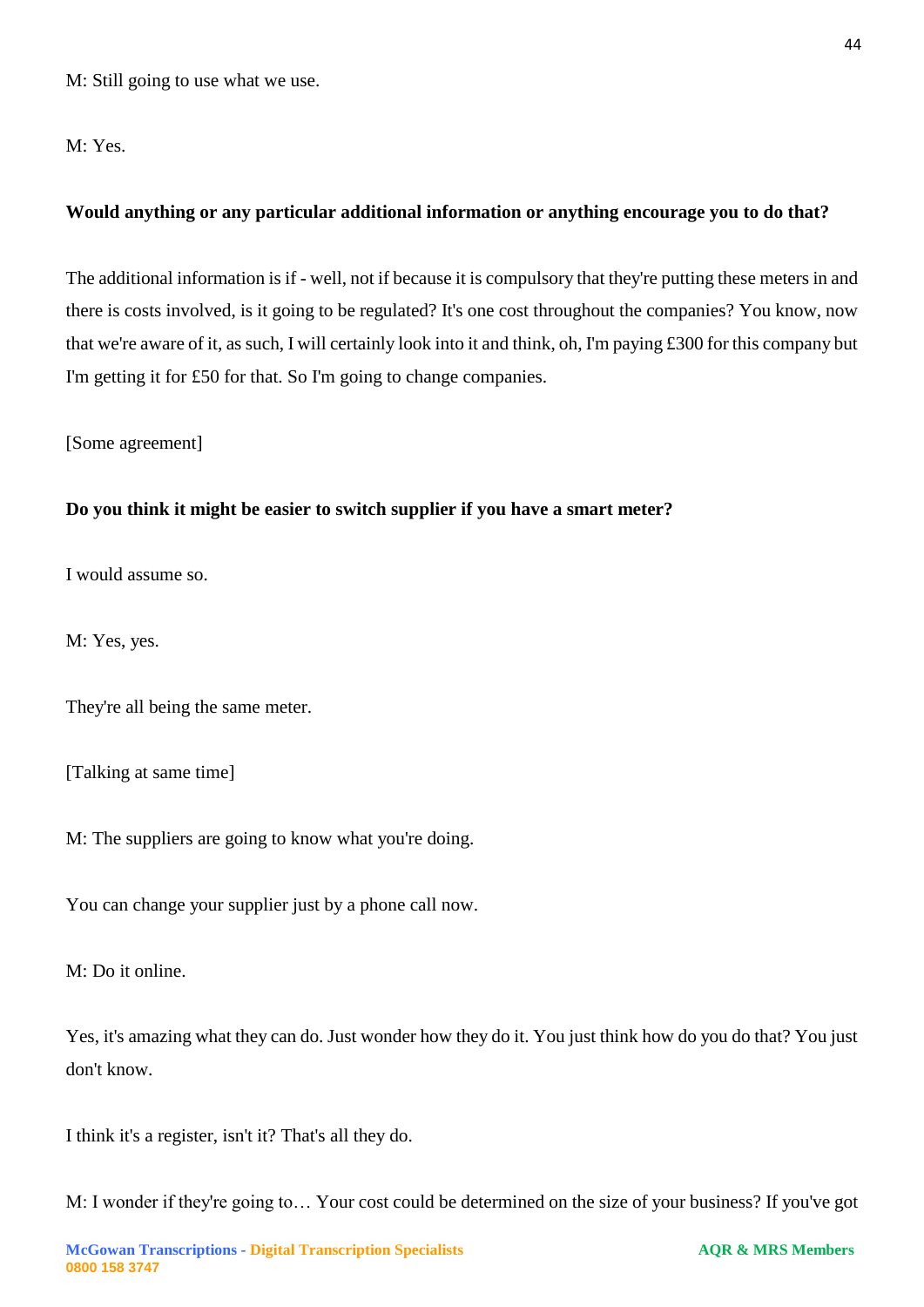under ten employees, you pay X amount. Ten to 50, you pay X amount. Fifty and above… You know? It seems strange that you might have a two-man-band and you're paying the same as a bank. It doesn't seem right, does it?

# **That's actually something we'll touch on which is tariff opportunities for small businesses. So what kind of tariffs you think you might have? Let's say we all have a smart meter.**

M: [Unclear word 1:15:25] tariff. I think we've all said that we're all nine-to-five, eight-till-six, something like that.

Yes, that would be [over speaking 1:15:32].

# **So there could be that. Interesting about size of business. So there could be you get charged less if you're a two-man-band or perhaps more if you've got 80,000 employees or whatever.**

You would assume that would be the norm because that's what happens with everything else with them, doesn't it?

# **Yes, I guess it depends. I think unit-by-unit, a bigger company would pay less than a smaller company.**

M: Yes.

**Economies of scale isn't it? Again, if you were selling oranges, it's the same thing. So any other tariff opportunities maybe you can think of? It might open up the opportunity to have if you have a smart meter?** 

M: It might encourage you to do your business during the times when it's cheaper to do it rather than eight until five. So you're saying maybe nine o'clock at night. It might encourage you to - you know what? I'll run this machinery 5:00 till 10:00 tonight because it's half price.

# **Could any of you guys do that? The proper term for that is called 'load shifting'.**

The work unit that I work from, so I have a commercial shop as well and I technically could do my contract work in the evening if I wanted to. But only if it would be saving me money. If it was going to be the same tariff from one place to the other, then I would be as well just using my shop at night. Or my home even for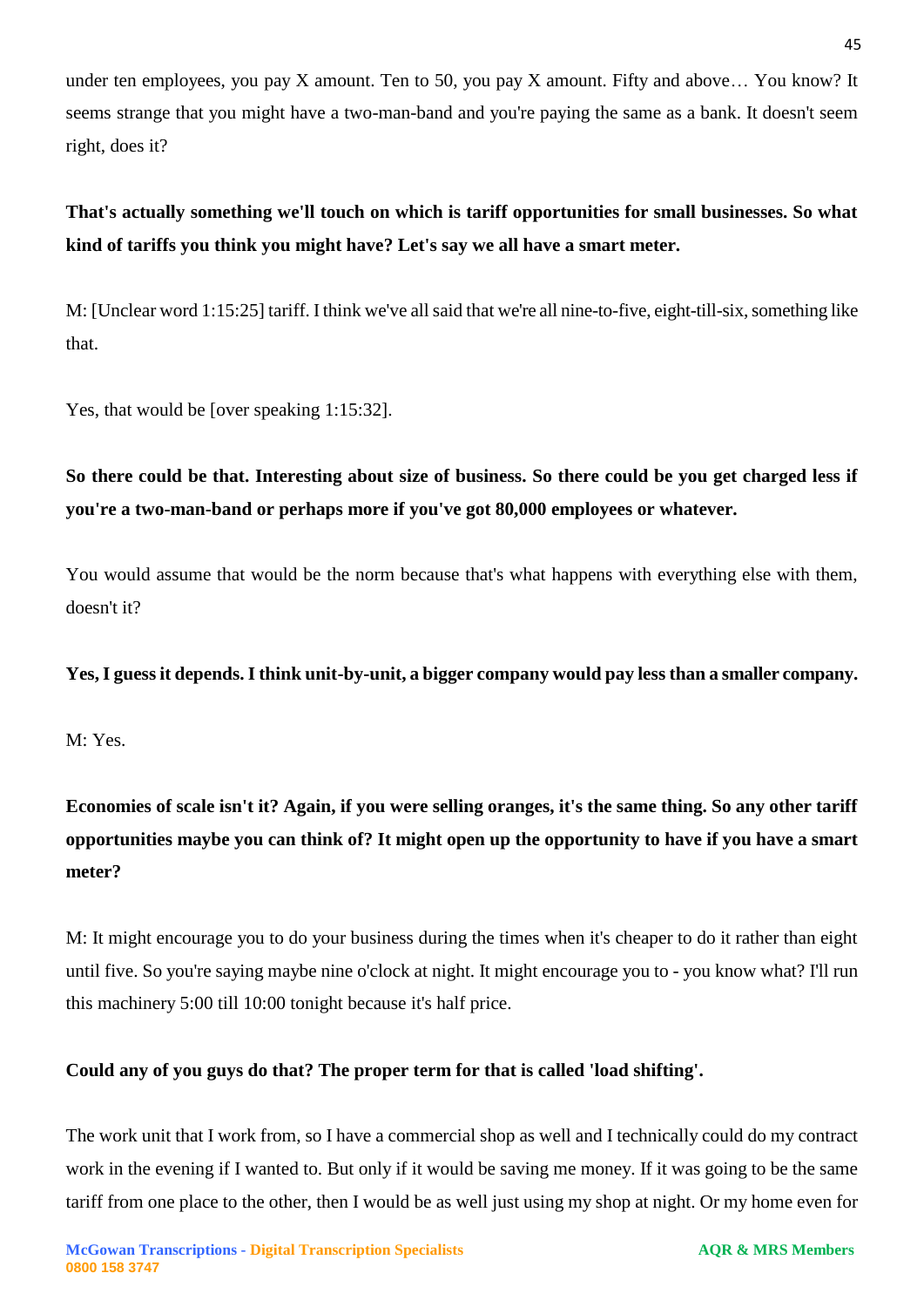I could change the time my cleaners come in! I could but I don't think it'd make an awfully big difference. Not really.

It has to be relevant savings I think.

Yes.

M: Yes, I mean, I'd still like it if it could tell you what your heating was, what your light was and what your computer usage was.

# **So if you could break down all the different…**

M: Even into four sections for costs.

Uh huh.

# **Let's say the display does tell you that. Do you think that might affect how you use energy or your efficiency?**

Oh, I think it would. Oh, yes. Yes. I mean even if it says during the day you think your dishwasher's nearly full, you put it on and you think, oh, no, no, no. I'll put it on at five o'clock at night. I'll wait till we've got another few dishes. So I think it will. I think it'll get you to think about energy a lot more.

M: Or even the times for heating that you were talking about.

Yes, yes.

**I was just thinking as well, the garage. Could you run the garage from 12 o'clock to nine o'clock in the morning?** 

M: No.

**No.**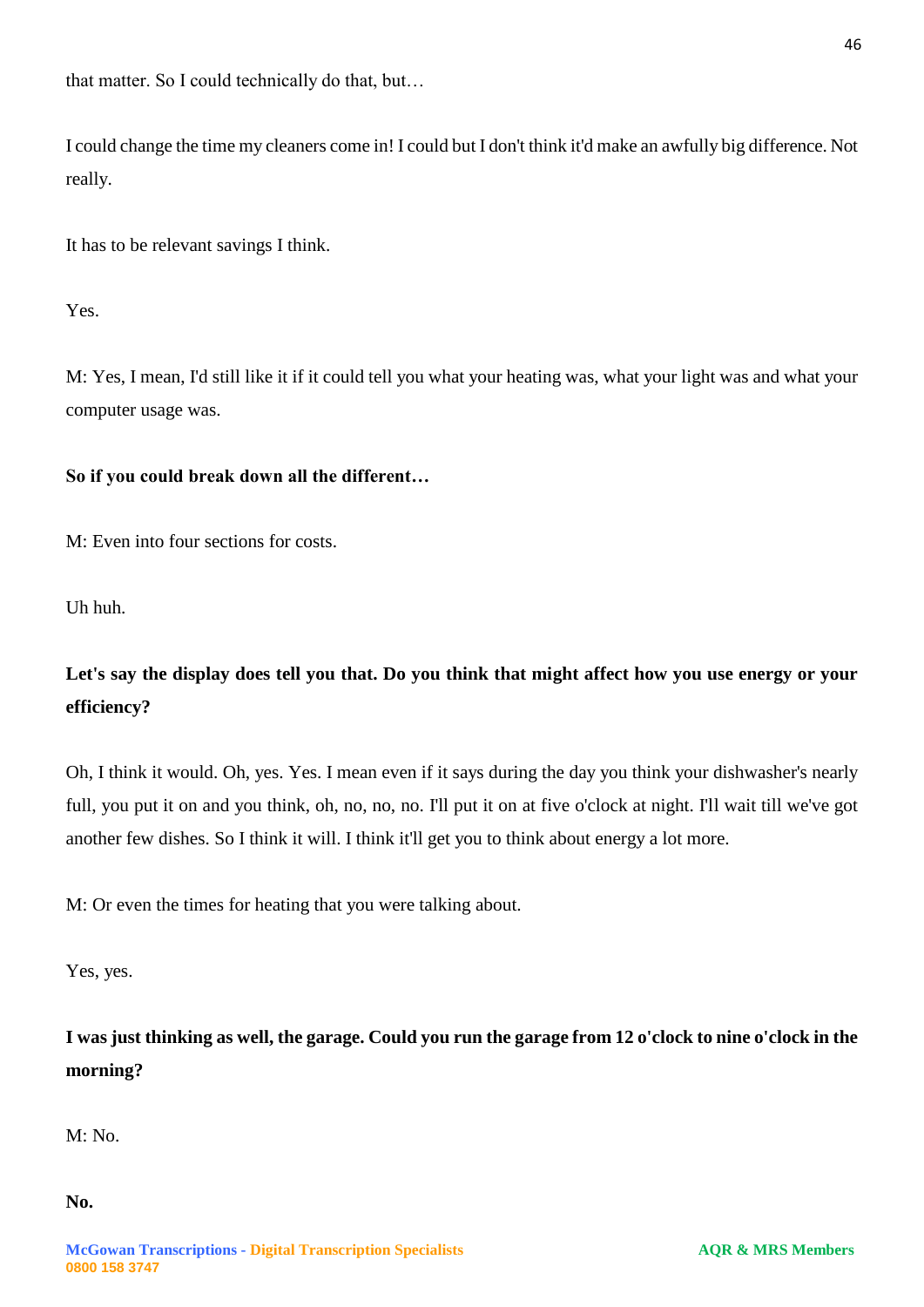M: No.

# **So there's no way you could…**

M: Kind of restricted in my hours and even what we do during the working day. Like if we've got a certain job and we need to use a certain tool, I turn around and tell the guys, 'Oh, you can't use that tool because it costs too much in electricity,' so we're limited.

M: Could you change your working hours for the guys?

M: No.

M: I know they wouldn't like it but...!

M: It would probably end up costing more in overtime.

M: Plus extra rates at night.

M: Antisocial hours.

M: Yes, yes.

Maybe I'm missing something. Maybe I could run a nursery through the night, because there's an awful lot of kids that don't go to bed! [Laughter] Maybe that's something. Maybe I'm missing something!

**Night time nursery! Maybe there's a little business opportunity. Very good. Citizens Advice then. So would you ever go to them for information about energy and things like that?** 

[No one would]

M: I've used them in the past.

## **So what kinds of things do you associate Citizens Advice with?**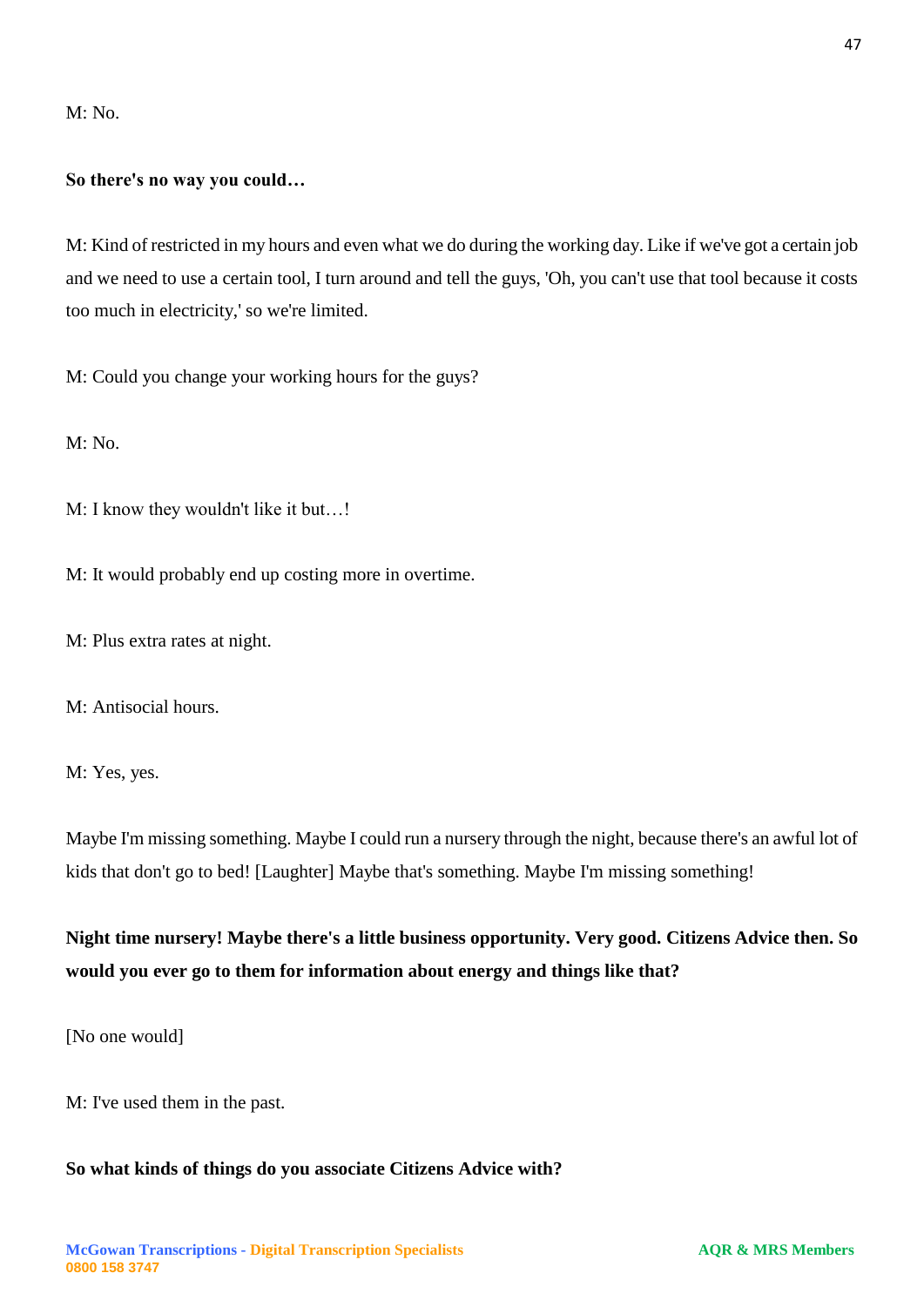Problems.

M: To get my ex off my back!

M: Neighbour disputes.

Understanding. A wee bit of understanding and maybe just giving a wee bit of guidance if you need it.

## **So not energy.**

M: No.

No.

M: To be honest I find - I've used them a lot. Genuinely, I have used them a lot and I find them - they're quite wishy-washy. They just tell you the stuff you probably could have got off the internet.

Yes.

M: Genuinely and I've walked away on a few occasions saying, 'Christ.' [Laughter] That sounds terrible, but I find they would just tell me stuff that…

M: There's one in Cowdenbeath and it's just wee wifies that go in there.

# **Sorry, what's 'wee wifies'? [Laughter]**

A wee wifie.

# **Oh, a small wife? [Laughter]**

M: Little old ladies. The point being it's not a point that would spring to mind to go and speak to about energy. It's the last place I would think of.

It's harder and harder actually, the Citizens Advice Bureau, to get someone specific with the information.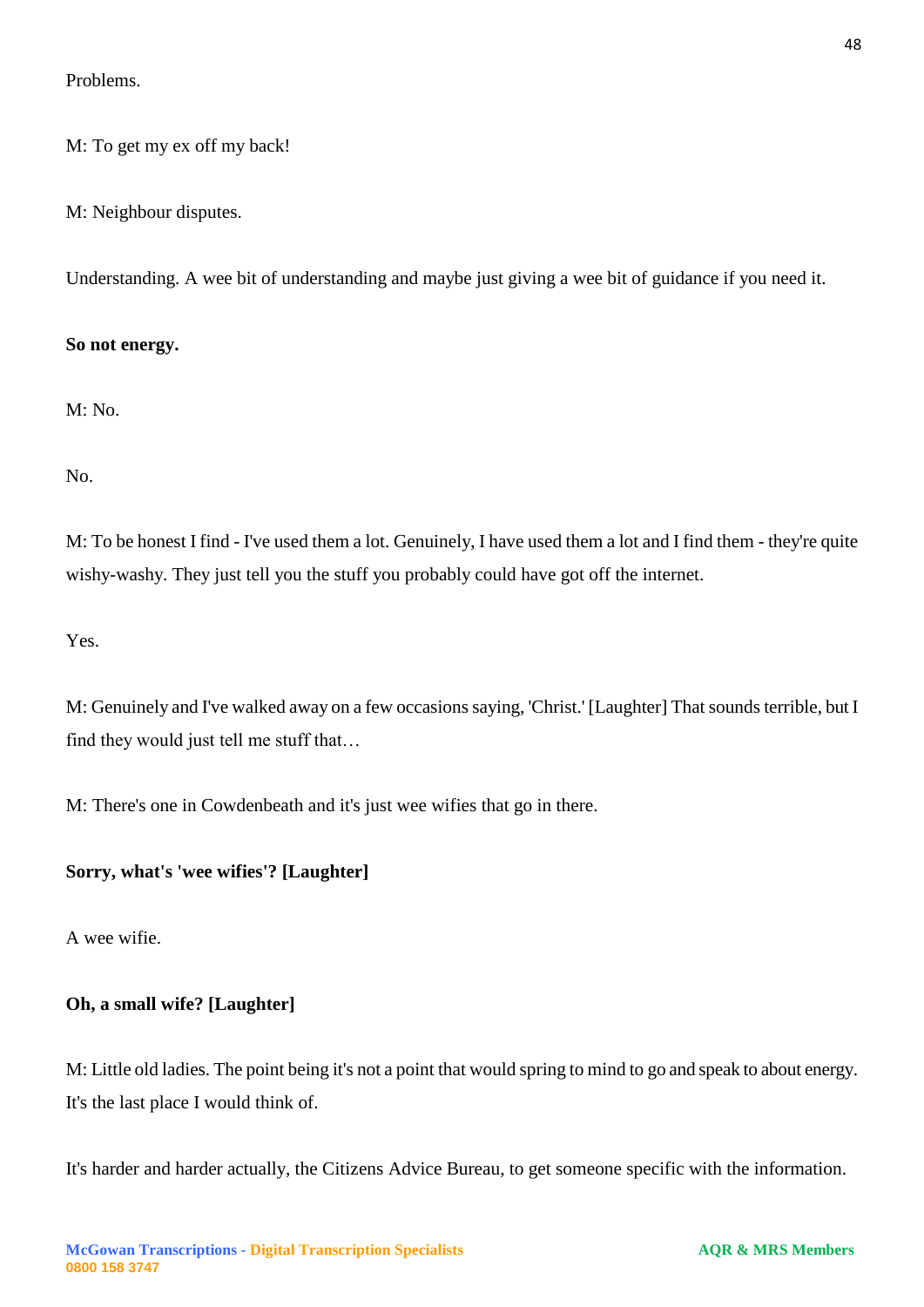M: Knowledge, skills.

Yes.

[Talking at same time]

M: Could you tell me where your local Citizens Advice is, office? I do at Fountain Park but I think it's only open two afternoons a week now. There's one in the library, if the library's still there.

We had actually one it was in our doctors' surgery, which was really quite strange.

M: I think there's money problems.

And then they went to the [over speaking 1:20:24]

M: Yes, so they're not that - 20 years ago, you saw stickers for them all the time, Citizens Advice, buses. I've not seen any for years.

They're spending online though, [unclear words 1:20:33].

M: That ties in…

We might be.

[Talking at same time]

## **So what do the wee wifies want with the Citizens Advice Bureau?**

M: They want to say that Mrs So-and-So took a turn on the stairs and what can she do about it.

Maybe they've got a wee bit of a dispute. It's like where do they go?

### **Like legal advice.**

Just getting that wee bit of advice and sometimes it's quite reassuring.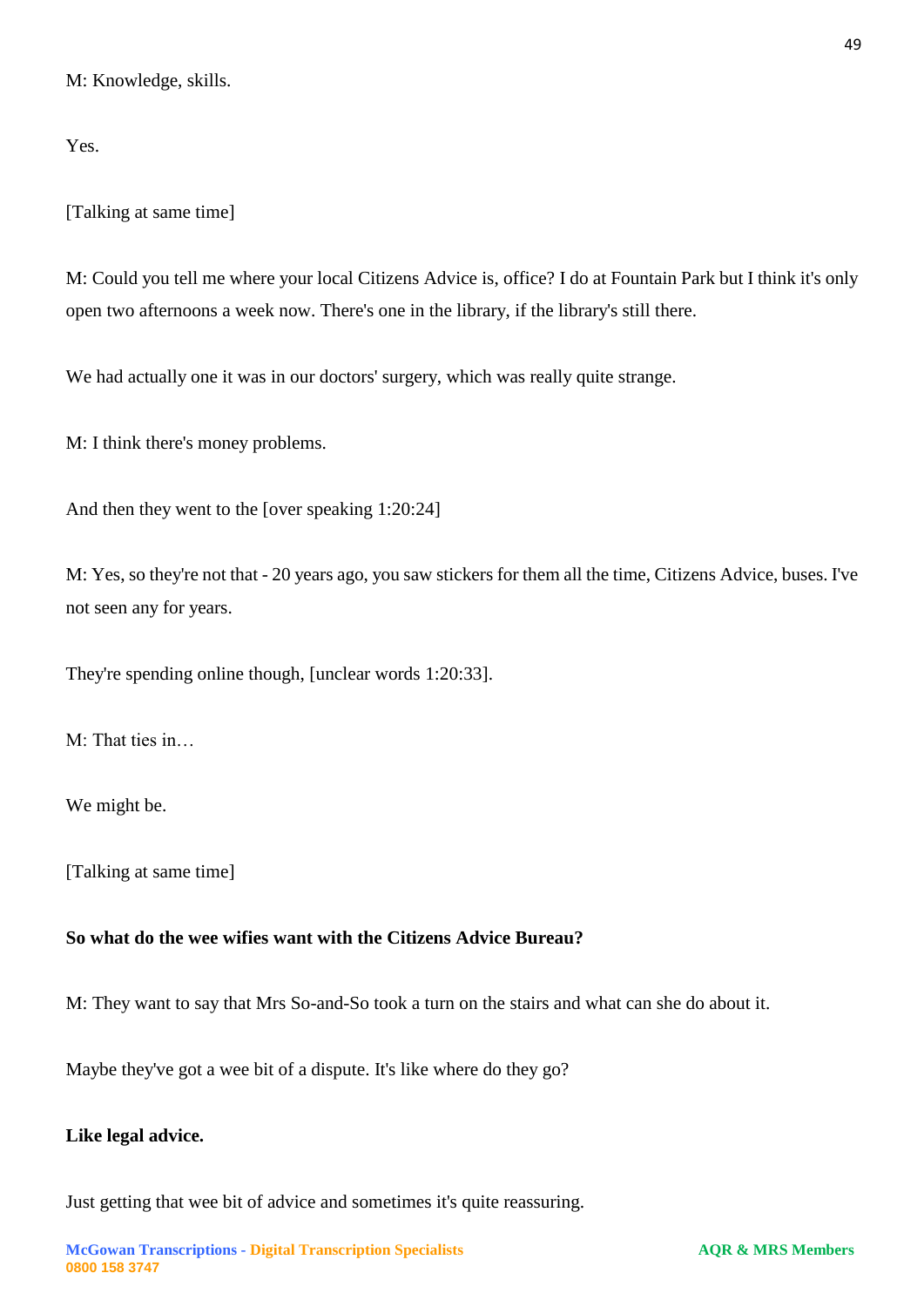M: Somebody to listen to them.

[Unclear words 1:20:58]

[Agreement]

They don't know who to go and...

That's exactly what it is.

If you have a large issues though, or if you do have an issue and you go to Citizens Advice Bureau, you don't actually get someone with the knowledge to sit down with you. It's also a case of you have to make an appointment for that. So you can't just walk in like what you used to be able to do years and years ago and get that information.

M: That was the point of them, wasn't it? You could just walk in and…

They're too busy.

M: I was going for a legal separation and I went and nothing.

[Talking at same time]

M: To be fair they're catch-all, aren't they? They're trying to do everything…

I'll get the information from the government. The government will send it out to you.

Why doesn't Scottish Power and npower, and whoever have power, why don't they not have a team in-house? What's the Citizens Advice got to do with…?

M: Are they worried that people are not going to…?

M: They should be dealing with that. They should be getting their shoes dirty, getting round all the doors, round all the houses and saying, 'This is what you need and this is why you need it.'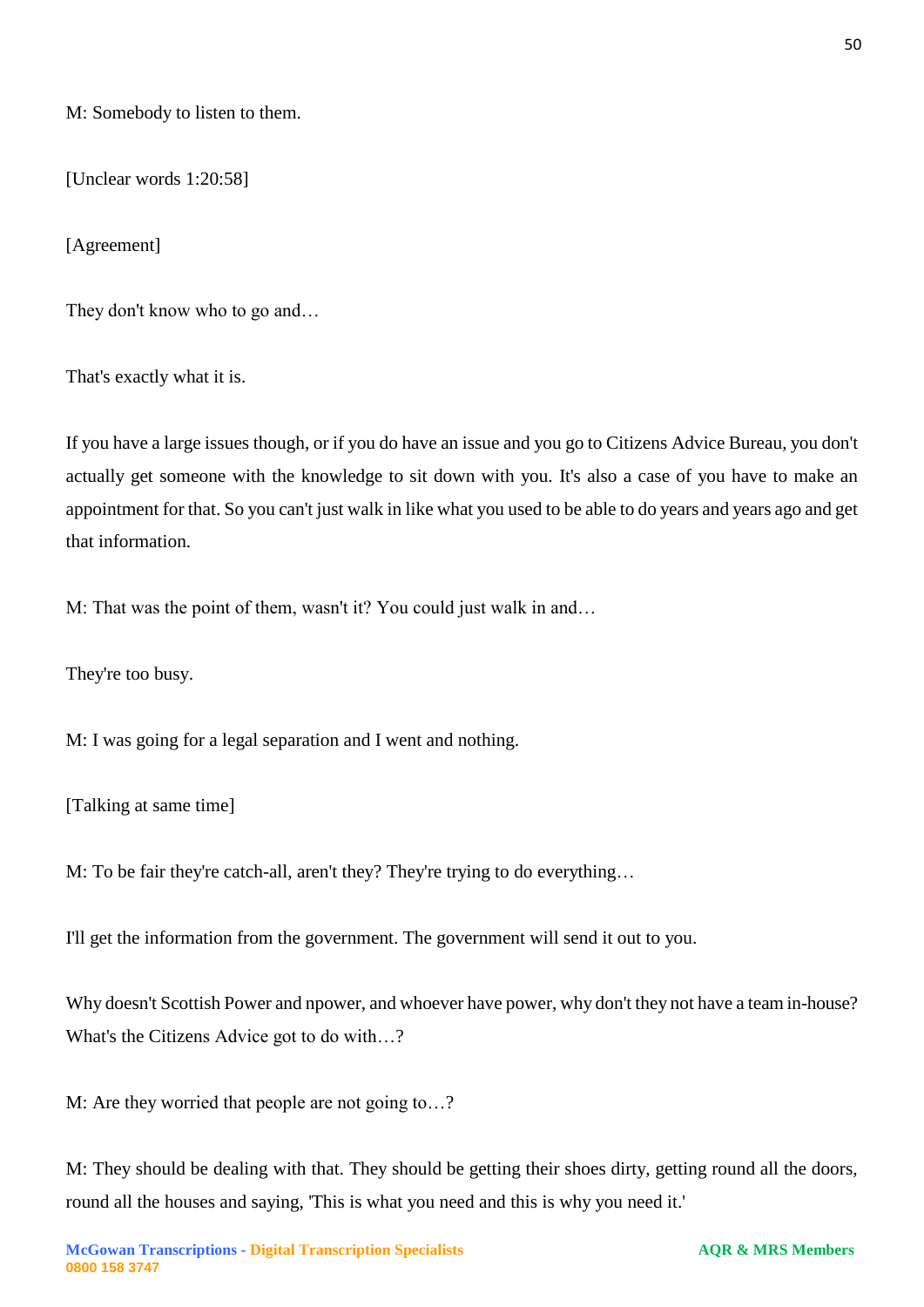## **So Citizens Advice then…**

People don't want cold calling nowadays. When people come to the door - I must admit I hate when they come to the door. I just say, 'Look, if I want something I'll go out and get my own research. I don't need you to come to the door.'

Yes, it's just hypothetically speaking.

Yes, I know that. I know.

But to get it out there, I think they need to take the...

M: The government need to do something.

I'm sure it'll be advertised on the television.

M: Is it like Ofcom or Oftel or something?

## **There you go - government organisation or whatever it is.**

M: I was going to say why Citizens Advice? I get the angle. But it doesn't gel.

No.

M: Yes. I think - are they concerned that people are going to be affected by this, hence they want to help people get their head round it…?

# **Ultimately Citizens Advice just want to know what kinds of information should they have available or should they make available to small businesses relating to how to get the most out of your smart meter.**

M: Who's asking them to do this? Is it something they want to do or has the government asked them to…?

It's the government, yes, possibly.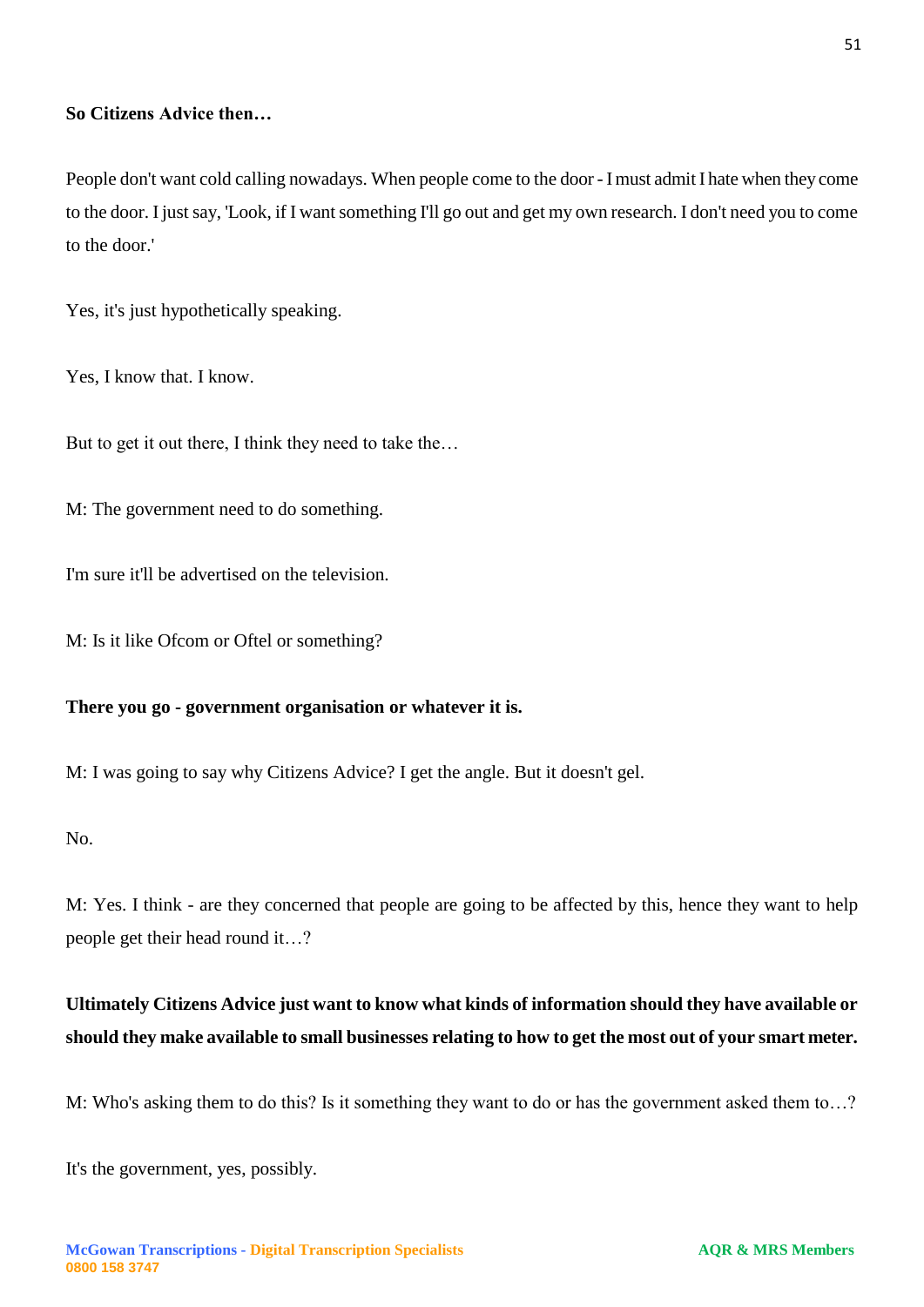# **They just want to know if it's something they should consider and worry about. Do you want to know that and would you go to Citizens Advice?**

M: It's not an association I would associate…

 $M: No.$ 

No, I wouldn't associate Citizens Advice with that.

## **If you did want to find out about how to get the most out of your smart meter, where would you go?**

Scottish Power.

M: Online.

[Talking at same time]

M: I think you'd trust them more as being more impartial than your own [over speaking 1:24:39].

# **Citizens Advice?**

M: I think you can go on line and using Martin Lewis for Money Saving Expert, but the equivalent of Energy Saving Expert. I'm sure they will pop up as this happens. I would go there.

I'd like to think that if it's rolling out big style, like what they're talking about, that there'll be a big campaign and there'll be something out there that everybody will see and everybody will be very much aware of it. So I would think

## **That's already happening, by the way. So it's not working very well, is it?!**

I've not seen anything as yet.

M: I've never seen anything about it.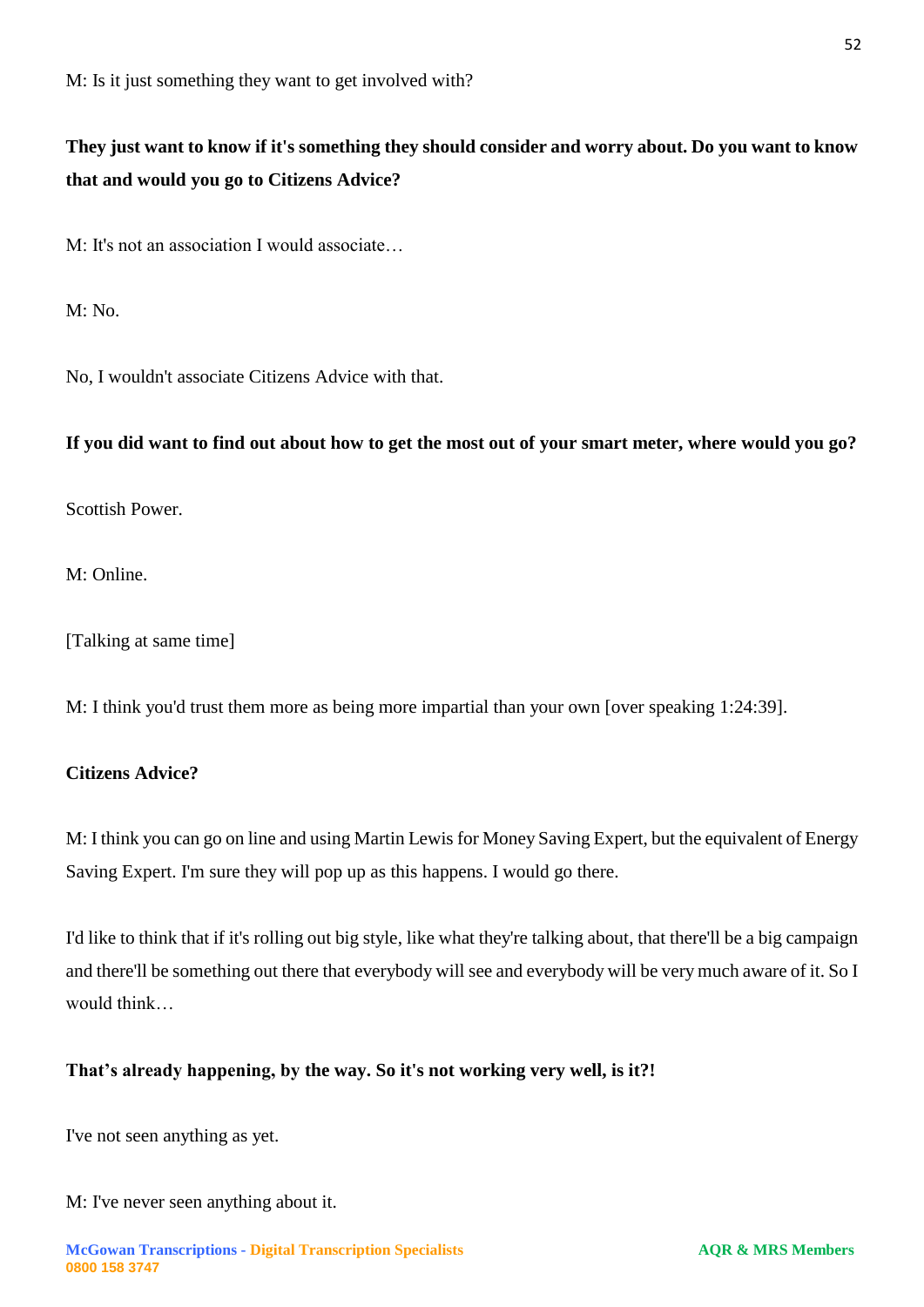Apart from my house, it wasn't a big campaign. I've not seen a leaflet. I've not seen anything. I just had a call saying…

You just had a call.

He was trying to say we're having a smart meter and this is what we're doing and this is why we're doing it.

# **Okay. For the last couple of minutes, I want to talk about Citizens Advice, so what role might they have or what would you expect them to know about smart meters?**

All the information. They need to know everything about it. I would assume they've got...

Educating people who don't understand what energy they're using.

M: Elderly people.

Somebody like a young family for instance. 'Do you know that it's probably beneficial to put your washing on at night and it could save you this over a percentage period of time?' So that wee bit of knowledge there. Yes.

M: I think the disadvantaged. You say the young families.

Young families.

## **So for small businesses in particular?**

M: [Unclear words 1:27:16]

Yes, yes.

Small businesses as well.

M: I think they can only pass on information that they're given by the suppliers. They're just a message board.

M: They could also advise how you can switch providers? How easy it is for small businesses to switch,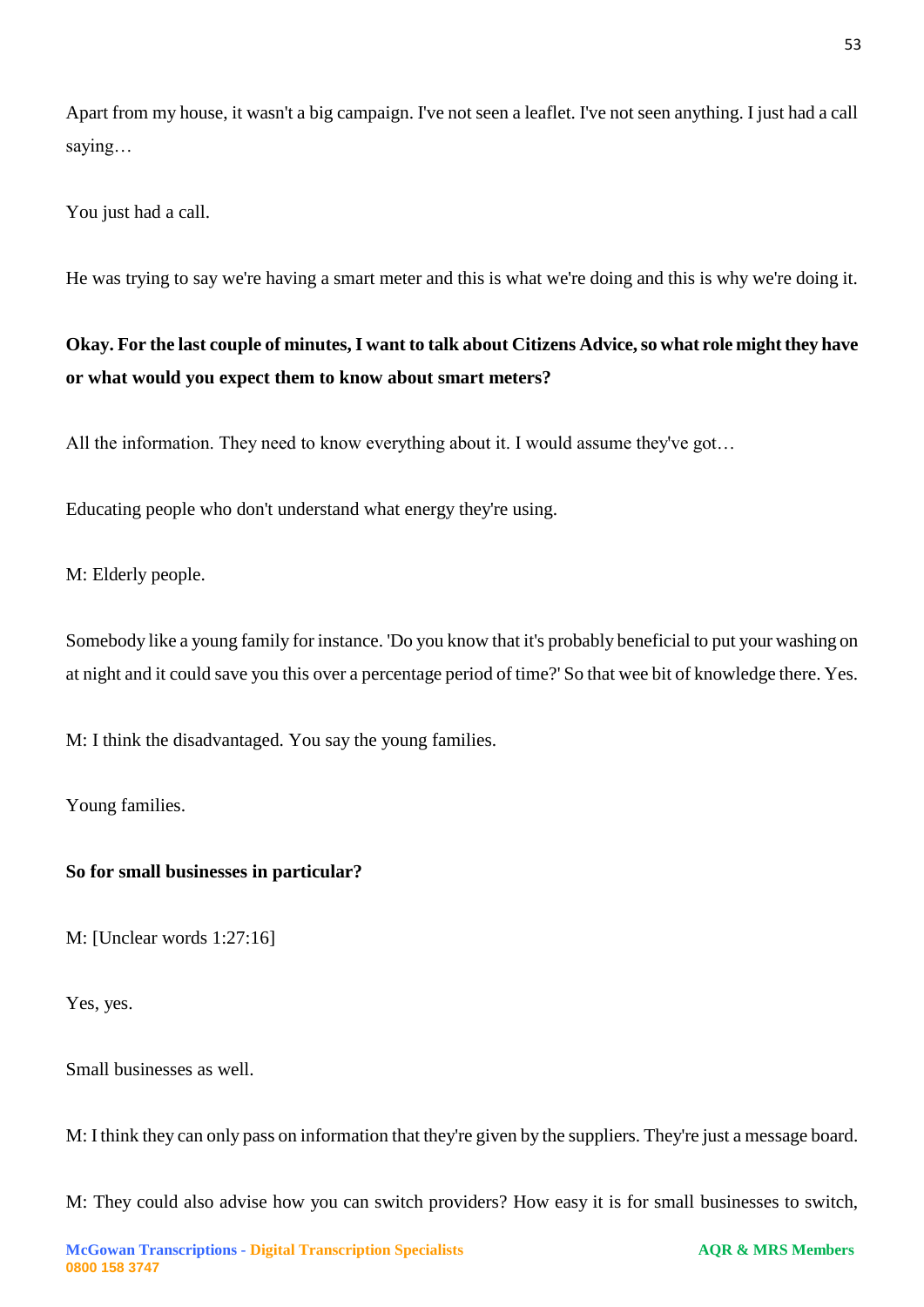because I don't think I've ever seen anything like that about telling… You know, you get it for your home but never actually see anything about businessesswitching. Well, I've not seen anything. Correct me if I'm wrong.

# **So there's a lack of information about switching for business.**

M: Not just switching but the fact that you're not necessarily stuck with your provider. You know, if you're unhappy.

# **Commercial properties and…**

I still don't think you'd go to Citizens Advice.

M: I totally agree. Yes!

# **So why really wouldn't you go there? They're supposed to be…**

Because historically they're for people that - well, some of them do have bother with their electricity, gas bills, all things like that.

Yes.

If they're worried about it, they want to see if somebody can help them because they can't do it themselves.

It's because of debt.

There's lots of things.

M: It's understanding their bill. They can't read it and understand it.

Older people.

M: Or vulnerable.

For various things, but not necessarily that.